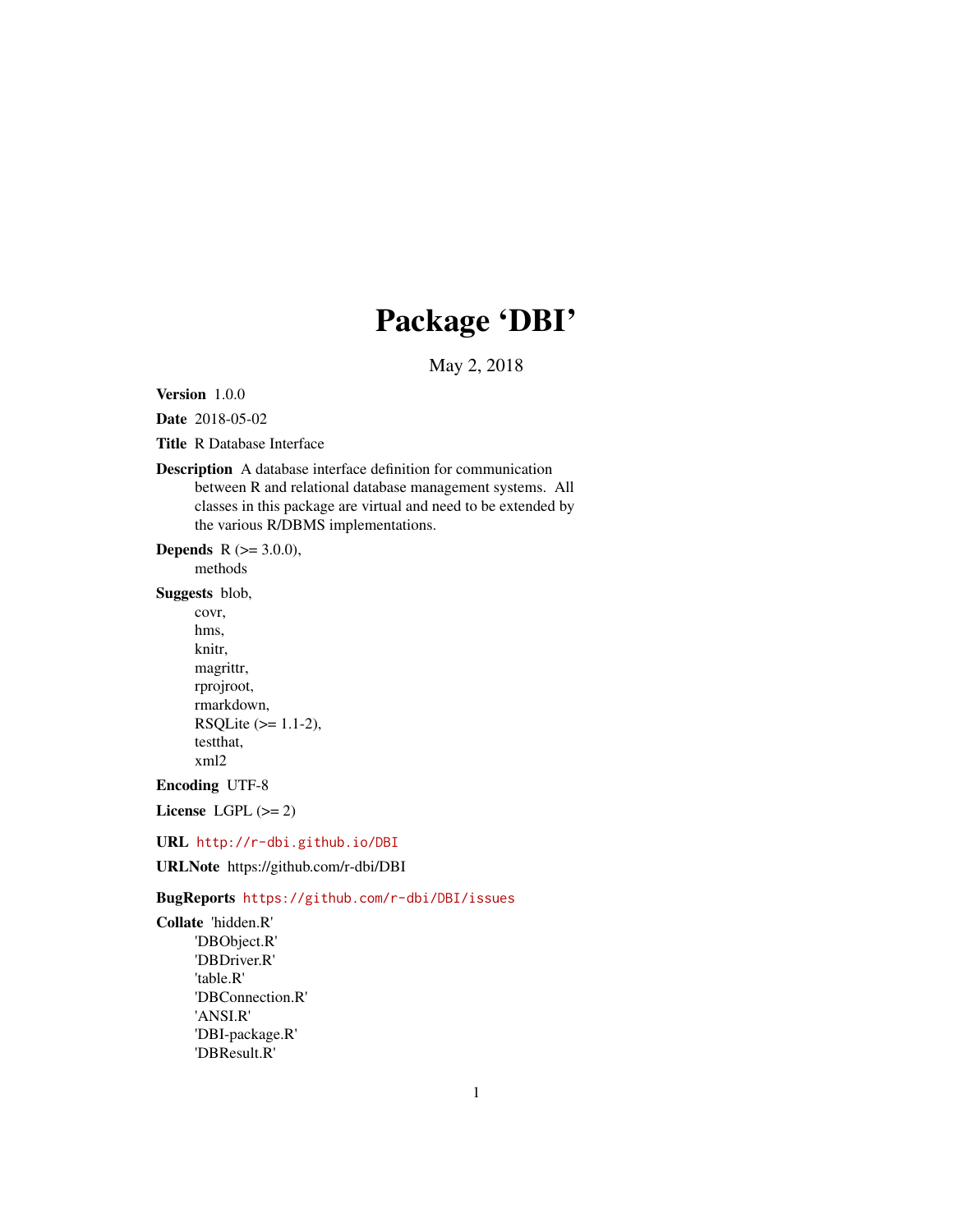```
'data-types.R'
'data.R'
'deprecated.R'
'interpolate.R'
'list-pairs.R'
'quote.R'
'rd.R'
'rownames.R'
'table-create.R'
'table-insert.R'
'transactions.R'
```
# VignetteBuilder knitr

**Roxygen** list(markdown = TRUE, roclets = c(`collate'', `namespace'', `rd'', `pkgapi::api\_roclet'')) RoxygenNote 6.0.1.9000

# R topics documented:

|    | $\overline{3}$ |
|----|----------------|
|    | $\overline{4}$ |
|    | 5              |
|    | 8              |
|    | 9              |
|    | 10             |
|    | 11             |
|    | 13             |
|    | 14             |
| 15 |                |
|    | 16             |
| 18 |                |
|    | 19             |
| 20 |                |
| 23 |                |
| 23 |                |
| 24 |                |
| 26 |                |
| 27 |                |
| 28 |                |
| 29 |                |
| 30 |                |
| 31 |                |
| 31 |                |
| 32 |                |
| 32 |                |
| 33 |                |
| 34 |                |
| 35 |                |
| 36 |                |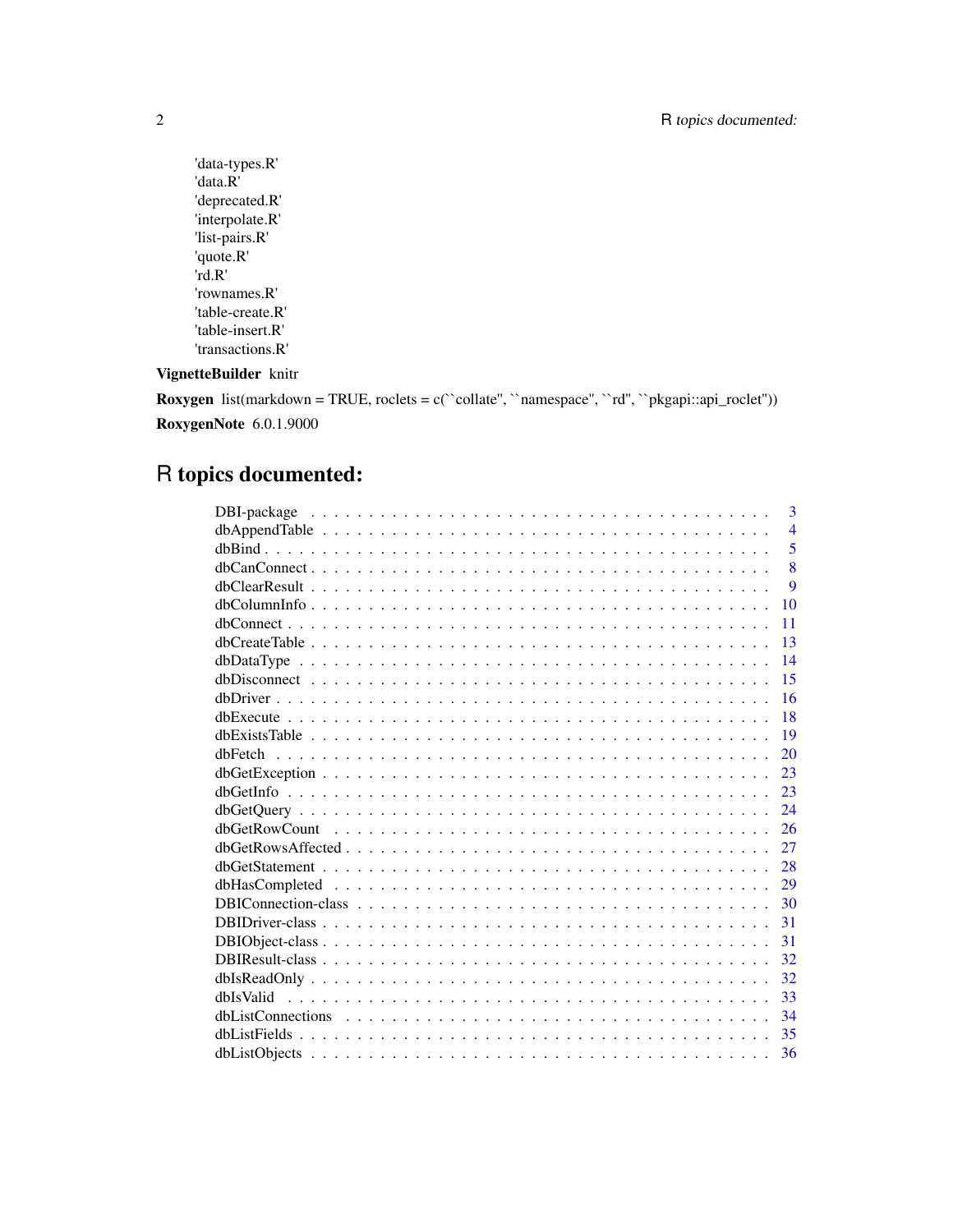<span id="page-2-0"></span>

| Index | 66 |
|-------|----|

DBI-package *DBI: R Database Interface*

#### Description

DBI defines an interface for communication between R and relational database management systems. All classes in this package are virtual and need to be extended by the various R/DBMS implementations (so-called *DBI backends*).

# Definition

A DBI backend is an R package which imports the DBI and methods packages. For better or worse, the names of many existing backends start with 'R', e.g., RSQLite, RMySQL, RSQLServer; it is up to the backend author to adopt this convention or not.

# DBI classes and methods

A backend defines three classes, which are subclasses of [DBIDriver,](#page-30-1) [DBIConnection,](#page-29-1) and [DBIRe](#page-31-1)[sult.](#page-31-1) The backend provides implementation for all methods of these base classes that are defined but not implemented by DBI. All methods defined in DBI are reexported (so that the package can be used without having to attach **DBI**), and have an ellipsis . . . in their formals for extensibility.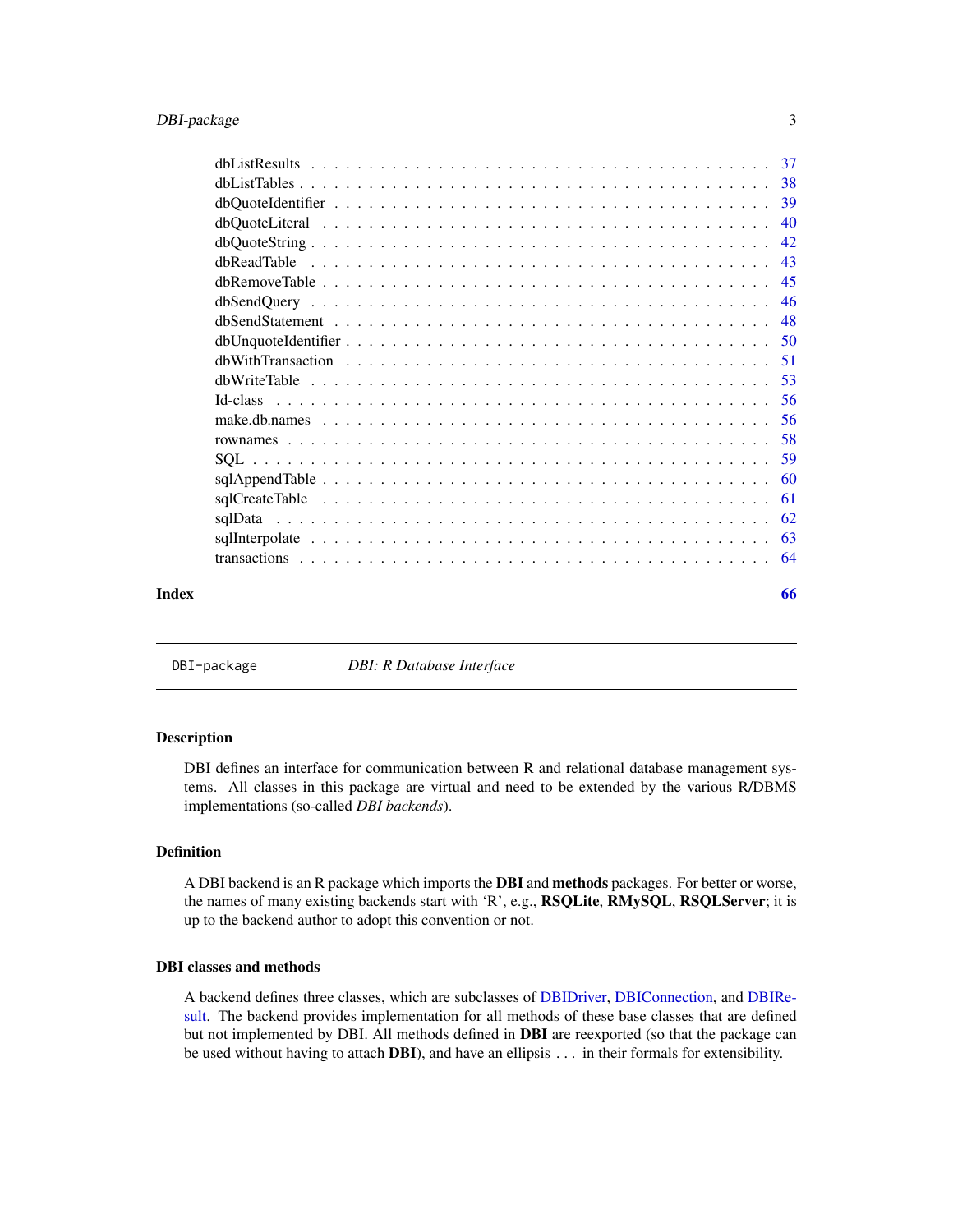#### <span id="page-3-0"></span>Construction of the DBIDriver object

The backend must support creation of an instance of its [DBIDriver](#page-30-1) subclass with a constructor function. By default, its name is the package name without the leading 'R' (if it exists), e.g., SQLite for the RSQLite package. However, backend authors may choose a different name. The constructor must be exported, and it must be a function that is callable without arguments. DBI recommends to define a constructor with an empty argument list.

# Author(s)

Maintainer: Kirill Müller <krlmlr+r@mailbox.org> (0000-0002-1416-3412)

Authors:

- R Special Interest Group on Databases (R-SIG-DB)
- Hadley Wickham

Other contributors:

• R Consortium [funder]

# See Also

Important generics: [dbConnect\(\)](#page-10-1), [dbGetQuery\(\)](#page-23-1), [dbReadTable\(\)](#page-42-1), [dbWriteTable\(\)](#page-52-1), [dbDisconnect\(\)](#page-14-1) Formal specification (currently work in progress and incomplete): vignette("spec", package = "DBI")

## Examples

RSQLite::SQLite()

<span id="page-3-1"></span>dbAppendTable *Insert rows into a table*

# Description

The dbAppendTable() method assumes that the table has been created beforehand, e.g. with [dbCreateTable\(\)](#page-12-1). The default implementation calls [sqlAppendTableTemplate\(\)](#page-59-1) and then [dbExecute\(\)](#page-17-1) with the param argument. Backends compliant to ANSI SQL 99 which use ? as a placeholder for prepard queries don't need to override it. Backends with a different SQL syntax which use ? as a placeholder for prepared queries can override [sqlAppendTable\(\)](#page-59-2). Other backends (with different placeholders or with entirely different ways to create tables) need to override the dbAppendTable() method.

#### Usage

```
dbAppendTable(conn, name, value, ..., row.names = NULL)
```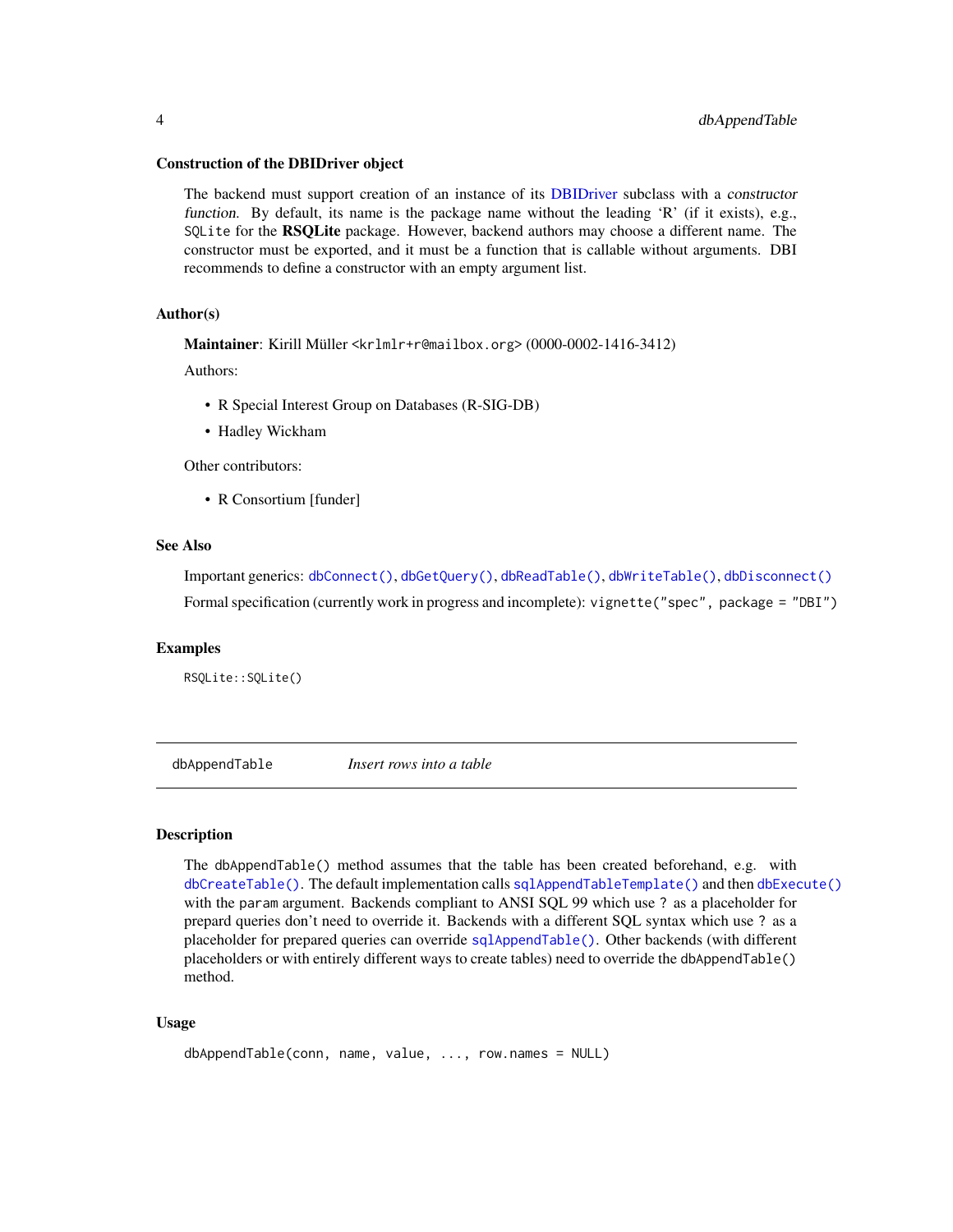#### <span id="page-4-0"></span>dbBind 55 and 55 and 55 and 55 and 55 and 55 and 55 and 55 and 55 and 55 and 55 and 55 and 55 and 55 and 55 and 55 and 55 and 55 and 55 and 55 and 55 and 55 and 55 and 55 and 55 and 55 and 55 and 55 and 55 and 55 and 55 an

# **Arguments**

| conn                    | A DBIConnection object, as returned by dbConnect().                                                            |
|-------------------------|----------------------------------------------------------------------------------------------------------------|
| name                    | Name of the table, escaped with $dbQuoteIdentifier()$ .                                                        |
| value                   | A data frame of values. The column names must be consistent with those in the<br>target table in the database. |
| $\cdot$ $\cdot$ $\cdot$ | Other arguments used by individual methods.                                                                    |
| row.names               | Must be NULL.                                                                                                  |

# Details

The row.names argument is not supported by this method. Process the values with [sqlRownamesToColumn\(\)](#page-57-1) before calling this method.

# See Also

Other DBIConnection generics: [DBIConnection-class](#page-29-1), [dbCreateTable](#page-12-1), [dbDataType](#page-13-1), [dbDisconnect](#page-14-1), [dbExecute](#page-17-1), [dbExistsTable](#page-18-1), [dbGetException](#page-22-1), [dbGetInfo](#page-22-2), [dbGetQuery](#page-23-1), [dbIsReadOnly](#page-31-2), [dbIsValid](#page-32-1), [dbListFields](#page-34-1), [dbListObjects](#page-35-1), [dbListResults](#page-36-1), [dbListTables](#page-37-1), [dbReadTable](#page-42-1), [dbRemoveTable](#page-44-1), [dbSendQuery](#page-45-1), [dbSendStatement](#page-47-1), [dbWriteTable](#page-52-1)

#### Examples

```
con <- dbConnect(RSQLite::SQLite(), ":memory:")
dbCreateTable(con, "iris", iris)
dbAppendTable(con, "iris", iris)
dbReadTable(con, "iris")
dbDisconnect(con)
```
<span id="page-4-1"></span>

dbBind *Bind values to a parameterized/prepared statement*

# Description

For parametrized or prepared statements, the [dbSendQuery\(\)](#page-45-1) and [dbSendStatement\(\)](#page-47-1) functions can be called with statements that contain placeholders for values. The dbBind() function binds these placeholders to actual values, and is intended to be called on the result set before calling [dbFetch\(\)](#page-19-1) or [dbGetRowsAffected\(\)](#page-26-1).

# Usage

dbBind(res, params, ...)

# Arguments

| res    | An object inheriting from DBIResult.  |
|--------|---------------------------------------|
| params | A list of bindings, named or unnamed. |
| .      | Other arguments passed on to methods. |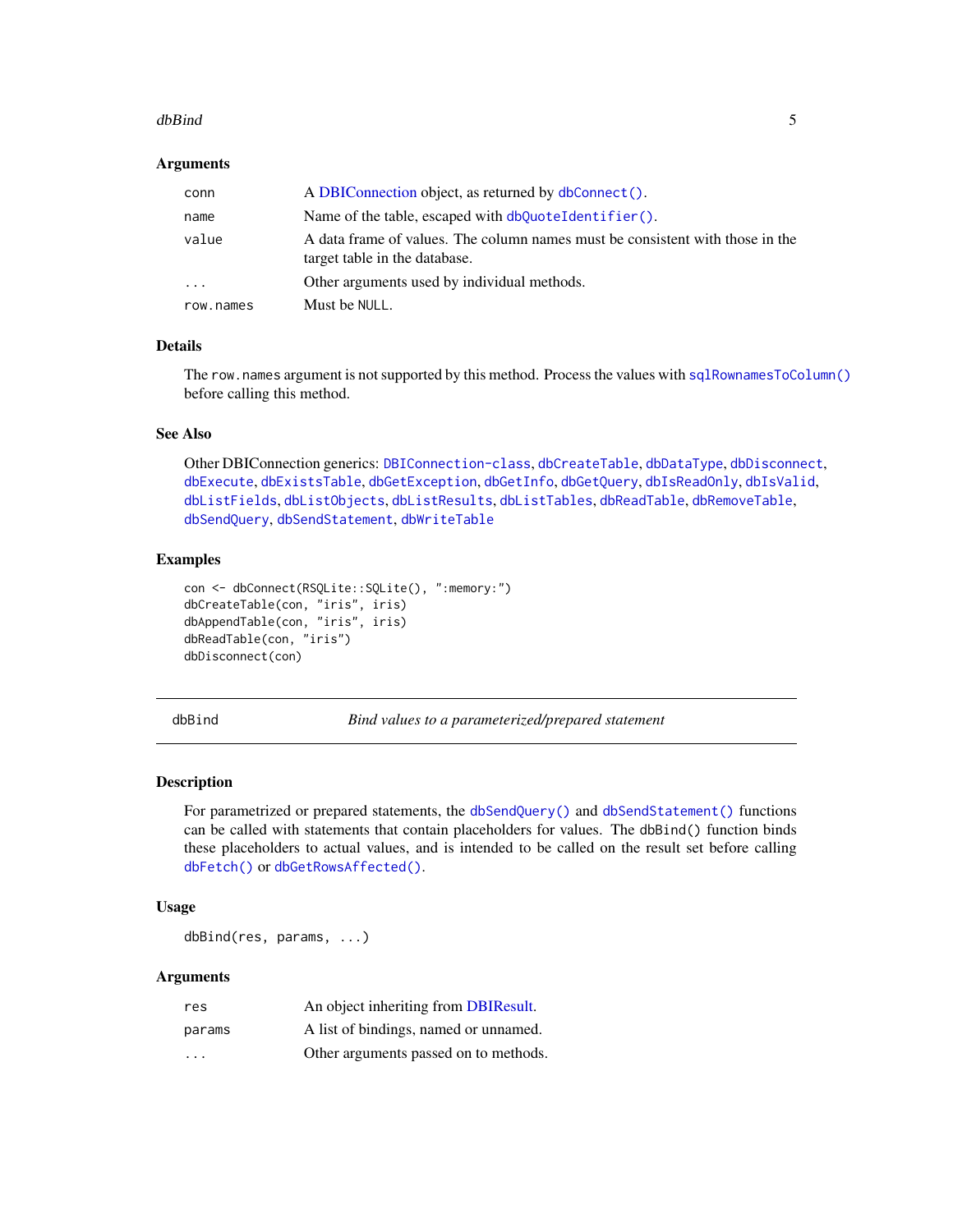# <span id="page-5-0"></span>Details

**DBI** supports parametrized (or prepared) queries and statements via the dbBind() generic. Parametrized queries are different from normal queries in that they allow an arbitrary number of placeholders, which are later substituted by actual values. Parametrized queries (and statements) serve two purposes:

- The same query can be executed more than once with different values. The DBMS may cache intermediate information for the query, such as the execution plan, and execute it faster.
- Separation of query syntax and parameters protects against SQL injection.

The placeholder format is currently not specified by **DBI**; in the future, a uniform placeholder syntax may be supported. Consult the backend documentation for the supported formats. For automated testing, backend authors specify the placeholder syntax with the placeholder\_pattern tweak. Known examples are:

- ? (positional matching in order of appearance) in RMySQL and RSQLite
- \$1 (positional matching by index) in RPostgres and RSQLite
- : name and \$name (named matching) in RSQLite

#### Value

dbBind() returns the result set, invisibly, for queries issued by [dbSendQuery\(\)](#page-45-1) and also for data manipulation statements issued by [dbSendStatement\(\)](#page-47-1). Calling dbBind() for a query without parameters raises an error. Binding too many or not enough values, or parameters with wrong names or unequal length, also raises an error. If the placeholders in the query are named, all parameter values must have names (which must not be empty or NA), and vice versa, otherwise an error is raised. The behavior for mixing placeholders of different types (in particular mixing positional and named placeholders) is not specified.

Calling dbBind() on a result set already cleared by  $dbClearResult()$  also raises an error.

#### Specification

DBI clients execute parametrized statements as follows:

- 1. Call [dbSendQuery\(\)](#page-45-1) or [dbSendStatement\(\)](#page-47-1) with a query or statement that contains placeholders, store the returned [DBIResult](#page-31-1) object in a variable. Mixing placeholders (in particular, named and unnamed ones) is not recommended. It is good practice to register a call to [dbClearResult\(\)](#page-8-1) via [on.exit\(\)](#page-0-0) right after calling dbSendQuery() or dbSendStatement() (see the last enumeration item). Until dbBind() has been called, the returned result set object has the following behavior:
	- [dbFetch\(\)](#page-19-1) raises an error (for dbSendQuery())
	- [dbGetRowCount\(\)](#page-25-1) returns zero (for dbSendQuery())
	- [dbGetRowsAffected\(\)](#page-26-1) returns an integer NA (for dbSendStatement())
	- [dbIsValid\(\)](#page-32-1) returns TRUE
	- [dbHasCompleted\(\)](#page-28-1) returns FALSE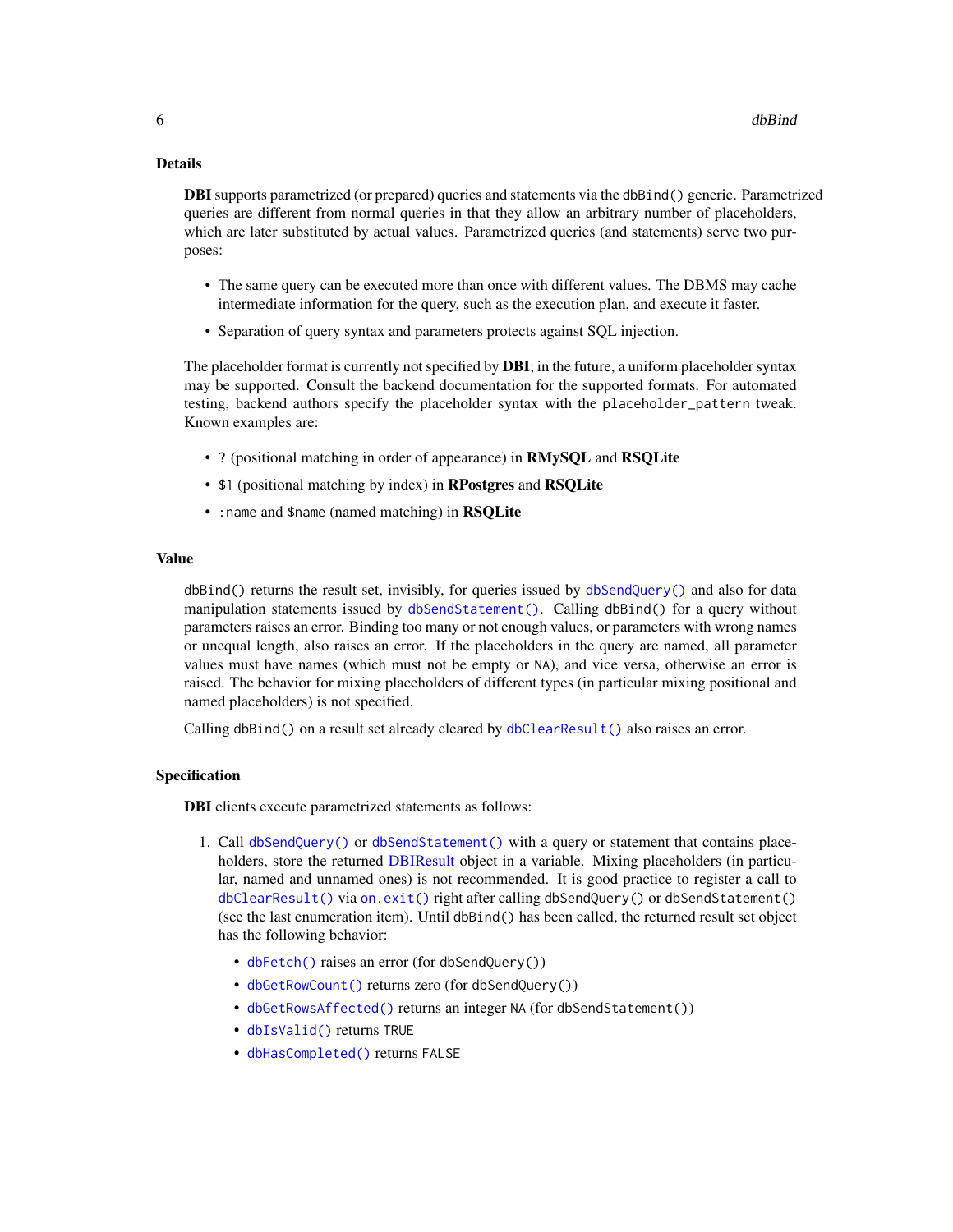# <span id="page-6-0"></span>dbBind 7 and 7 and 7 and 7 and 7 and 7 and 7 and 7 and 7 and 7 and 7 and 7 and 7 and 7 and 7 and 7 and 7 and 7

- 2. Construct a list with parameters that specify actual values for the placeholders. The list must be named or unnamed, depending on the kind of placeholders used. Named values are matched to named parameters, unnamed values are matched by position in the list of parameters. All elements in this list must have the same lengths and contain values supported by the backend; a [data.frame](#page-0-0) is internally stored as such a list. The parameter list is passed to a call to dbBind() on the DBIResult object.
- 3. Retrieve the data or the number of affected rows from the DBIResult object.
	- For queries issued by dbSendQuery(), call [dbFetch\(\)](#page-19-1).
	- For statements issued by dbSendStatements(), call [dbGetRowsAffected\(\)](#page-26-1). (Execution begins immediately after the dbBind() call, the statement is processed entirely before the function returns.)
- 4. Repeat 2. and 3. as necessary.
- 5. Close the result set via [dbClearResult\(\)](#page-8-1).

The elements of the params argument do not need to be scalars, vectors of arbitrary length (including length 0) are supported. For queries, calling dbFetch() binding such parameters returns concatenated results, equivalent to binding and fetching for each set of values and connecting via [rbind\(\)](#page-0-0). For data manipulation statements, dbGetRowsAffected() returns the total number of rows affected if binding non-scalar parameters. dbBind() also accepts repeated calls on the same result set for both queries and data manipulation statements, even if no results are fetched between calls to dbBind().

If the placeholders in the query are named, their order in the params argument is not important.

At least the following data types are accepted on input (including [NA\)](#page-0-0):

- [integer](#page-0-0)
- [numeric](#page-0-0)
- [logical](#page-0-0) for Boolean values
- [character](#page-0-0)
- [factor](#page-0-0) (bound as character, with warning)
- [Date](#page-0-0)
- [POSIXct](#page-0-0) timestamps
- POSIXIt timestamps
- lists of [raw](#page-0-0) for blobs (with NULL entries for SQL NULL values)
- objects of type [blob::blob](#page-0-0)

# See Also

Other DBIResult generics: [DBIResult-class](#page-31-1), [dbClearResult](#page-8-1), [dbColumnInfo](#page-9-1), [dbFetch](#page-19-1), [dbGetInfo](#page-22-2), [dbGetRowCount](#page-25-1), [dbGetRowsAffected](#page-26-1), [dbGetStatement](#page-27-1), [dbHasCompleted](#page-28-1), [dbIsReadOnly](#page-31-2), [dbIsValid](#page-32-1), [dbQuoteIdentifier](#page-38-1), [dbQuoteLiteral](#page-39-1), [dbQuoteString](#page-41-1), [dbUnquoteIdentifier](#page-49-1)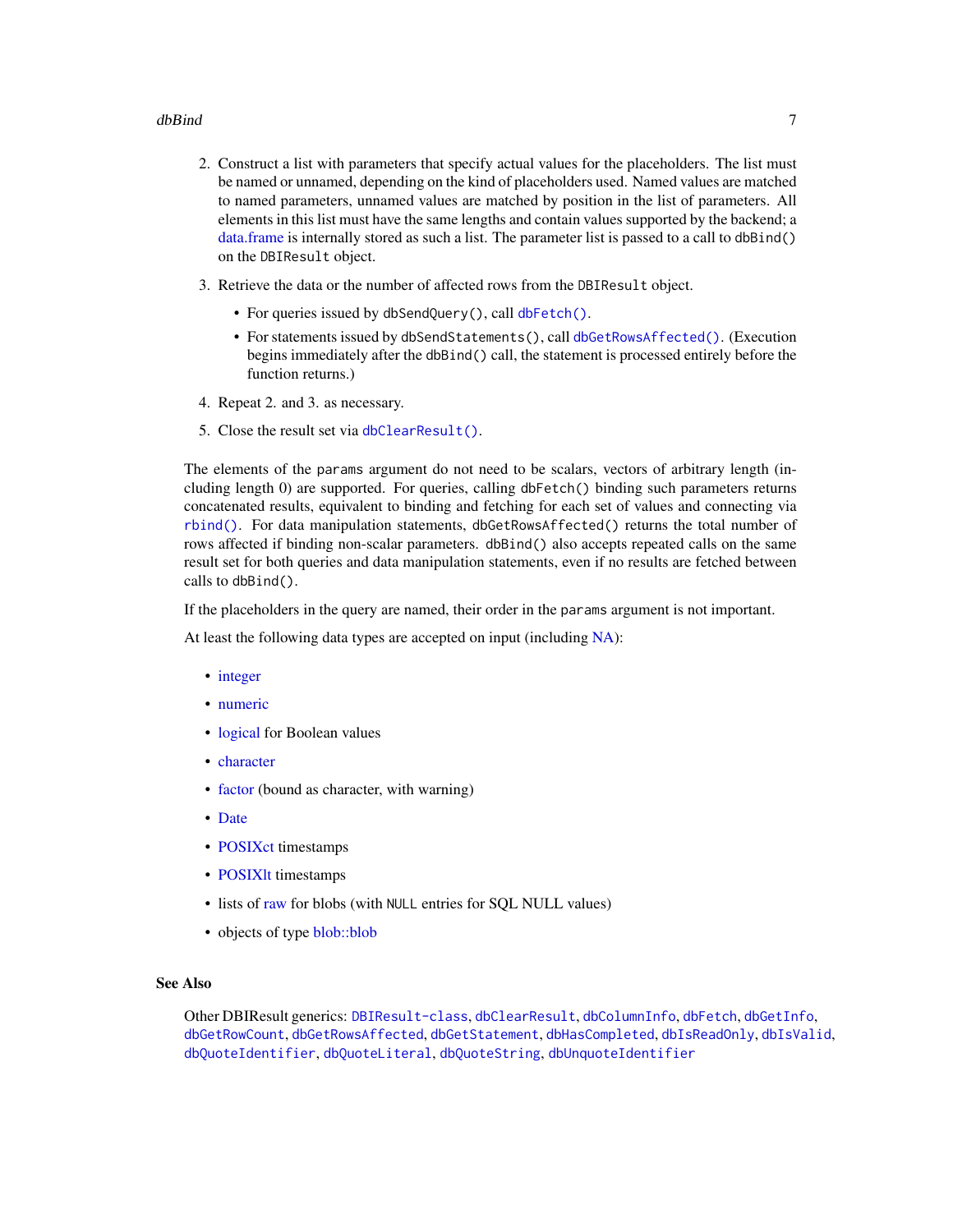# Examples

```
con <- dbConnect(RSQLite::SQLite(), ":memory:")
dbWriteTable(con, "iris", iris)
# Using the same query for different values
iris_result <- dbSendQuery(con, "SELECT * FROM iris WHERE [Petal.Width] > ?")
dbBind(iris_result, list(2.3))
dbFetch(iris_result)
dbBind(iris_result, list(3))
dbFetch(iris_result)
dbClearResult(iris_result)
# Executing the same statement with different values at once
iris_result <- dbSendStatement(con, "DELETE FROM iris WHERE [Species] = $species")
dbBind(iris_result, list(species = c("setosa", "versicolor", "unknown")))
dbGetRowsAffected(iris_result)
dbClearResult(iris_result)
nrow(dbReadTable(con, "iris"))
dbDisconnect(con)
```
<span id="page-7-1"></span>

```
dbCanConnect Check if a connection to a DBMS can be established
```
# Description

Like [dbConnect\(\)](#page-10-1), but only checks validity without actually returning a connection object. The default implementation opens a connection and disconnects on success, but individual backends might implement a lighter-weight check.

# Usage

```
dbCanConnect(drv, ...)
```
#### Arguments

| drv                     | an object that inherits from DBIDriver, or an existing DBIConnection object (in<br>order to clone an existing connection).                                                |
|-------------------------|---------------------------------------------------------------------------------------------------------------------------------------------------------------------------|
| $\cdot$ $\cdot$ $\cdot$ | authentication arguments needed by the DBMS instance; these typically in-<br>clude user, password, host, port, dbname, etc. For details see the appropriate<br>DBIDriver. |

#### Value

A scalar logical. If FALSE, the "reason" attribute indicates a reason for failure.

<span id="page-7-0"></span>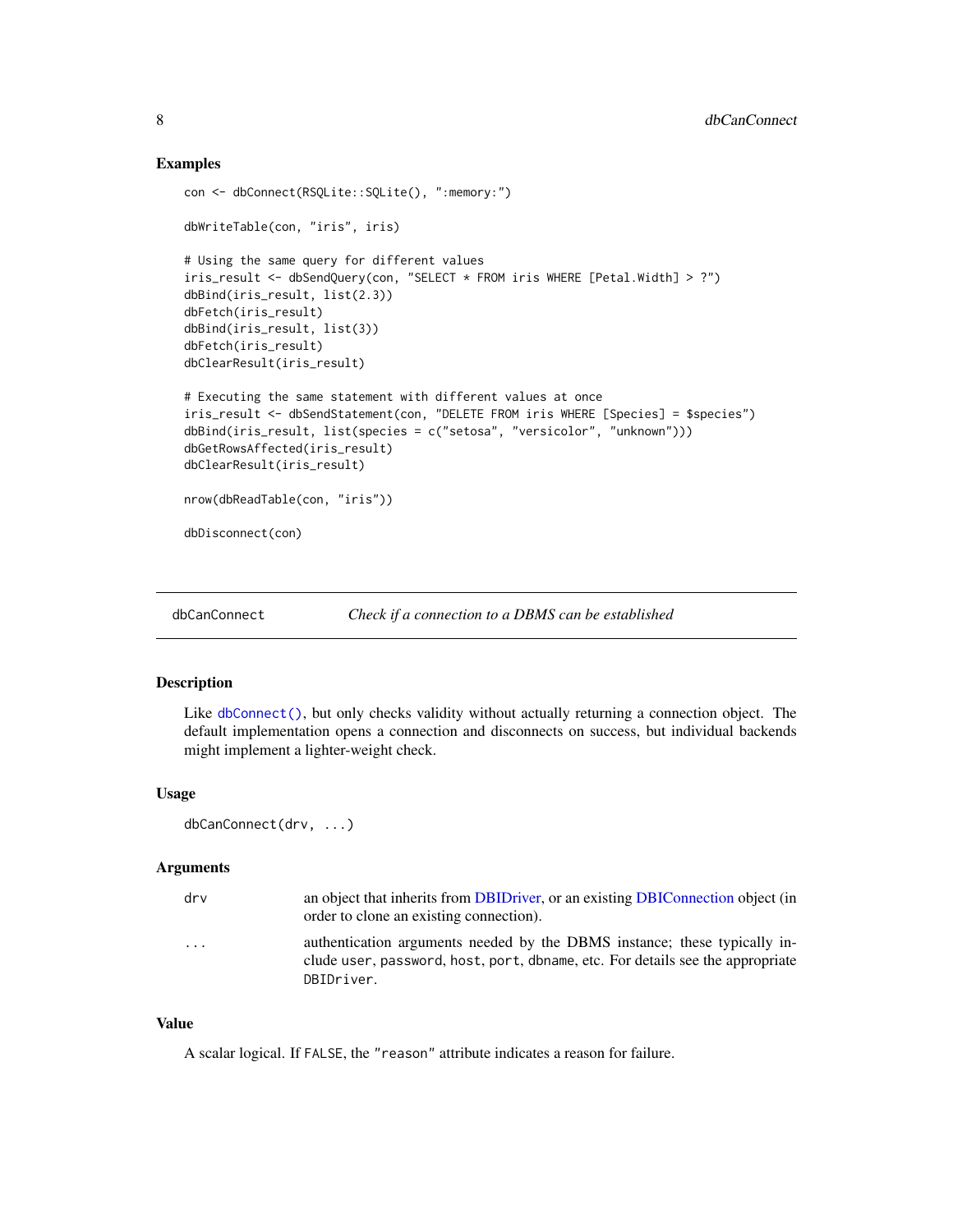# <span id="page-8-0"></span>dbClearResult 9

# See Also

```
Other DBIDriver generics: DBIDriver-class, dbConnect, dbDataType, dbDriver, dbGetInfo,
dbIsReadOnly, dbIsValid, dbListConnections
```
#### Examples

```
# SQLite only needs a path to the database. (Here, ":memory:" is a special
# path that creates an in-memory database.) Other database drivers
# will require more details (like user, password, host, port, etc.)
dbCanConnect(RSQLite::SQLite(), ":memory:")
```
<span id="page-8-1"></span>dbClearResult *Clear a result set*

# Description

Frees all resources (local and remote) associated with a result set. In some cases (e.g., very large result sets) this can be a critical step to avoid exhausting resources (memory, file descriptors, etc.)

# Usage

```
dbClearResult(res, ...)
```
#### Arguments

| res      | An object inheriting from DBIResult.  |
|----------|---------------------------------------|
| $\cdots$ | Other arguments passed on to methods. |

# Value

dbClearResult() returns TRUE, invisibly, for result sets obtained from both dbSendQuery() and dbSendStatement(). An attempt to close an already closed result set issues a warning in both cases.

#### Specification

dbClearResult() frees all resources associated with retrieving the result of a query or update operation. The DBI backend can expect a call to dbClearResult() for each [dbSendQuery\(\)](#page-45-1) or [dbSendStatement\(\)](#page-47-1) call.

# See Also

Other DBIResult generics: [DBIResult-class](#page-31-1), [dbBind](#page-4-1), [dbColumnInfo](#page-9-1), [dbFetch](#page-19-1), [dbGetInfo](#page-22-2), [dbGetRowCount](#page-25-1), [dbGetRowsAffected](#page-26-1), [dbGetStatement](#page-27-1), [dbHasCompleted](#page-28-1), [dbIsReadOnly](#page-31-2), [dbIsValid](#page-32-1), [dbQuoteIdentifier](#page-38-1), [dbQuoteLiteral](#page-39-1), [dbQuoteString](#page-41-1), [dbUnquoteIdentifier](#page-49-1)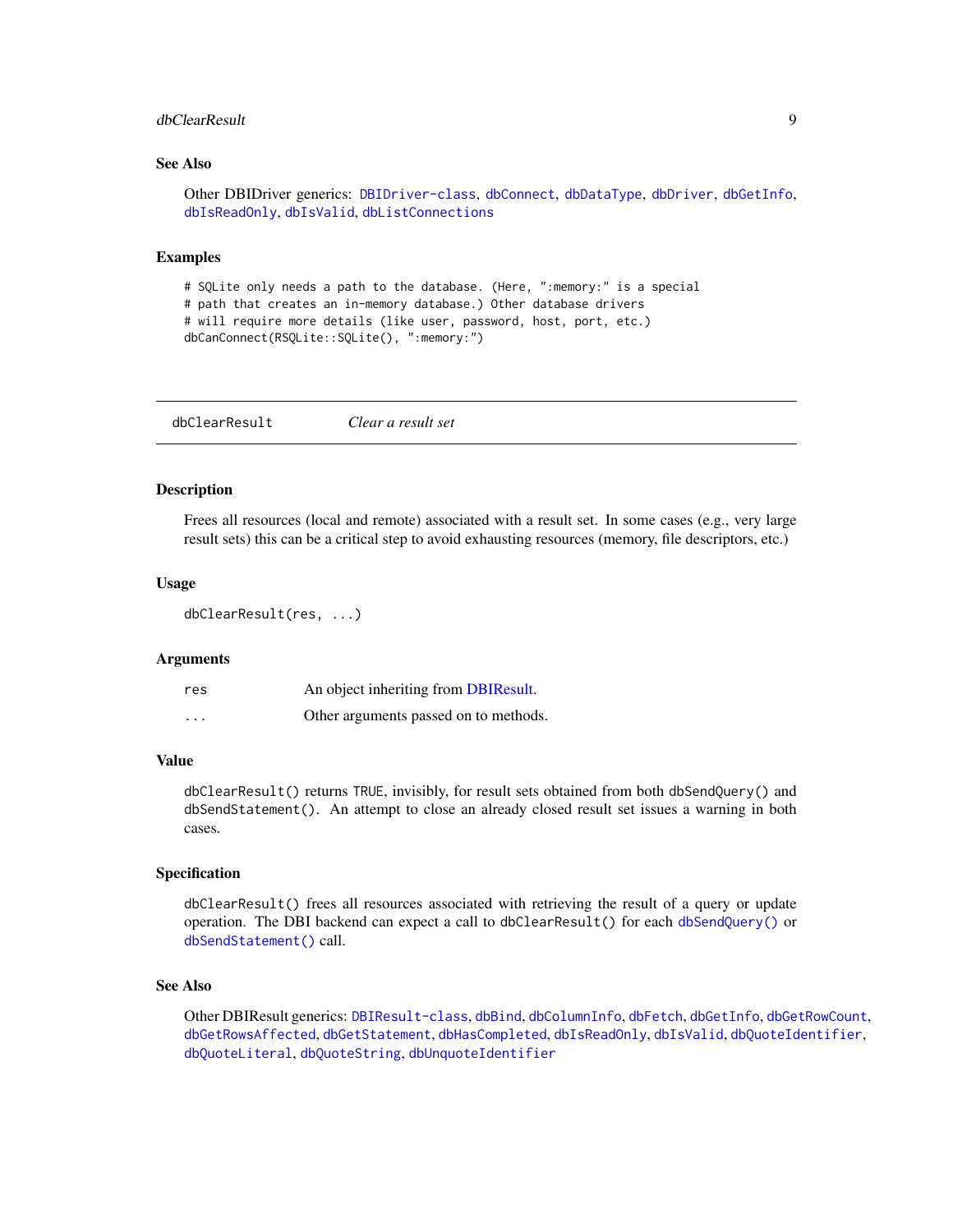# Examples

```
con <- dbConnect(RSQLite::SQLite(), ":memory:")
rs <- dbSendQuery(con, "SELECT 1")
print(dbFetch(rs))
dbClearResult(rs)
dbDisconnect(con)
```
<span id="page-9-1"></span>dbColumnInfo *Information about result types*

# **Description**

Produces a data.frame that describes the output of a query. The data.frame should have as many rows as there are output fields in the result set, and each column in the data.frame describes an aspect of the result set field (field name, type, etc.)

# Usage

dbColumnInfo(res, ...)

#### **Arguments**

| res      | An object inheriting from DBIResult.  |
|----------|---------------------------------------|
| $\cdots$ | Other arguments passed on to methods. |

# Value

dbColumnInfo() returns a data frame with at least two columns "name" and "type" (in that order) (and optional columns that start with a dot). The "name" and "type" columns contain the names and types of the R columns of the data frame that is returned from [dbFetch\(\)](#page-19-1). The "type" column is of type character and only for information. Do not compute on the "type" column, instead use  $dbFetch(res, n = 0)$  to create a zero-row data frame initialized with the correct data types.

An attempt to query columns for a closed result set raises an error.

#### Specification

A column named row\_names is treated like any other column.

The column names are always consistent with the data returned by dbFetch(). If the query returns unnamed columns, unique non-empty and non-NA names are assigned. In the case of a duplicate column name, the first occurrence retains the original name, and unique names are assigned for the other occurrences. Column names that correspond to SQL or R keywords are left unchanged.

<span id="page-9-0"></span>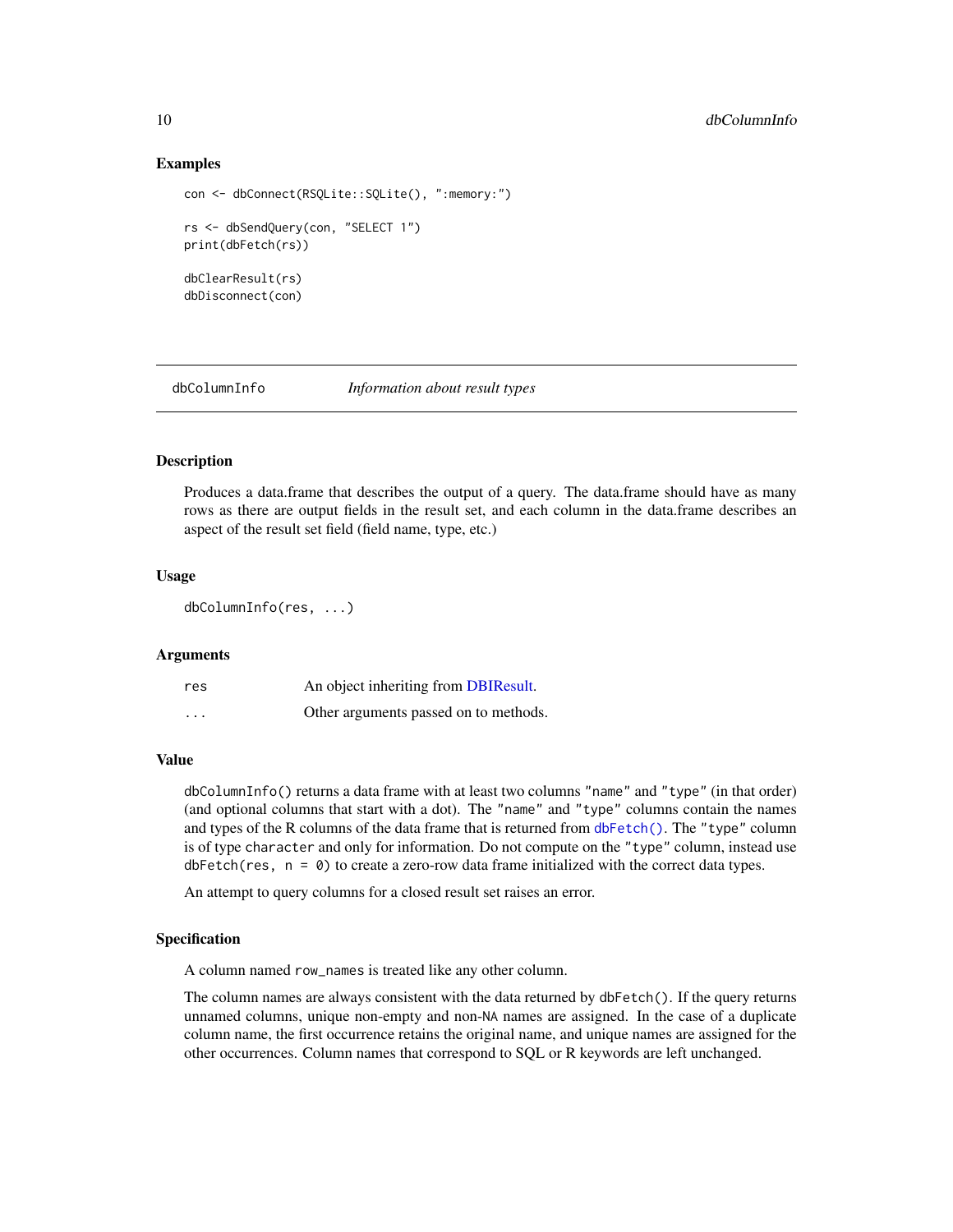#### <span id="page-10-0"></span>dbConnect 11

# See Also

Other DBIResult generics: [DBIResult-class](#page-31-1), [dbBind](#page-4-1), [dbClearResult](#page-8-1), [dbFetch](#page-19-1), [dbGetInfo](#page-22-2), [dbGetRowCount](#page-25-1), [dbGetRowsAffected](#page-26-1), [dbGetStatement](#page-27-1), [dbHasCompleted](#page-28-1), [dbIsReadOnly](#page-31-2), [dbIsValid](#page-32-1), [dbQuoteIdentifier](#page-38-1), [dbQuoteLiteral](#page-39-1), [dbQuoteString](#page-41-1), [dbUnquoteIdentifier](#page-49-1)

# Examples

```
con <- dbConnect(RSQLite::SQLite(), ":memory:")
rs <- dbSendQuery(con, "SELECT 1 AS a, 2 AS b")
dbColumnInfo(rs)
dbFetch(rs)
dbClearResult(rs)
```
dbDisconnect(con)

<span id="page-10-1"></span>dbConnect *Create a connection to a DBMS*

# Description

Connect to a DBMS going through the appropriate authentication procedure. Some implementations may allow you to have multiple connections open, so you may invoke this function repeatedly assigning its output to different objects. The authentication mechanism is left unspecified, so check the documentation of individual drivers for details. Use [dbCanConnect\(\)](#page-7-1) to check if a connection can be established.

# Usage

dbConnect(drv, ...)

#### Arguments

| drv                     | an object that inherits from DBIDriver, or an existing DBIConnection object (in<br>order to clone an existing connection).                                                |
|-------------------------|---------------------------------------------------------------------------------------------------------------------------------------------------------------------------|
| $\cdot$ $\cdot$ $\cdot$ | authentication arguments needed by the DBMS instance; these typically in-<br>clude user, password, host, port, dbname, etc. For details see the appropriate<br>DBIDriver. |

# Value

dbConnect() returns an S4 object that inherits from [DBIConnection.](#page-29-1) This object is used to communicate with the database engine.

A [format\(\)](#page-0-0) method is defined for the connection object. It returns a string that consists of a single line of text.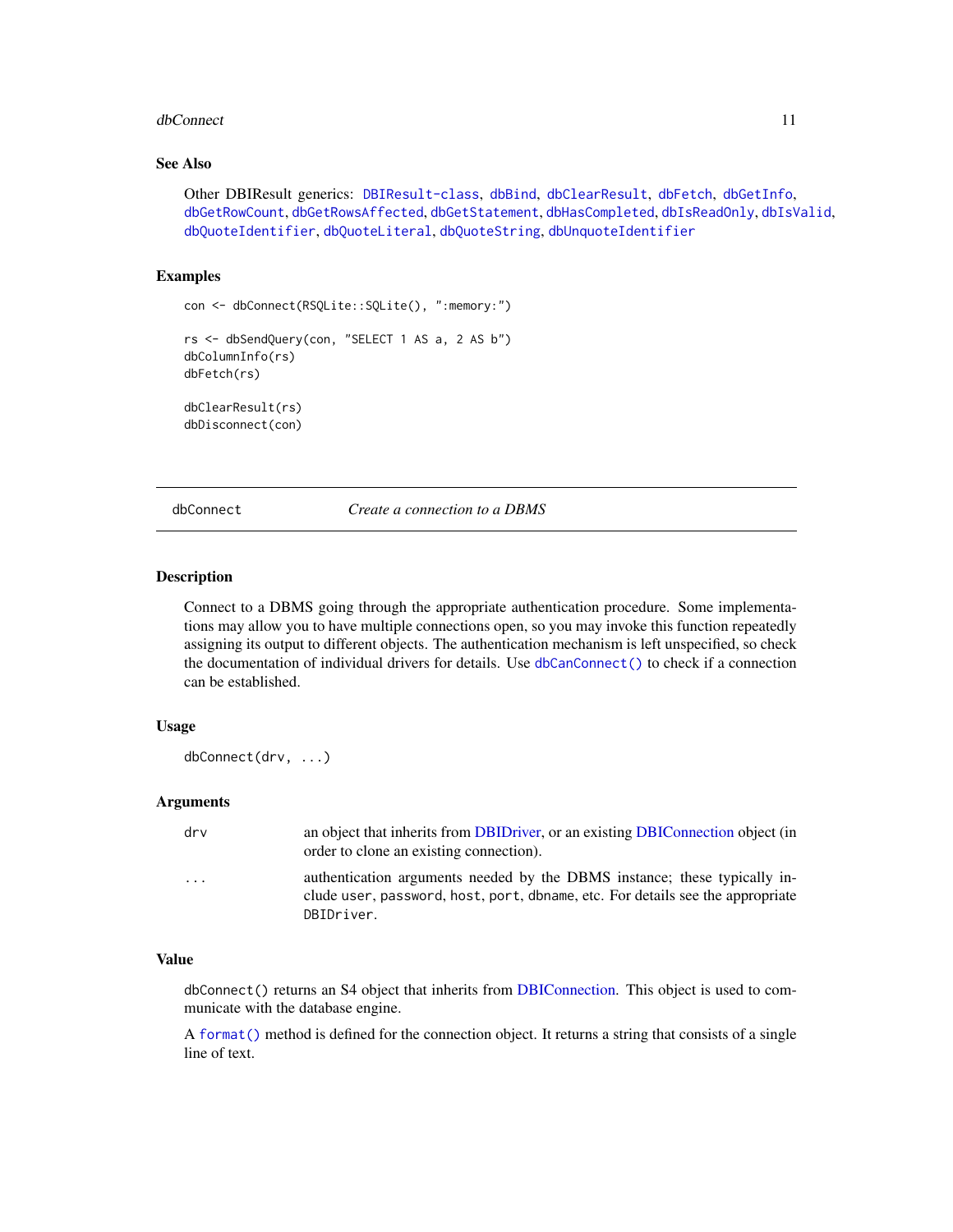# <span id="page-11-0"></span>Specification

DBI recommends using the following argument names for authentication parameters, with NULL default:

- user for the user name (default: current user)
- password for the password
- host for the host name (default: local connection)
- port for the port number (default: local connection)
- dbname for the name of the database on the host, or the database file name

The defaults should provide reasonable behavior, in particular a local connection for host  $=$  NULL. For some DBMS (e.g., PostgreSQL), this is different to a TCP/IP connection to localhost.

In addition, DBI supports the bigint argument that governs how 64-bit integer data is returned. The following values are supported:

- "integer": always return as integer, silently overflow
- "numeric": always return as numeric, silently round
- "character": always return the decimal representation as character
- "integer64": return as a data type that can be coerced using [as.integer\(\)](#page-0-0) (with warning on overflow), [as.numeric\(\)](#page-0-0) and [as.character\(\)](#page-0-0)

# See Also

[dbDisconnect\(\)](#page-14-1) to disconnect from a database.

Other DBIDriver generics: [DBIDriver-class](#page-30-1), [dbCanConnect](#page-7-1), [dbDataType](#page-13-1), [dbDriver](#page-15-1), [dbGetInfo](#page-22-2), [dbIsReadOnly](#page-31-2), [dbIsValid](#page-32-1), [dbListConnections](#page-33-1)

# Examples

```
# SQLite only needs a path to the database. (Here, ":memory:" is a special
# path that creates an in-memory database.) Other database drivers
# will require more details (like user, password, host, port, etc.)
con <- dbConnect(RSQLite::SQLite(), ":memory:")
con
dbListTables(con)
```
dbDisconnect(con)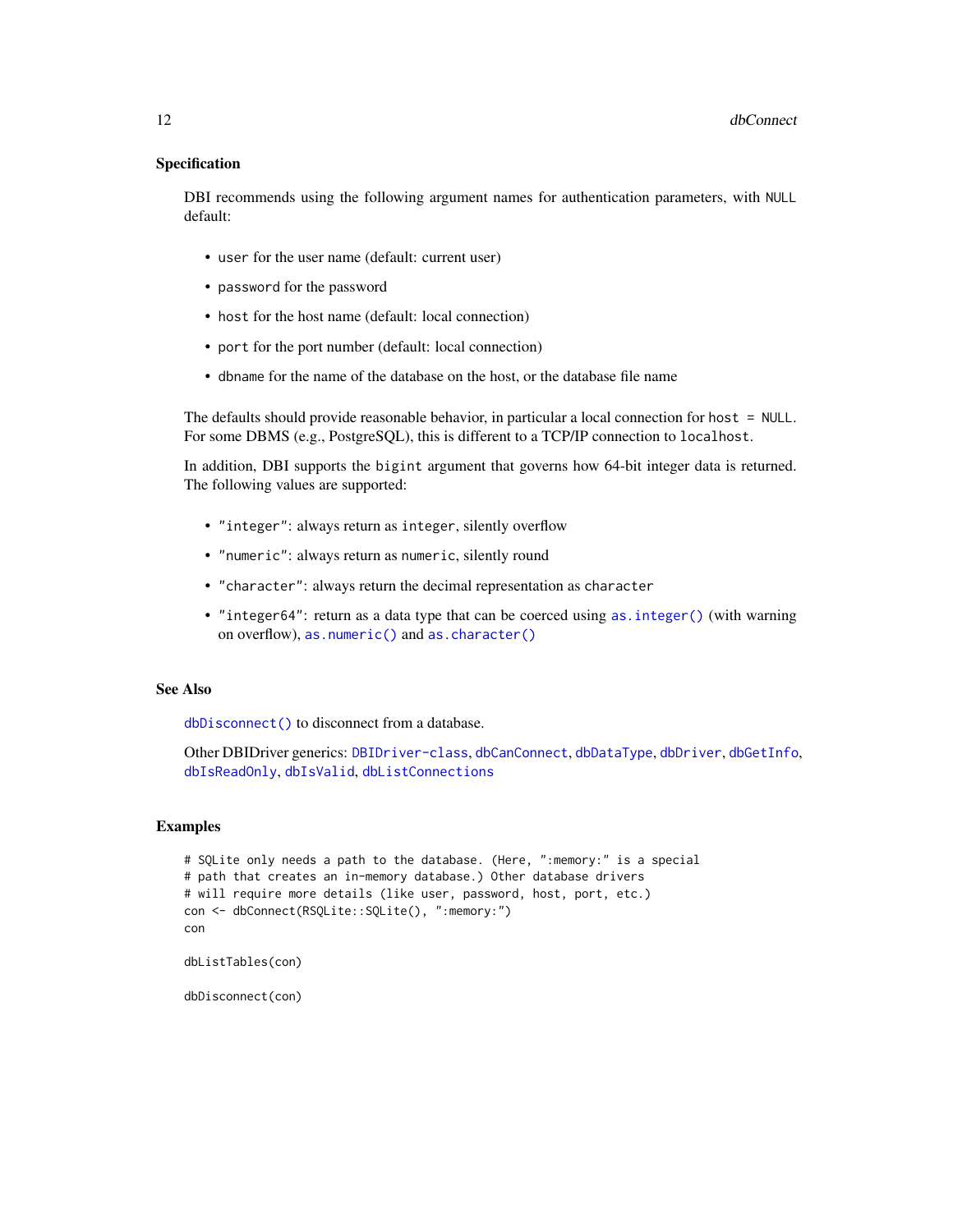<span id="page-12-1"></span><span id="page-12-0"></span>

#### **Description**

The default dbCreateTable() method calls [sqlCreateTable\(\)](#page-60-1) and [dbExecute\(\)](#page-17-1). Backends compliant to ANSI SQL 99 don't need to override it. Backends with a different SQL syntax can override sqlCreateTable(), backends with entirely different ways to create tables need to override this method.

#### Usage

```
dbCreateTable(conn, name, fields, ..., row.names = NULL, temporary = FALSE)
```
# Arguments

| conn      | A DBIConnection object, as returned by dbConnect().                                                                                           |
|-----------|-----------------------------------------------------------------------------------------------------------------------------------------------|
| name      | Name of the table, escaped with $dbQuoteldentifier()$ .                                                                                       |
| fields    | Either a character vector or a data frame.                                                                                                    |
|           | A named character vector: Names are column names, values are types. Names<br>are escaped with dbQuoteIdentifier(). Field types are unescaped. |
|           | A data frame: field types are generated using dbDataType().                                                                                   |
| $\ddots$  | Other arguments used by individual methods.                                                                                                   |
| row.names | Must be NULL.                                                                                                                                 |
| temporary | If TRUE, will generate a temporary table statement.                                                                                           |

# Details

The row.names argument is not supported by this method. Process the values with [sqlRownamesToColumn\(\)](#page-57-1) before calling this method.

The argument order is different from the sqlCreateTable() method, the latter will be adapted in a later release of DBI.

#### See Also

Other DBIConnection generics: [DBIConnection-class](#page-29-1), [dbAppendTable](#page-3-1), [dbDataType](#page-13-1), [dbDisconnect](#page-14-1), [dbExecute](#page-17-1), [dbExistsTable](#page-18-1), [dbGetException](#page-22-1), [dbGetInfo](#page-22-2), [dbGetQuery](#page-23-1), [dbIsReadOnly](#page-31-2), [dbIsValid](#page-32-1), [dbListFields](#page-34-1), [dbListObjects](#page-35-1), [dbListResults](#page-36-1), [dbListTables](#page-37-1), [dbReadTable](#page-42-1), [dbRemoveTable](#page-44-1), [dbSendQuery](#page-45-1), [dbSendStatement](#page-47-1), [dbWriteTable](#page-52-1)

# Examples

```
con <- dbConnect(RSQLite::SQLite(), ":memory:")
dbCreateTable(con, "iris", iris)
dbReadTable(con, "iris")
dbDisconnect(con)
```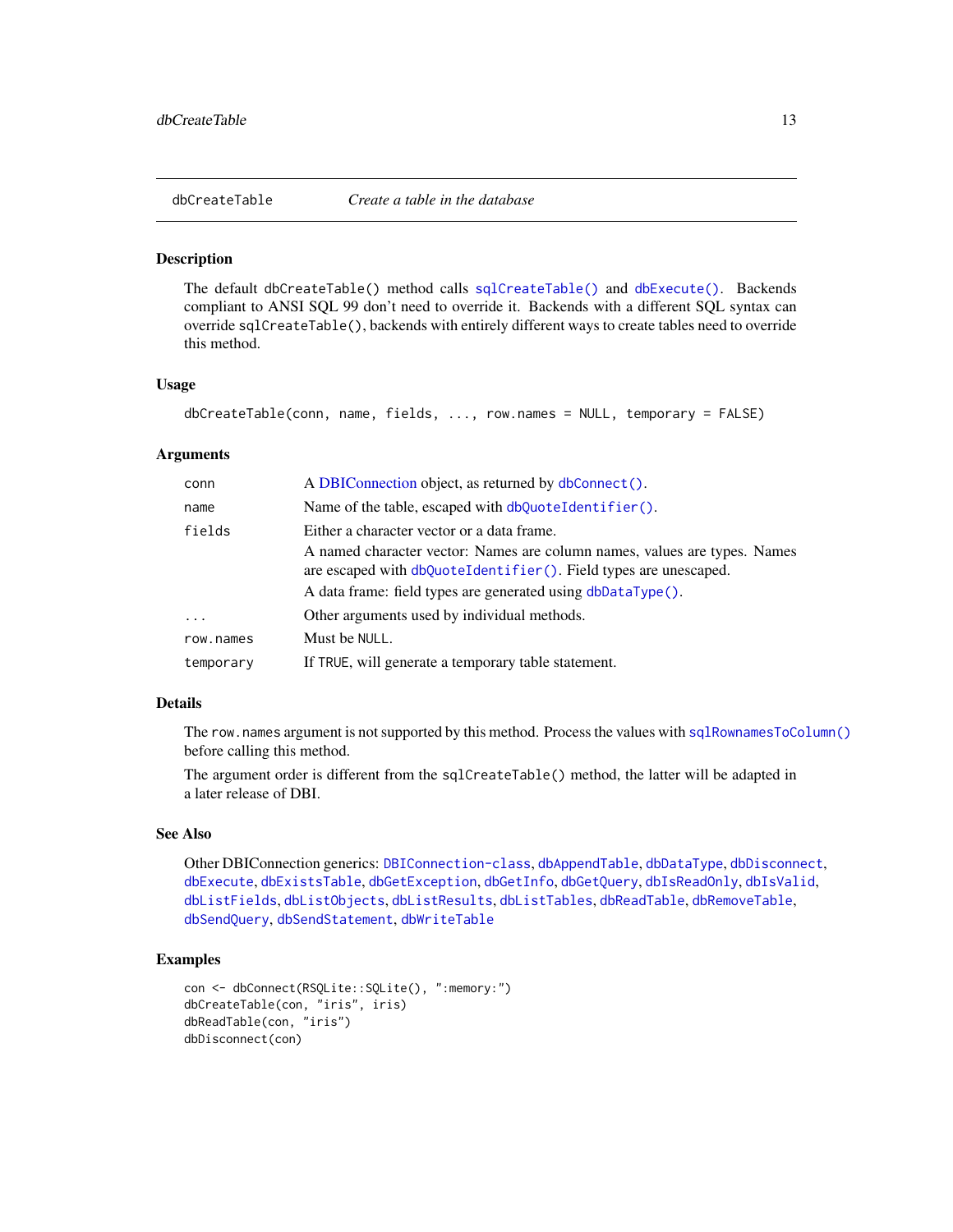# Description

Returns an SQL string that describes the SQL data type to be used for an object. The default implementation of this generic determines the SQL type of an R object according to the SQL 92 specification, which may serve as a starting point for driver implementations. DBI also provides an implementation for data.frame which will return a character vector giving the type for each column in the dataframe.

# Usage

dbDataType(dbObj, obj, ...)

#### Arguments

| dbObi    | A object inheriting from DBIDriver or DBIConnection |
|----------|-----------------------------------------------------|
| obi      | An R object whose SQL type we want to determine.    |
| $\cdots$ | Other arguments passed on to methods.               |

#### Details

The data types supported by databases are different than the data types in R, but the mapping between the primitive types is straightforward:

- Any of the many fixed and varying length character types are mapped to character vectors
- Fixed-precision (non-IEEE) numbers are mapped into either numeric or integer vectors.

Notice that many DBMS do not follow IEEE arithmetic, so there are potential problems with under/overflows and loss of precision.

# Value

dbDataType() returns the SQL type that corresponds to the obj argument as a non-empty character string. For data frames, a character vector with one element per column is returned. An error is raised for invalid values for the obj argument such as a NULL value.

#### Specification

The backend can override the [dbDataType\(\)](#page-13-1) generic for its driver class.

This generic expects an arbitrary object as second argument. To query the values returned by the default implementation, run example(dbDataType, package = "DBI"). If the backend needs to override this generic, it must accept all basic R data types as its second argument, namely [logical,](#page-0-0) [integer,](#page-0-0) [numeric,](#page-0-0) [character,](#page-0-0) dates (see [Dates\)](#page-0-0), date-time (see [DateTimeClasses\)](#page-0-0), and [difftime.](#page-0-0) If the database supports blobs, this method also must accept lists of [raw](#page-0-0) vectors, and [blob::blob](#page-0-0) objects. As-is objects (i.e., wrapped by  $I()$ ) must be supported and return the same results as their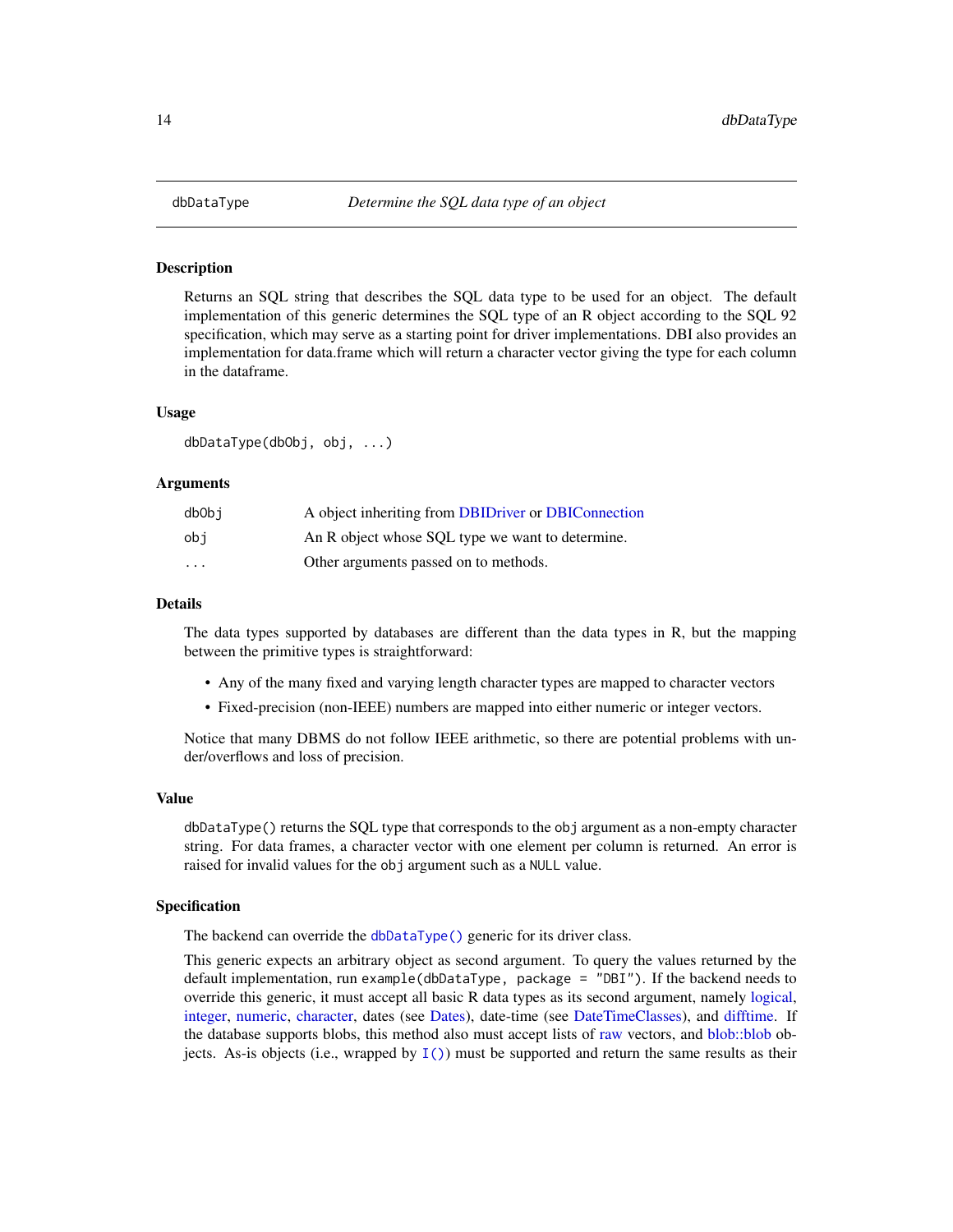# <span id="page-14-0"></span>dbDisconnect 15

unwrapped counterparts. The SQL data type for [factor](#page-0-0) and [ordered](#page-0-0) is the same as for character. The behavior for other object types is not specified.

All data types returned by dbDataType() are usable in an SQL statement of the form "CREATE TABLE test (a ...)".

# See Also

Other DBIDriver generics: [DBIDriver-class](#page-30-1), [dbCanConnect](#page-7-1), [dbConnect](#page-10-1), [dbDriver](#page-15-1), [dbGetInfo](#page-22-2), [dbIsReadOnly](#page-31-2), [dbIsValid](#page-32-1), [dbListConnections](#page-33-1)

Other DBIConnection generics: [DBIConnection-class](#page-29-1), [dbAppendTable](#page-3-1), [dbCreateTable](#page-12-1), [dbDisconnect](#page-14-1), [dbExecute](#page-17-1), [dbExistsTable](#page-18-1), [dbGetException](#page-22-1), [dbGetInfo](#page-22-2), [dbGetQuery](#page-23-1), [dbIsReadOnly](#page-31-2), [dbIsValid](#page-32-1), [dbListFields](#page-34-1), [dbListObjects](#page-35-1), [dbListResults](#page-36-1), [dbListTables](#page-37-1), [dbReadTable](#page-42-1), [dbRemoveTable](#page-44-1), [dbSendQuery](#page-45-1), [dbSendStatement](#page-47-1), [dbWriteTable](#page-52-1)

# Examples

```
dbDataType(ANSI(), 1:5)
dbDataType(ANSI(), 1)
dbDataType(ANSI(), TRUE)
dbDataType(ANSI(), Sys.Date())
dbDataType(ANSI(), Sys.time())
dbDataType(ANSI(), Sys.time() - as.POSIXct(Sys.Date()))
dbDataType(ANSI(), c("x", "abc"))
dbDataType(ANSI(), list(raw(10), raw(20)))
dbDataType(ANSI(), I(3))
dbDataType(ANSI(), iris)
con <- dbConnect(RSQLite::SQLite(), ":memory:")
dbDataType(con, 1:5)
dbDataType(con, 1)
dbDataType(con, TRUE)
dbDataType(con, Sys.Date())
dbDataType(con, Sys.time())
dbDataType(con, Sys.time() - as.POSIXct(Sys.Date()))
dbDataType(con, c("x", "abc"))
dbDataType(con, list(raw(10), raw(20)))
dbDataType(con, I(3))
dbDataType(con, iris)
dbDisconnect(con)
```
<span id="page-14-1"></span>dbDisconnect *Disconnect (close) a connection*

# Description

This closes the connection, discards all pending work, and frees resources (e.g., memory, sockets).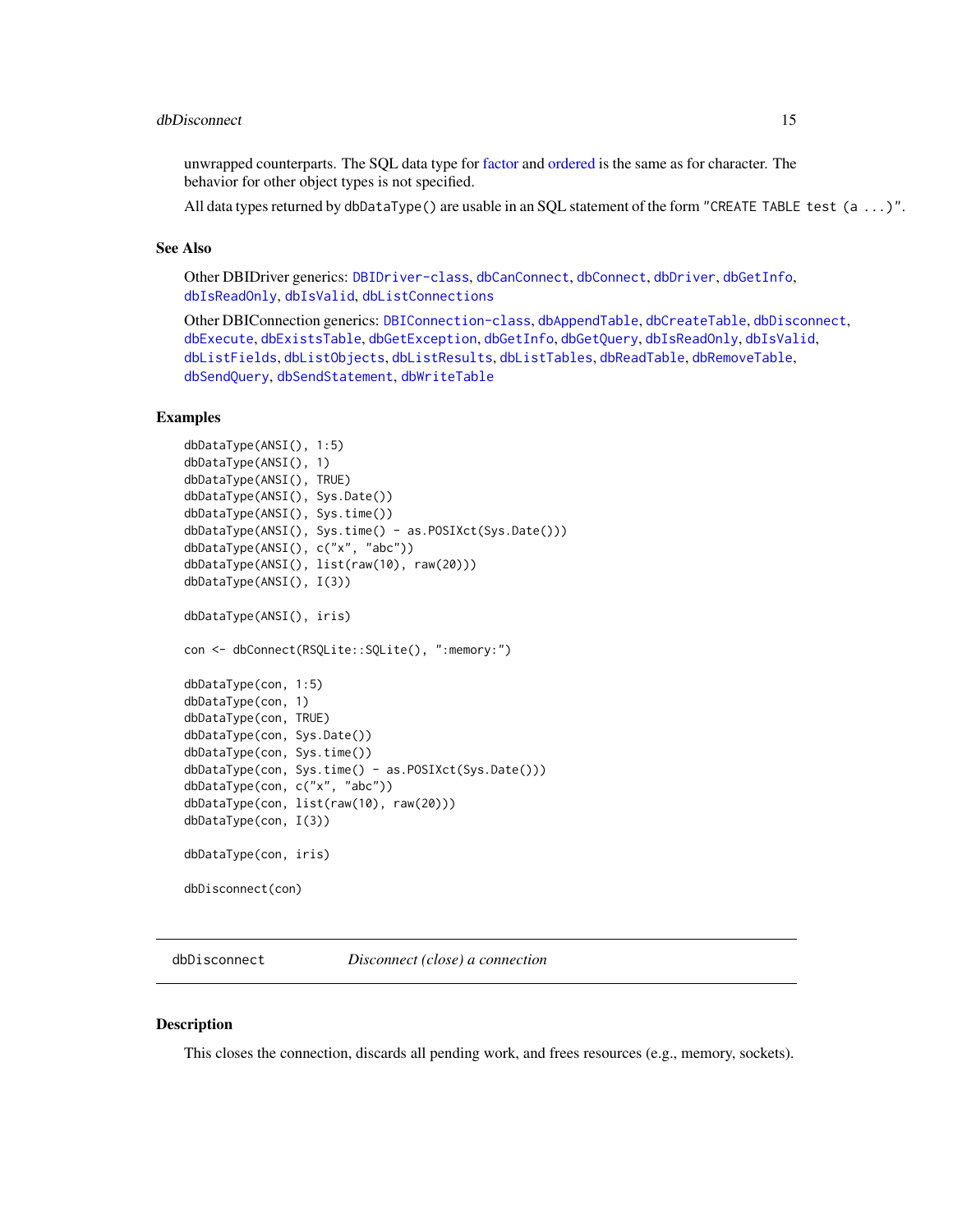#### <span id="page-15-0"></span>16 dbDriver

# Usage

dbDisconnect(conn, ...)

#### Arguments

| conn     | A DBIConnection object, as returned by dbConnect(). |
|----------|-----------------------------------------------------|
| $\cdots$ | Other parameters passed on to methods.              |

#### Value

dbDisconnect() returns TRUE, invisibly.

# Specification

A warning is issued on garbage collection when a connection has been released without calling dbDisconnect(), but this cannot be tested automatically. A warning is issued immediately when calling dbDisconnect() on an already disconnected or invalid connection.

# See Also

Other DBIConnection generics: [DBIConnection-class](#page-29-1), [dbAppendTable](#page-3-1), [dbCreateTable](#page-12-1), [dbDataType](#page-13-1), [dbExecute](#page-17-1), [dbExistsTable](#page-18-1), [dbGetException](#page-22-1), [dbGetInfo](#page-22-2), [dbGetQuery](#page-23-1), [dbIsReadOnly](#page-31-2), [dbIsValid](#page-32-1), [dbListFields](#page-34-1), [dbListObjects](#page-35-1), [dbListResults](#page-36-1), [dbListTables](#page-37-1), [dbReadTable](#page-42-1), [dbRemoveTable](#page-44-1), [dbSendQuery](#page-45-1), [dbSendStatement](#page-47-1), [dbWriteTable](#page-52-1)

#### Examples

```
con <- dbConnect(RSQLite::SQLite(), ":memory:")
dbDisconnect(con)
```
<span id="page-15-1"></span>dbDriver *Load and unload database drivers*

#### Description

These methods are deprecated, please consult the documentation of the individual backends for the construction of driver instances.

dbDriver() is a helper method used to create an new driver object given the name of a database or the corresponding R package. It works through convention: all DBI-extending packages should provide an exported object with the same name as the package. dbDriver() just looks for this object in the right places: if you know what database you are connecting to, you should call the function directly.

dbUnloadDriver() is not implemented for modern backends.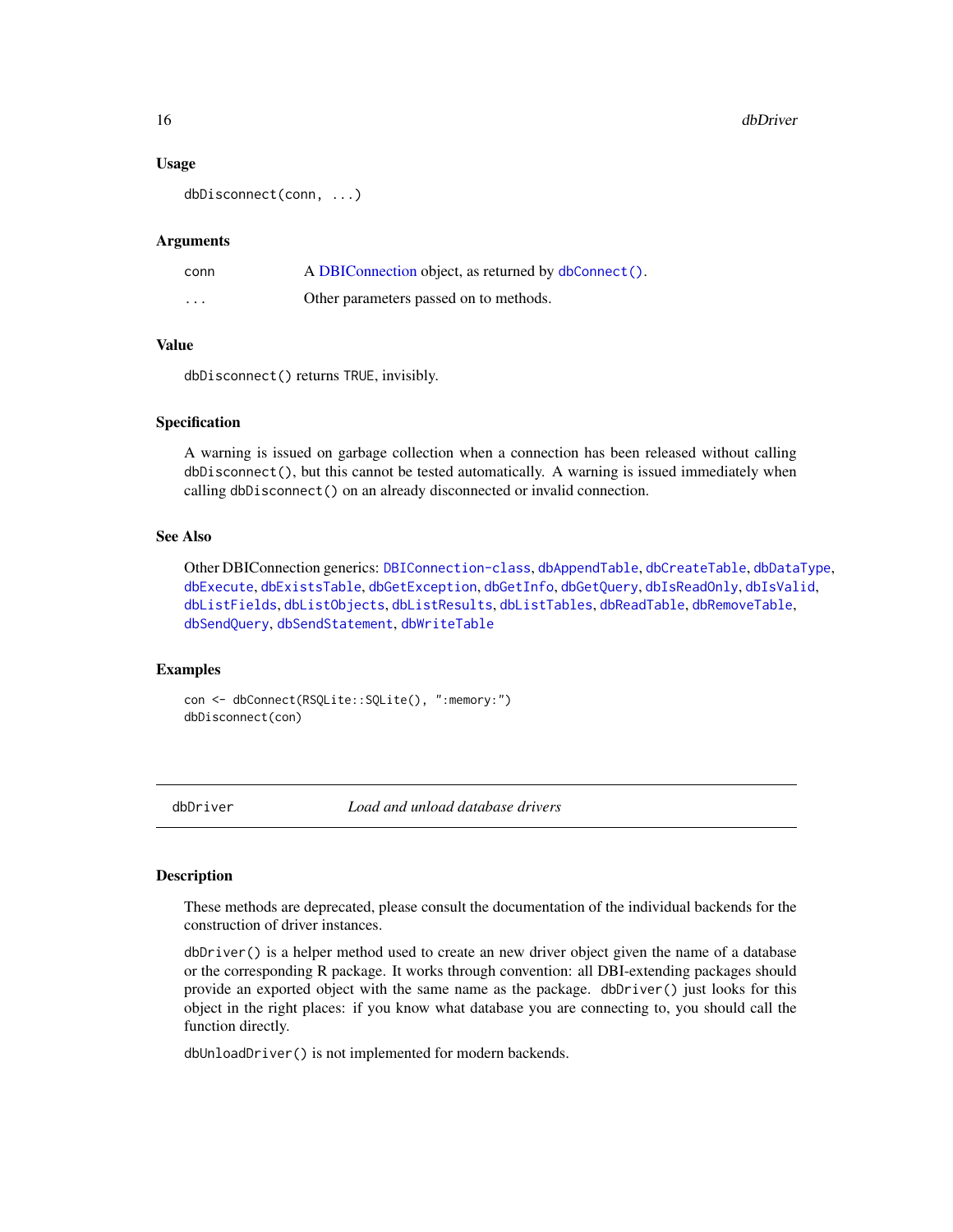#### <span id="page-16-0"></span>dbDriver and the state of the state of the state of the state of the state of the state of the state of the state of the state of the state of the state of the state of the state of the state of the state of the state of t

# Usage

```
dbDriver(drvName, ...)
```

```
dbUnloadDriver(drv, ...)
```
# **Arguments**

| drvName                 | character name of the driver to instantiate.                   |
|-------------------------|----------------------------------------------------------------|
| $\cdot$ $\cdot$ $\cdot$ | any other arguments are passed to the driver dry Name.         |
| drv                     | an object that inherits from DBIDriver as created by dbDriver. |

# Details

The client part of the database communication is initialized (typically dynamically loading C code, etc.) but note that connecting to the database engine itself needs to be done through calls to dbConnect.

# Value

In the case of dbDriver, an driver object whose class extends DBIDriver. This object may be used to create connections to the actual DBMS engine.

In the case of dbUnloadDriver, a logical indicating whether the operation succeeded or not.

# See Also

Other DBIDriver generics: [DBIDriver-class](#page-30-1), [dbCanConnect](#page-7-1), [dbConnect](#page-10-1), [dbDataType](#page-13-1), [dbGetInfo](#page-22-2), [dbIsReadOnly](#page-31-2), [dbIsValid](#page-32-1), [dbListConnections](#page-33-1)

Other DBIDriver generics: [DBIDriver-class](#page-30-1), [dbCanConnect](#page-7-1), [dbConnect](#page-10-1), [dbDataType](#page-13-1), [dbGetInfo](#page-22-2), [dbIsReadOnly](#page-31-2), [dbIsValid](#page-32-1), [dbListConnections](#page-33-1)

# Examples

```
# Create a RSQLite driver with a string
d <- dbDriver("SQLite")
d
# But better, access the object directly
RSQLite::SQLite()
```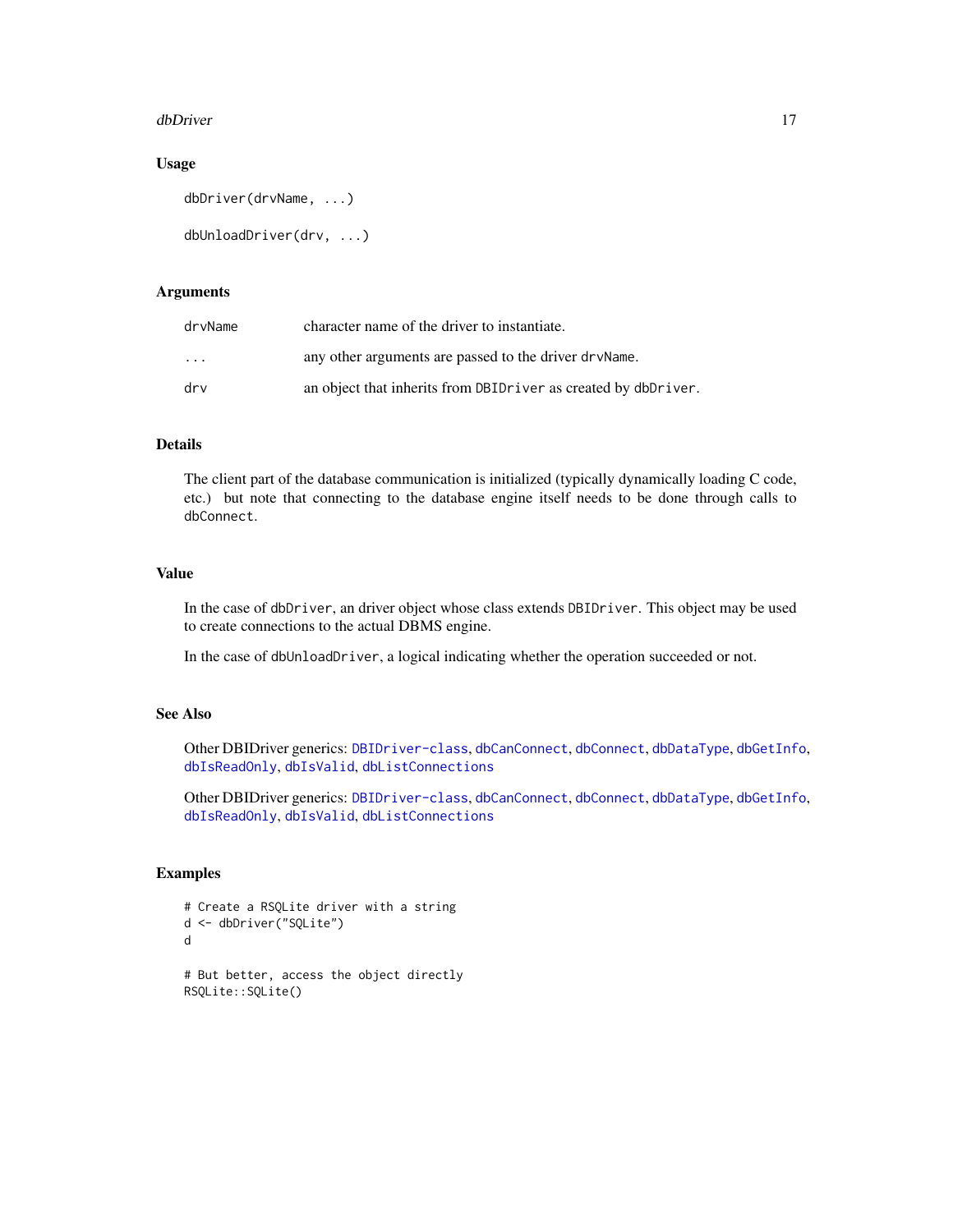<span id="page-17-1"></span><span id="page-17-0"></span>

# Description

Executes a statement and returns the number of rows affected. dbExecute() comes with a default implementation (which should work with most backends) that calls [dbSendStatement\(\)](#page-47-1), then [dbGetRowsAffected\(\)](#page-26-1), ensuring that the result is always free-d by [dbClearResult\(\)](#page-8-1).

# Usage

dbExecute(conn, statement, ...)

# Arguments

| conn      | A DBIConnection object, as returned by dbConnect(). |
|-----------|-----------------------------------------------------|
| statement | a character string containing SOL.                  |
| $\cdots$  | Other parameters passed on to methods.              |

# Details

You can also use dbExecute() to call a stored procedure that performs data manipulation or other actions that do not return a result set. To execute a stored procedure that returns a result set use [dbGetQuery\(\)](#page-23-1) instead.

# Value

dbExecute() always returns a scalar numeric that specifies the number of rows affected by the statement. An error is raised when issuing a statement over a closed or invalid connection, if the syntax of the statement is invalid, or if the statement is not a non-NA string.

#### Implementation notes

Subclasses should override this method only if they provide some sort of performance optimization.

# Additional arguments

The following argument is not part of the dbExecute() generic (to improve compatibility across backends) but is part of the DBI specification:

• params (default: NULL)

It must be provided as named arguments. See the "Specification" sections for details on its usage.

# Specification

The param argument allows passing query parameters, see [dbBind\(\)](#page-4-1) for details.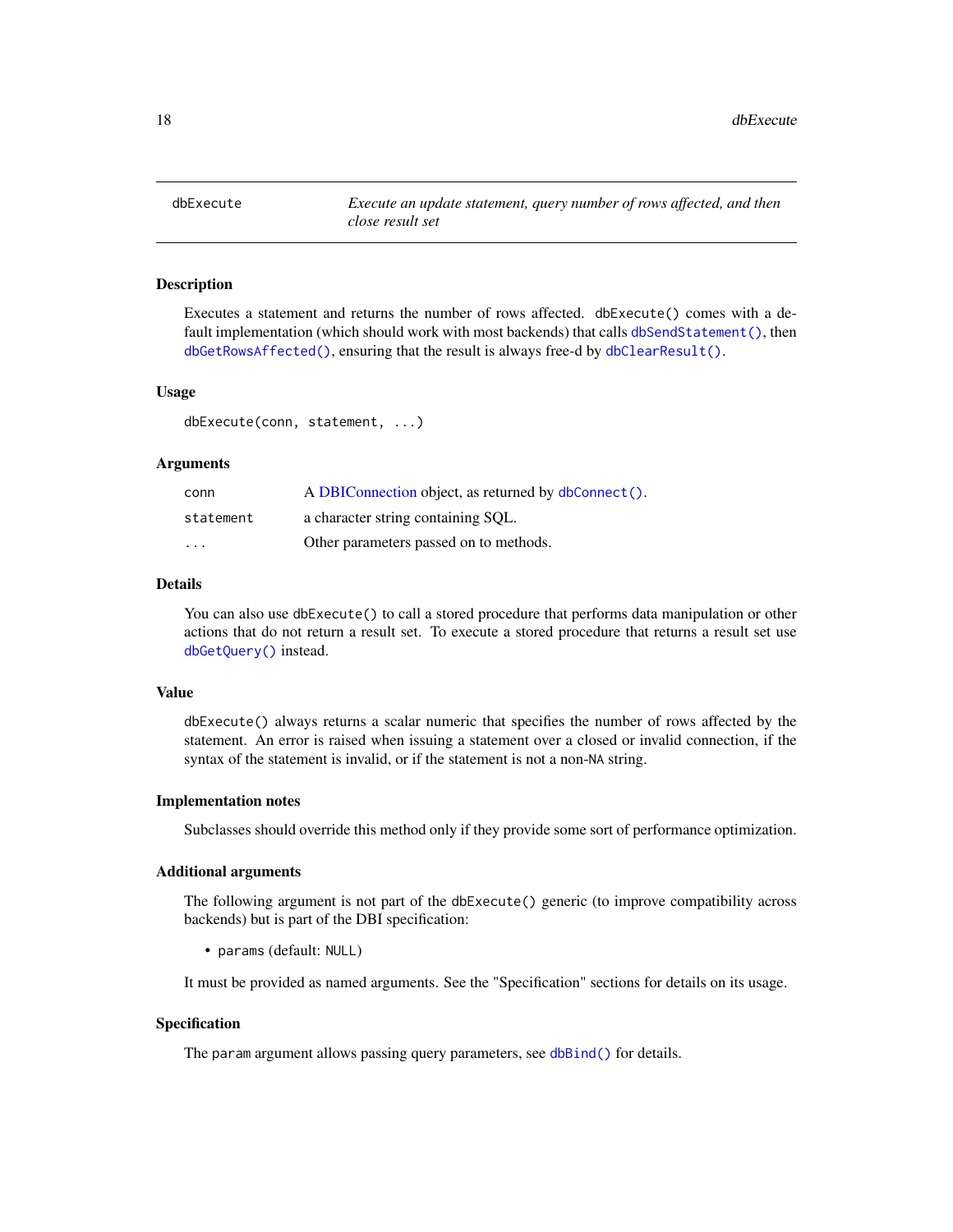# <span id="page-18-0"></span>dbExistsTable 19

# See Also

For queries: [dbSendQuery\(\)](#page-45-1) and [dbGetQuery\(\)](#page-23-1).

Other DBIConnection generics: [DBIConnection-class](#page-29-1), [dbAppendTable](#page-3-1), [dbCreateTable](#page-12-1), [dbDataType](#page-13-1), [dbDisconnect](#page-14-1), [dbExistsTable](#page-18-1), [dbGetException](#page-22-1), [dbGetInfo](#page-22-2), [dbGetQuery](#page-23-1), [dbIsReadOnly](#page-31-2), [dbIsValid](#page-32-1), [dbListFields](#page-34-1), [dbListObjects](#page-35-1), [dbListResults](#page-36-1), [dbListTables](#page-37-1), [dbReadTable](#page-42-1), [dbRemoveTable](#page-44-1), [dbSendQuery](#page-45-1), [dbSendStatement](#page-47-1), [dbWriteTable](#page-52-1)

# Examples

```
con <- dbConnect(RSQLite::SQLite(), ":memory:")
dbWriteTable(con, "cars", head(cars, 3))
dbReadTable(con, "cars") # there are 3 rows
dbExecute(
 con,
  "INSERT INTO cars (speed, dist) VALUES (1, 1), (2, 2), (3, 3)"
\mathcal{L}dbReadTable(con, "cars") # there are now 6 rows
# Pass values using the param argument:
dbExecute(
 con,
 "INSERT INTO cars (speed, dist) VALUES (?, ?)",
 param = list(4:7, 5:8))
dbReadTable(con, "cars") # there are now 10 rows
dbDisconnect(con)
```
<span id="page-18-1"></span>dbExistsTable *Does a table exist?*

#### Description

Returns if a table given by name exists in the database.

# Usage

```
dbExistsTable(conn, name, ...)
```
#### **Arguments**

| conn     | A DBIConnection object, as returned by dbConnect(). |
|----------|-----------------------------------------------------|
| name     | A character string specifying a DBMS table name.    |
| $\cdots$ | Other parameters passed on to methods.              |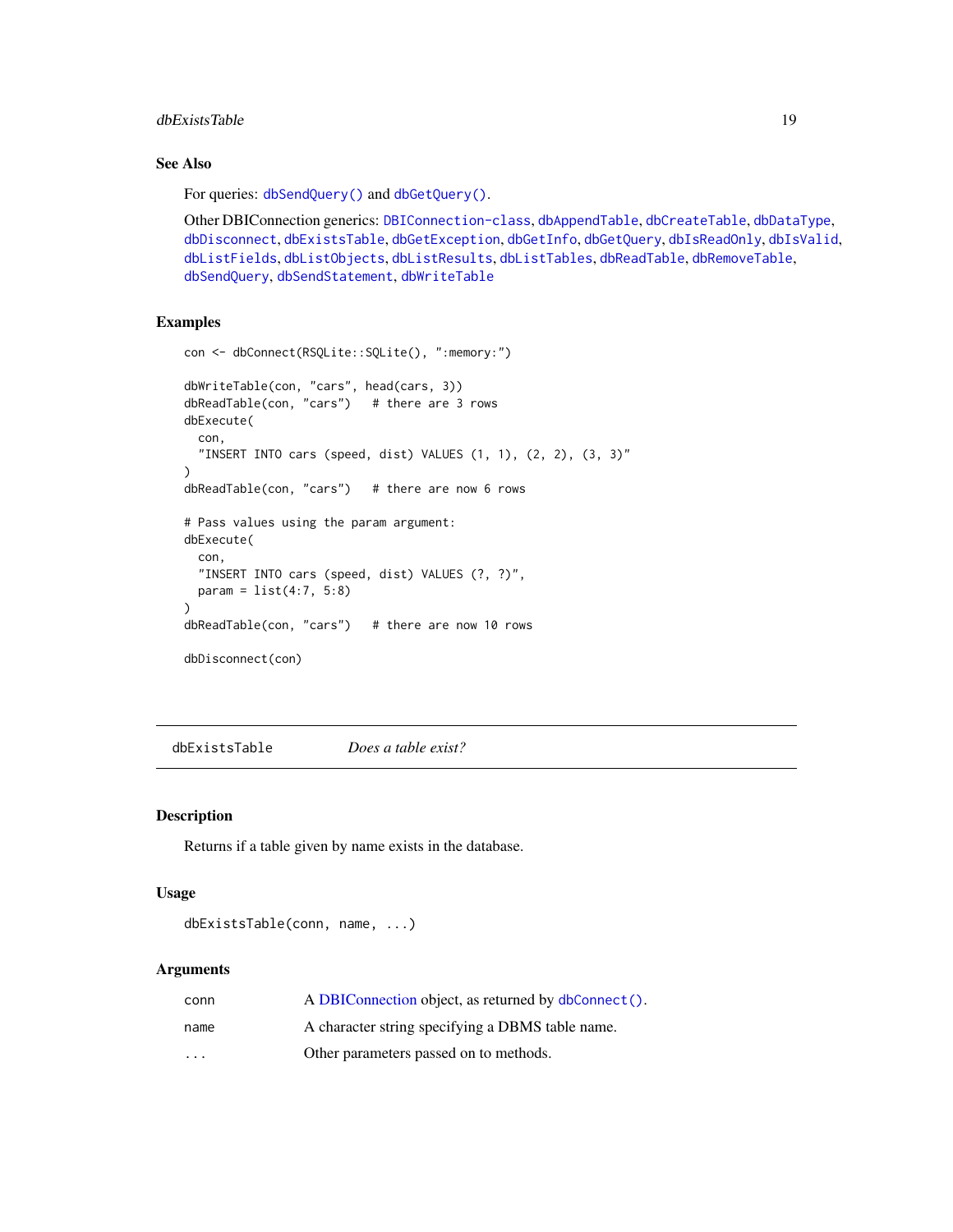<span id="page-19-0"></span>dbExistsTable() returns a logical scalar, TRUE if the table or view specified by the name argument exists, FALSE otherwise. This includes temporary tables if supported by the database.

An error is raised when calling this method for a closed or invalid connection. An error is also raised if name cannot be processed with [dbQuoteIdentifier\(\)](#page-38-1) or if this results in a non-scalar.

# Specification

The name argument is processed as follows, to support databases that allow non-syntactic names for their objects:

- If an unquoted table name as string: dbExistsTable() will do the quoting, perhaps by calling dbQuoteIdentifier(conn, x = name)
- If the result of a call to [dbQuoteIdentifier\(\)](#page-38-1): no more quoting is done

For all tables listed by [dbListTables\(\)](#page-37-1), dbExistsTable() returns TRUE.

# See Also

Other DBIConnection generics: [DBIConnection-class](#page-29-1), [dbAppendTable](#page-3-1), [dbCreateTable](#page-12-1), [dbDataType](#page-13-1), [dbDisconnect](#page-14-1), [dbExecute](#page-17-1), [dbGetException](#page-22-1), [dbGetInfo](#page-22-2), [dbGetQuery](#page-23-1), [dbIsReadOnly](#page-31-2), [dbIsValid](#page-32-1), [dbListFields](#page-34-1), [dbListObjects](#page-35-1), [dbListResults](#page-36-1), [dbListTables](#page-37-1), [dbReadTable](#page-42-1), [dbRemoveTable](#page-44-1), [dbSendQuery](#page-45-1), [dbSendStatement](#page-47-1), [dbWriteTable](#page-52-1)

#### Examples

```
con <- dbConnect(RSQLite::SQLite(), ":memory:")
```

```
dbExistsTable(con, "iris")
dbWriteTable(con, "iris", iris)
dbExistsTable(con, "iris")
```
dbDisconnect(con)

<span id="page-19-1"></span>dbFetch *Fetch records from a previously executed query*

# Description

Fetch the next n elements (rows) from the result set and return them as a data.frame.

#### Usage

dbFetch(res,  $n = -1, ...$ ) fetch(res,  $n = -1, ...$ )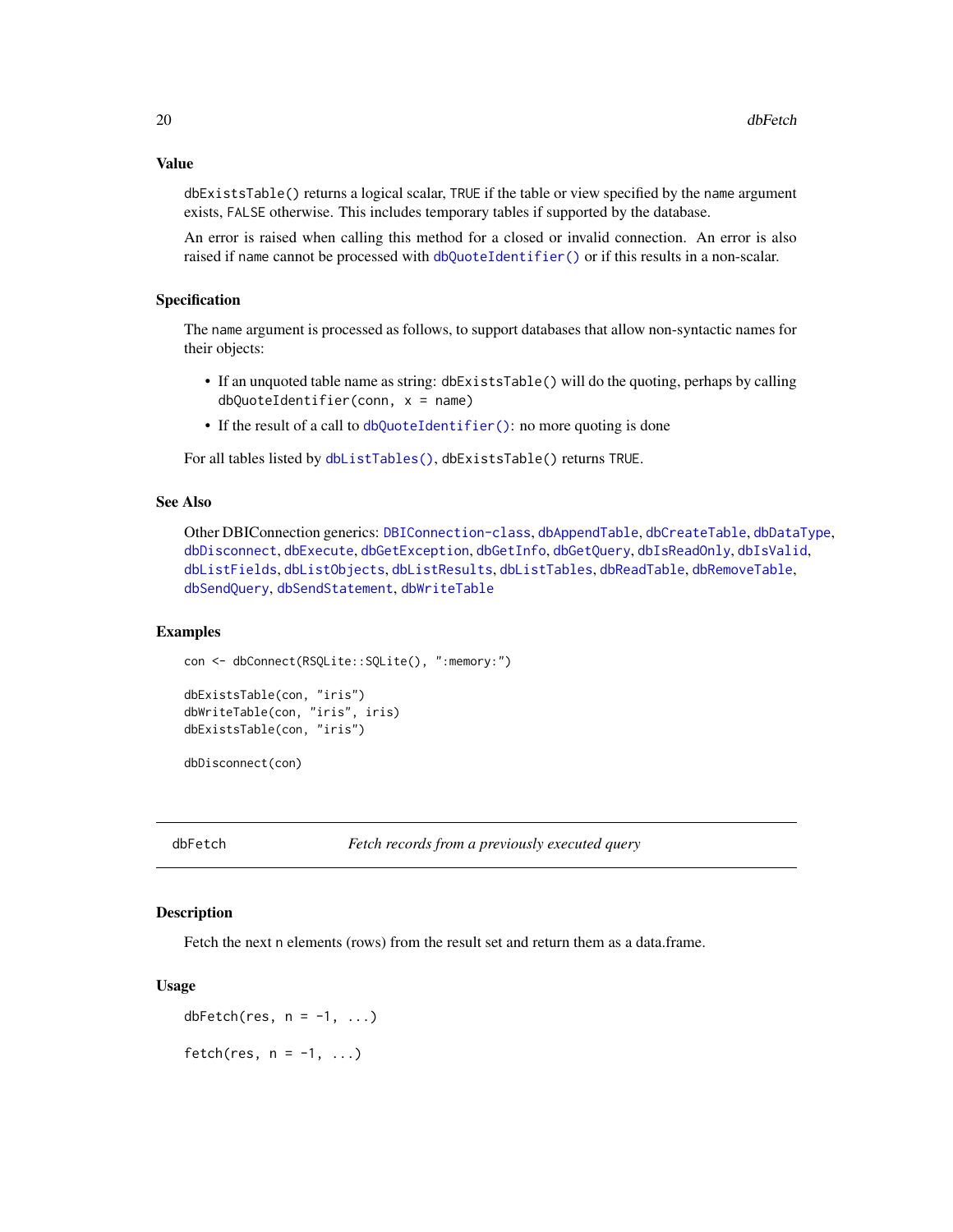#### <span id="page-20-0"></span>dbFetch 21

#### Arguments

| res                     | An object inheriting from DBIResult, created by dbSendQuery().                                                                                                                    |
|-------------------------|-----------------------------------------------------------------------------------------------------------------------------------------------------------------------------------|
| n.                      | maximum number of records to retrieve per fetch. Use $n = -1$ or $n = \text{Inf}$ to<br>retrieve all pending records. Some implementations may recognize other special<br>values. |
| $\cdot$ $\cdot$ $\cdot$ | Other arguments passed on to methods.                                                                                                                                             |

# Details

fetch() is provided for compatibility with older DBI clients - for all new code you are strongly encouraged to use dbFetch(). The default implementation for dbFetch() calls fetch() so that it is compatible with existing code. Modern backends should implement for dbFetch() only.

#### Value

dbFetch() always returns a [data.frame](#page-0-0) with as many rows as records were fetched and as many columns as fields in the result set, even if the result is a single value or has one or zero rows. An attempt to fetch from a closed result set raises an error. If the n argument is not an atomic whole number greater or equal to -1 or Inf, an error is raised, but a subsequent call to dbFetch() with proper n argument succeeds. Calling dbFetch() on a result set from a data manipulation query created by [dbSendStatement\(\)](#page-47-1) can be fetched and return an empty data frame, with a warning.

# Specification

Fetching multi-row queries with one or more columns by default returns the entire result. Multi-row queries can also be fetched progressively by passing a whole number [\(integer](#page-0-0) or [numeric\)](#page-0-0) as the n argument. A value of [Inf](#page-0-0) for the n argument is supported and also returns the full result. If more rows than available are fetched, the result is returned in full without warning. If fewer rows than requested are returned, further fetches will return a data frame with zero rows. If zero rows are fetched, the columns of the data frame are still fully typed. Fetching fewer rows than available is permitted, no warning is issued when clearing the result set.

A column named row\_names is treated like any other column.

The column types of the returned data frame depend on the data returned:

- [integer](#page-0-0) (or coercible to an integer) for integer values between -2^31 and 2^31 1, with [NA](#page-0-0) for SQL NULL values
- [numeric](#page-0-0) for numbers with a fractional component, with NA for SQL NULL values
- [logical](#page-0-0) for Boolean values (some backends may return an integer); with NA for SQL NULL values
- [character](#page-0-0) for text, with NA for SQL NULL values
- lists of [raw](#page-0-0) for blobs with [NULL](#page-0-0) entries for SOL NULL values
- coercible using [as.Date\(\)](#page-0-0) for dates, with NA for SQL NULL values (also applies to the return value of the SQL function current\_date)
- coercible using [hms::as.hms\(\)](#page-0-0) for times, with NA for SQL NULL values (also applies to the return value of the SQL function current\_time)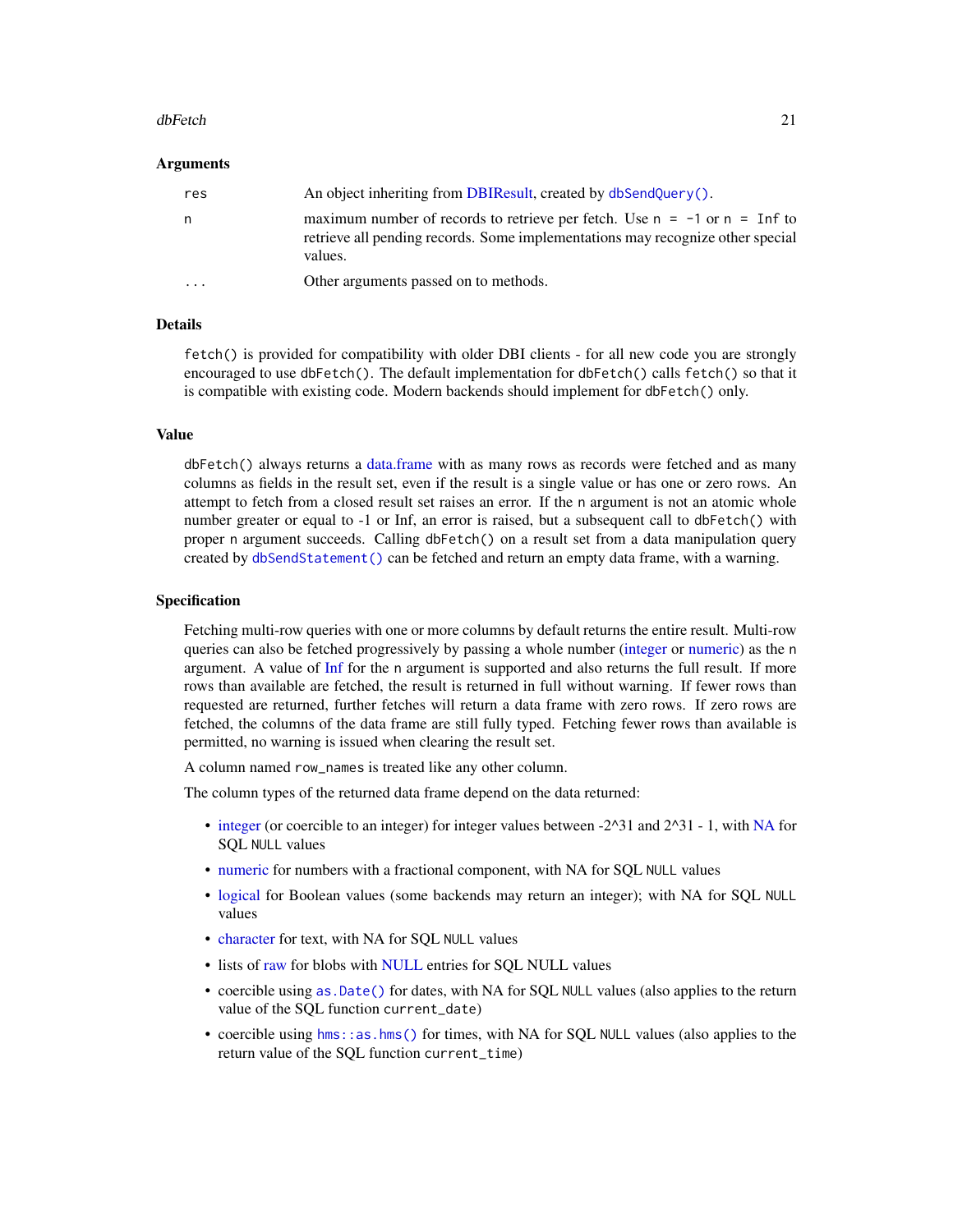<span id="page-21-0"></span>• coercible using as. POSIXct() for timestamps, with NA for SQL NULL values (also applies to the return value of the SQL function current\_timestamp)

If dates and timestamps are supported by the backend, the following R types are used:

- [Date](#page-0-0) for dates (also applies to the return value of the SQL function current\_date)
- [POSIXct](#page-0-0) for timestamps (also applies to the return value of the SQL function current\_timestamp)

R has no built-in type with lossless support for the full range of 64-bit or larger integers. If 64-bit integers are returned from a query, the following rules apply:

- Values are returned in a container with support for the full range of valid 64-bit values (such as the integer64 class of the bit64 package)
- Coercion to numeric always returns a number that is as close as possible to the true value
- Loss of precision when converting to numeric gives a warning
- Conversion to character always returns a lossless decimal representation of the data

# See Also

Close the result set with [dbClearResult\(\)](#page-8-1) as soon as you finish retrieving the records you want.

Other DBIResult generics: [DBIResult-class](#page-31-1), [dbBind](#page-4-1), [dbClearResult](#page-8-1), [dbColumnInfo](#page-9-1), [dbGetInfo](#page-22-2), [dbGetRowCount](#page-25-1), [dbGetRowsAffected](#page-26-1), [dbGetStatement](#page-27-1), [dbHasCompleted](#page-28-1), [dbIsReadOnly](#page-31-2), [dbIsValid](#page-32-1), [dbQuoteIdentifier](#page-38-1), [dbQuoteLiteral](#page-39-1), [dbQuoteString](#page-41-1), [dbUnquoteIdentifier](#page-49-1)

# Examples

```
con <- dbConnect(RSQLite::SQLite(), ":memory:")
dbWriteTable(con, "mtcars", mtcars)
# Fetch all results
rs <- dbSendQuery(con, "SELECT * FROM mtcars WHERE cyl = 4")
dbFetch(rs)
dbClearResult(rs)
# Fetch in chunks
rs <- dbSendQuery(con, "SELECT * FROM mtcars")
while (!dbHasCompleted(rs)) {
 chunk <- dbFetch(rs, 10)
 print(nrow(chunk))
}
dbClearResult(rs)
dbDisconnect(con)
```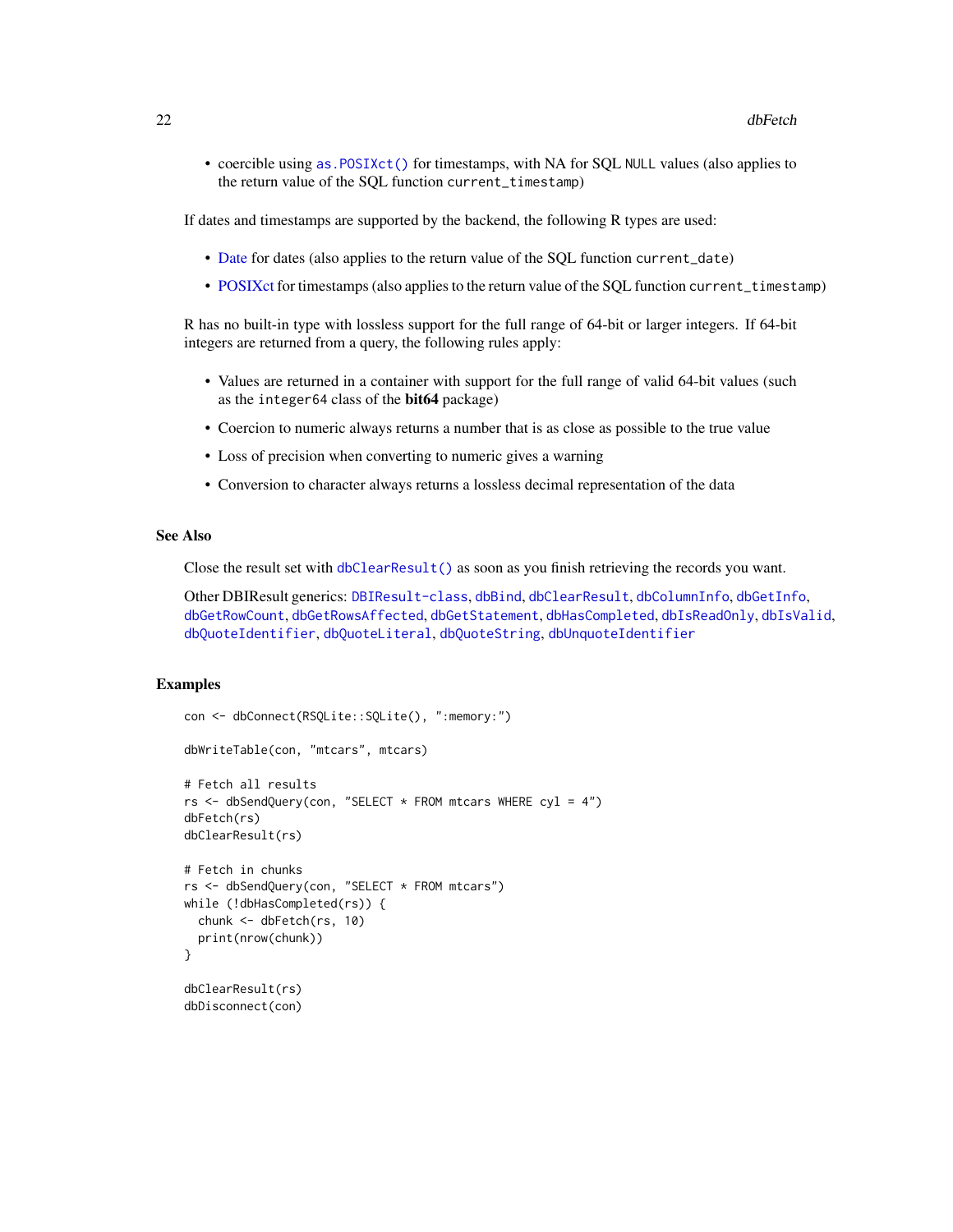<span id="page-22-1"></span><span id="page-22-0"></span>dbGetException *Get DBMS exceptions*

# Description

DEPRECATED. Backends should use R's condition system to signal errors and warnings.

# Usage

```
dbGetException(conn, ...)
```
# Arguments

| conn | A DBIConnection object, as returned by dbConnect(). |
|------|-----------------------------------------------------|
| .    | Other parameters passed on to methods.              |

# Value

a list with elements errorNum (an integer error number) and errorMsg (a character string) describing the last error in the connection conn.

# See Also

Other DBIConnection generics: [DBIConnection-class](#page-29-1), [dbAppendTable](#page-3-1), [dbCreateTable](#page-12-1), [dbDataType](#page-13-1), [dbDisconnect](#page-14-1), [dbExecute](#page-17-1), [dbExistsTable](#page-18-1), [dbGetInfo](#page-22-2), [dbGetQuery](#page-23-1), [dbIsReadOnly](#page-31-2), [dbIsValid](#page-32-1), [dbListFields](#page-34-1), [dbListObjects](#page-35-1), [dbListResults](#page-36-1), [dbListTables](#page-37-1), [dbReadTable](#page-42-1), [dbRemoveTable](#page-44-1), [dbSendQuery](#page-45-1), [dbSendStatement](#page-47-1), [dbWriteTable](#page-52-1)

<span id="page-22-2"></span>dbGetInfo *Get DBMS metadata*

# Description

Get DBMS metadata

#### Usage

dbGetInfo(dbObj, ...)

# Arguments

| dbObi | An object inheriting from DBIObject, i.e. DBIDriver, DBIConnection, or a |
|-------|--------------------------------------------------------------------------|
|       | <b>DBIResult</b>                                                         |
| .     | Other arguments to methods.                                              |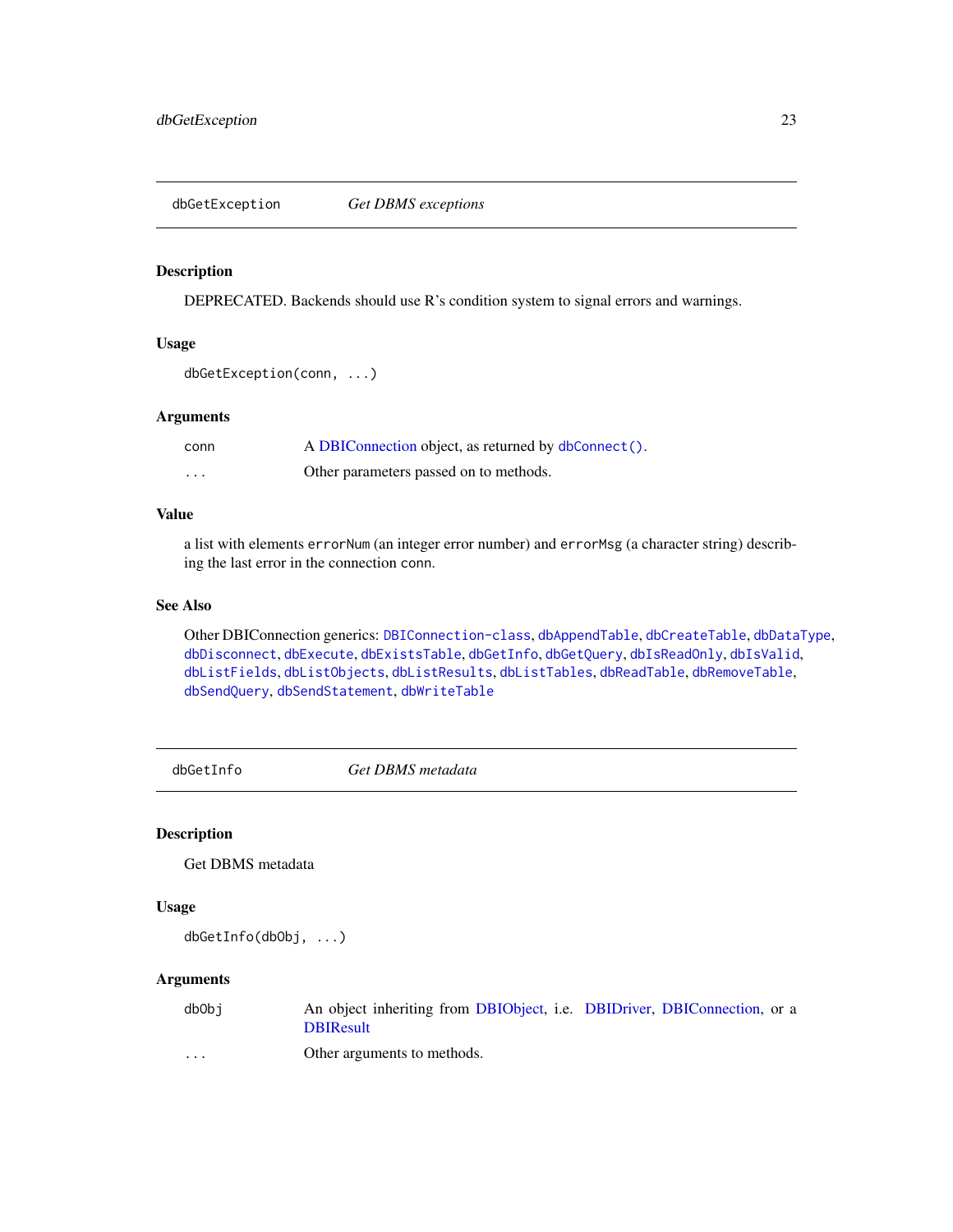#### <span id="page-23-0"></span>Value

a named list

# Implementation notes

For DBIDriver subclasses, this should include the version of the package (driver.version) and the version of the underlying client library (client.version).

For DBIConnection objects this should report the version of the DBMS engine (db.version), database name (dbname), username, (username), host (host), port (port), etc. It MAY also include any other arguments related to the connection (e.g., thread id, socket or TCP connection type). It MUST NOT include the password.

For DBIResult objects, this should include the statement being executed (statement), how many rows have been fetched so far (in the case of queries, row.count), how many rows were affected (deleted, inserted, changed, (rows.affected), and if the query is complete (has.completed).

The default implementation for DBIResult objects constructs such a list from the return values of the corresponding methods, [dbGetStatement\(\)](#page-27-1), [dbGetRowCount\(\)](#page-25-1), [dbGetRowsAffected\(\)](#page-26-1), and [dbHasCompleted\(\)](#page-28-1).

# See Also

Other DBIDriver generics: [DBIDriver-class](#page-30-1), [dbCanConnect](#page-7-1), [dbConnect](#page-10-1), [dbDataType](#page-13-1), [dbDriver](#page-15-1), [dbIsReadOnly](#page-31-2), [dbIsValid](#page-32-1), [dbListConnections](#page-33-1)

Other DBIConnection generics: [DBIConnection-class](#page-29-1), [dbAppendTable](#page-3-1), [dbCreateTable](#page-12-1), [dbDataType](#page-13-1), [dbDisconnect](#page-14-1), [dbExecute](#page-17-1), [dbExistsTable](#page-18-1), [dbGetException](#page-22-1), [dbGetQuery](#page-23-1), [dbIsReadOnly](#page-31-2), [dbIsValid](#page-32-1), [dbListFields](#page-34-1), [dbListObjects](#page-35-1), [dbListResults](#page-36-1), [dbListTables](#page-37-1), [dbReadTable](#page-42-1), [dbRemoveTable](#page-44-1), [dbSendQuery](#page-45-1), [dbSendStatement](#page-47-1), [dbWriteTable](#page-52-1)

Other DBIResult generics: [DBIResult-class](#page-31-1), [dbBind](#page-4-1), [dbClearResult](#page-8-1), [dbColumnInfo](#page-9-1), [dbFetch](#page-19-1), [dbGetRowCount](#page-25-1), [dbGetRowsAffected](#page-26-1), [dbGetStatement](#page-27-1), [dbHasCompleted](#page-28-1), [dbIsReadOnly](#page-31-2), [dbIsValid](#page-32-1), [dbQuoteIdentifier](#page-38-1), [dbQuoteLiteral](#page-39-1), [dbQuoteString](#page-41-1), [dbUnquoteIdentifier](#page-49-1)

<span id="page-23-1"></span>

dbGetQuery *Send query, retrieve results and then clear result set*

# Description

Returns the result of a query as a data frame. dbGetQuery() comes with a default implementation (which should work with most backends) that calls [dbSendQuery\(\)](#page-45-1), then [dbFetch\(\)](#page-19-1), ensuring that the result is always free-d by [dbClearResult\(\)](#page-8-1).

# Usage

```
dbGetQuery(conn, statement, ...)
```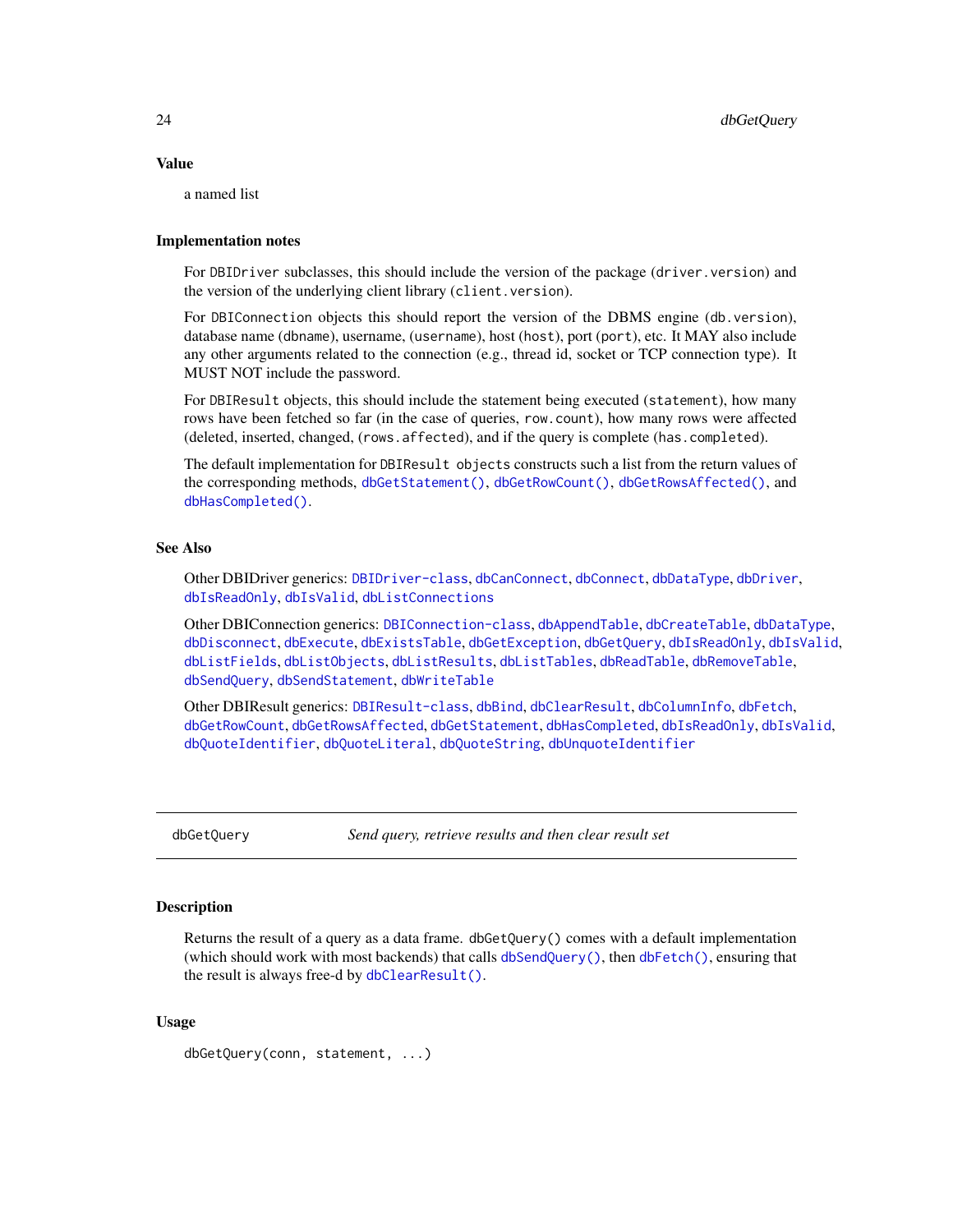# <span id="page-24-0"></span>dbGetQuery 25

#### Arguments

| conn      | A DBIConnection object, as returned by dbConnect(). |
|-----------|-----------------------------------------------------|
| statement | a character string containing SOL.                  |
| $\cdots$  | Other parameters passed on to methods.              |

# Details

This method is for SELECT queries only (incl. other SQL statements that return a SELECT-alike result, e. g. execution of a stored procedure).

To execute a stored procedure that does not return a result set, use [dbExecute\(\)](#page-17-1).

Some backends may support data manipulation statements through this method for compatibility reasons. However, callers are strongly advised to use [dbExecute\(\)](#page-17-1) for data manipulation statements.

# Value

dbGetQuery() always returns a [data.frame](#page-0-0) with as many rows as records were fetched and as many columns as fields in the result set, even if the result is a single value or has one or zero rows. An error is raised when issuing a query over a closed or invalid connection, if the syntax of the query is invalid, or if the query is not a non-NA string. If the n argument is not an atomic whole number greater or equal to -1 or Inf, an error is raised, but a subsequent call to dbGetQuery() with proper n argument succeeds.

#### Implementation notes

Subclasses should override this method only if they provide some sort of performance optimization.

# Additional arguments

The following arguments are not part of the dbGetQuery() generic (to improve compatibility across backends) but are part of the DBI specification:

- $n$  (default: -1)
- params (default: NULL)

They must be provided as named arguments. See the "Specification" and "Value" sections for details on their usage.

# Specification

The n argument specifies the number of rows to be fetched. If omitted, fetching multi-row queries with one or more columns returns the entire result. A value of [Inf](#page-0-0) for the n argument is supported and also returns the full result. If more rows than available are fetched (by passing a too large value for n), the result is returned in full without warning. If zero rows are requested, the columns of the data frame are still fully typed. Fetching fewer rows than available is permitted, no warning is issued.

The param argument allows passing query parameters, see [dbBind\(\)](#page-4-1) for details.

A column named row\_names is treated like any other column.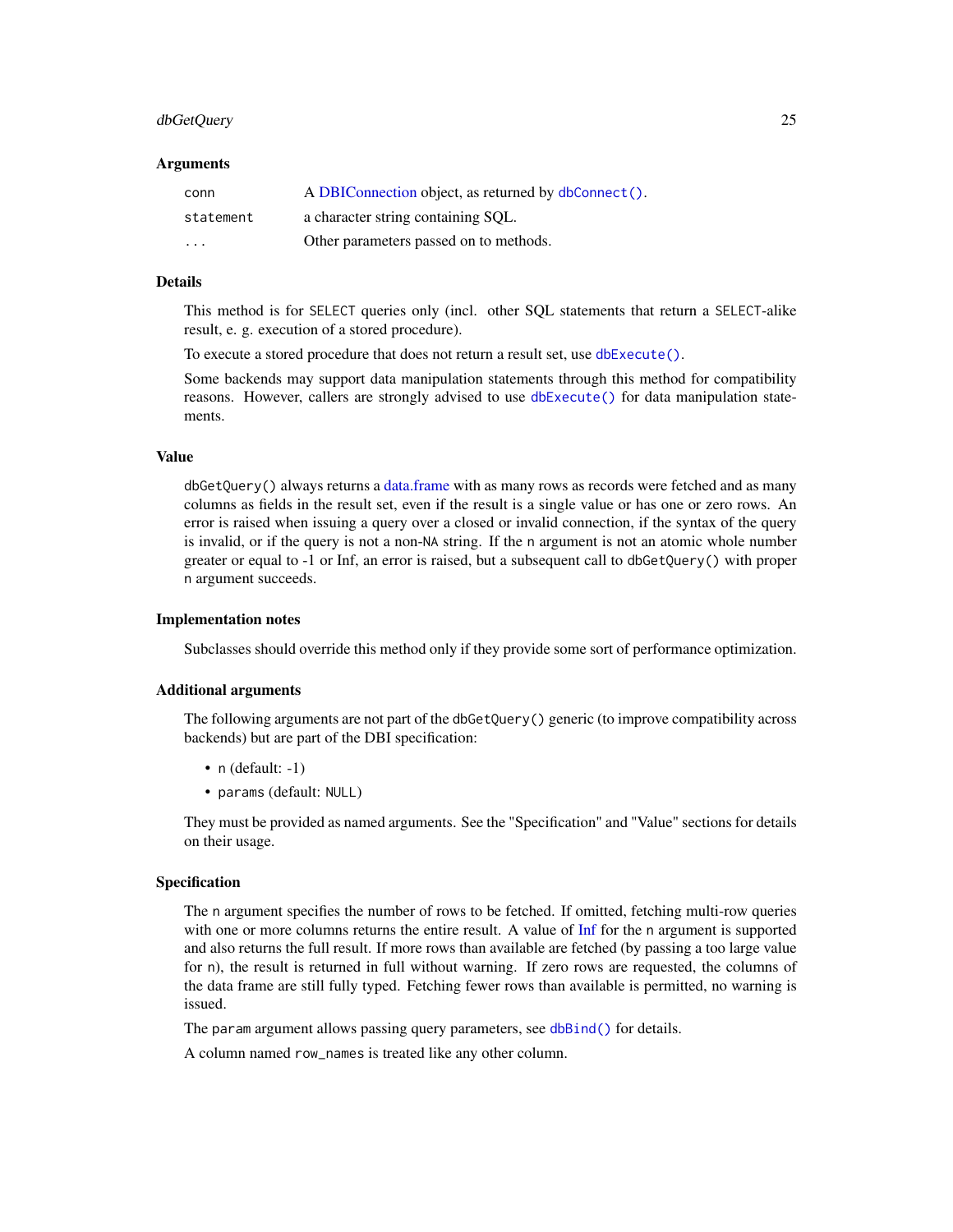# See Also

For updates: [dbSendStatement\(\)](#page-47-1) and [dbExecute\(\)](#page-17-1).

```
Other DBIConnection generics: DBIConnection-class, dbAppendTable, dbCreateTable, dbDataType,
dbDisconnect, dbExecute, dbExistsTable, dbGetException, dbGetInfo, dbIsReadOnly, dbIsValid,
dbListFields, dbListObjects, dbListResults, dbListTables, dbReadTable, dbRemoveTable,
dbSendQuery, dbSendStatement, dbWriteTable
```
# Examples

```
con <- dbConnect(RSQLite::SQLite(), ":memory:")
dbWriteTable(con, "mtcars", mtcars)
dbGetQuery(con, "SELECT * FROM mtcars")
dbGetQuery(con, "SELECT * FROM metcars", n = 6)# Pass values using the param argument:
# (This query runs eight times, once for each different
# parameter. The resulting rows are combined into a single
# data frame.)
dbGetQuery(con, "SELECT COUNT(*) FROM mtcars WHERE cyl = ?", param = list(1:8))
```
dbDisconnect(con)

<span id="page-25-1"></span>dbGetRowCount *The number of rows fetched so far*

#### Description

Returns the total number of rows actually fetched with calls to [dbFetch\(\)](#page-19-1) for this result set.

# Usage

```
dbGetRowCount(res, ...)
```
# Arguments

| res                     | An object inheriting from DBIResult.  |
|-------------------------|---------------------------------------|
| $\cdot$ $\cdot$ $\cdot$ | Other arguments passed on to methods. |

#### Value

dbGetRowCount() returns a scalar number (integer or numeric), the number of rows fetched so far. After calling [dbSendQuery\(\)](#page-45-1), the row count is initially zero. After a call to [dbFetch\(\)](#page-19-1) without limit, the row count matches the total number of rows returned. Fetching a limited number of rows increases the number of rows by the number of rows returned, even if fetching past the end of the result set. For queries with an empty result set, zero is returned even after fetching. For data manipulation statements issued with [dbSendStatement\(\)](#page-47-1), zero is returned before and after calling dbFetch(). Attempting to get the row count for a result set cleared with [dbClearResult\(\)](#page-8-1) gives an error.

<span id="page-25-0"></span>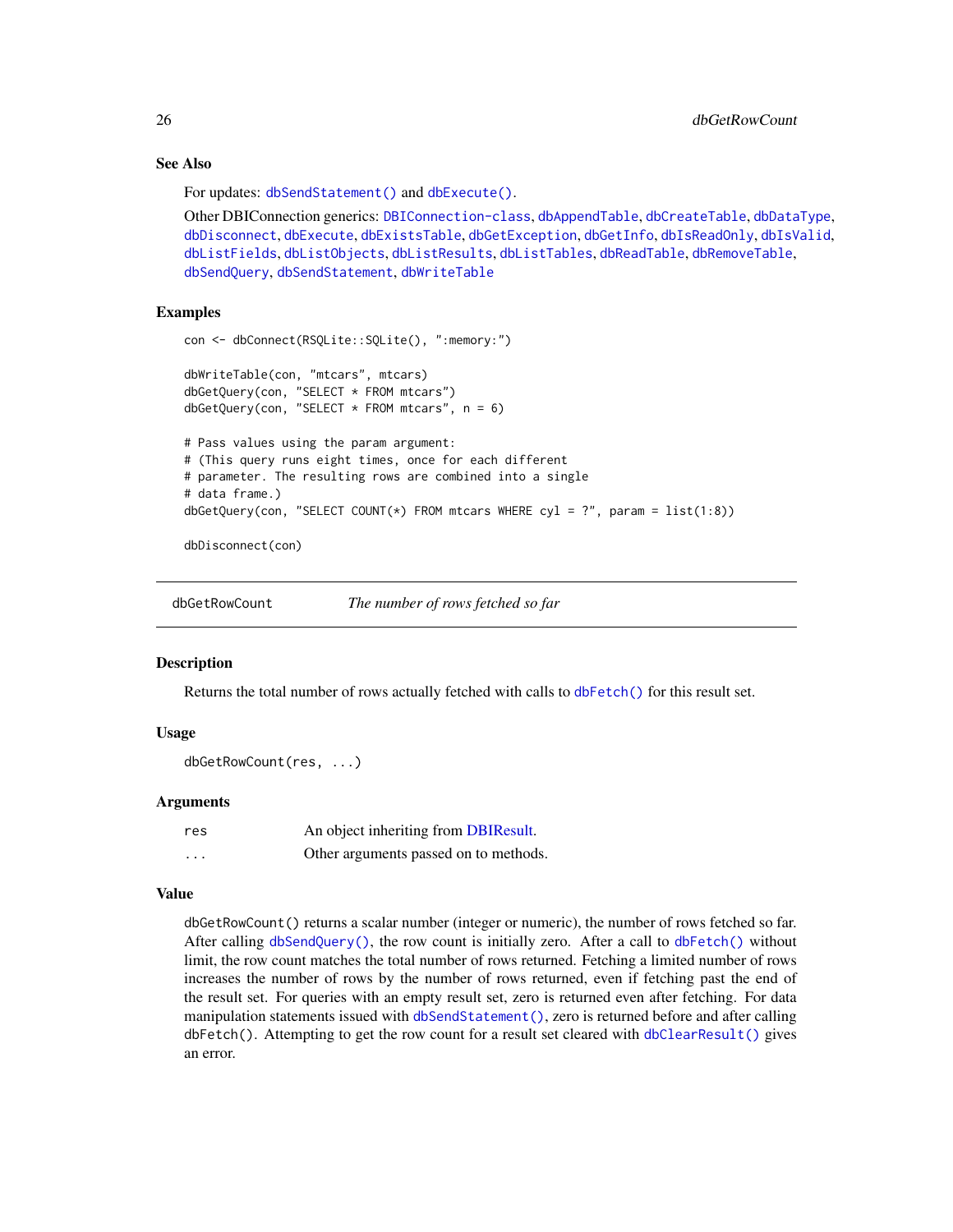# <span id="page-26-0"></span>dbGetRowsAffected 27

# See Also

Other DBIResult generics: [DBIResult-class](#page-31-1), [dbBind](#page-4-1), [dbClearResult](#page-8-1), [dbColumnInfo](#page-9-1), [dbFetch](#page-19-1), [dbGetInfo](#page-22-2), [dbGetRowsAffected](#page-26-1), [dbGetStatement](#page-27-1), [dbHasCompleted](#page-28-1), [dbIsReadOnly](#page-31-2), [dbIsValid](#page-32-1), [dbQuoteIdentifier](#page-38-1), [dbQuoteLiteral](#page-39-1), [dbQuoteString](#page-41-1), [dbUnquoteIdentifier](#page-49-1)

# Examples

```
con <- dbConnect(RSQLite::SQLite(), ":memory:")
dbWriteTable(con, "mtcars", mtcars)
rs <- dbSendQuery(con, "SELECT * FROM mtcars")
dbGetRowCount(rs)
ret1 <- dbFetch(rs, 10)
dbGetRowCount(rs)
ret2 <- dbFetch(rs)
dbGetRowCount(rs)
nrow(ret1) + nrow(ret2)
dbClearResult(rs)
dbDisconnect(con)
```
<span id="page-26-1"></span>dbGetRowsAffected *The number of rows affected*

# Description

This method returns the number of rows that were added, deleted, or updated by a data manipulation statement.

# Usage

```
dbGetRowsAffected(res, ...)
```
#### Arguments

| res      | An object inheriting from DBIResult.  |
|----------|---------------------------------------|
| $\cdots$ | Other arguments passed on to methods. |

#### Value

dbGetRowsAffected() returns a scalar number (integer or numeric), the number of rows affected by a data manipulation statement issued with [dbSendStatement\(\)](#page-47-1). The value is available directly after the call and does not change after calling [dbFetch\(\)](#page-19-1). For queries issued with [dbSendQuery\(\)](#page-45-1), zero is returned before and after the call to dbFetch(). Attempting to get the rows affected for a result set cleared with [dbClearResult\(\)](#page-8-1) gives an error.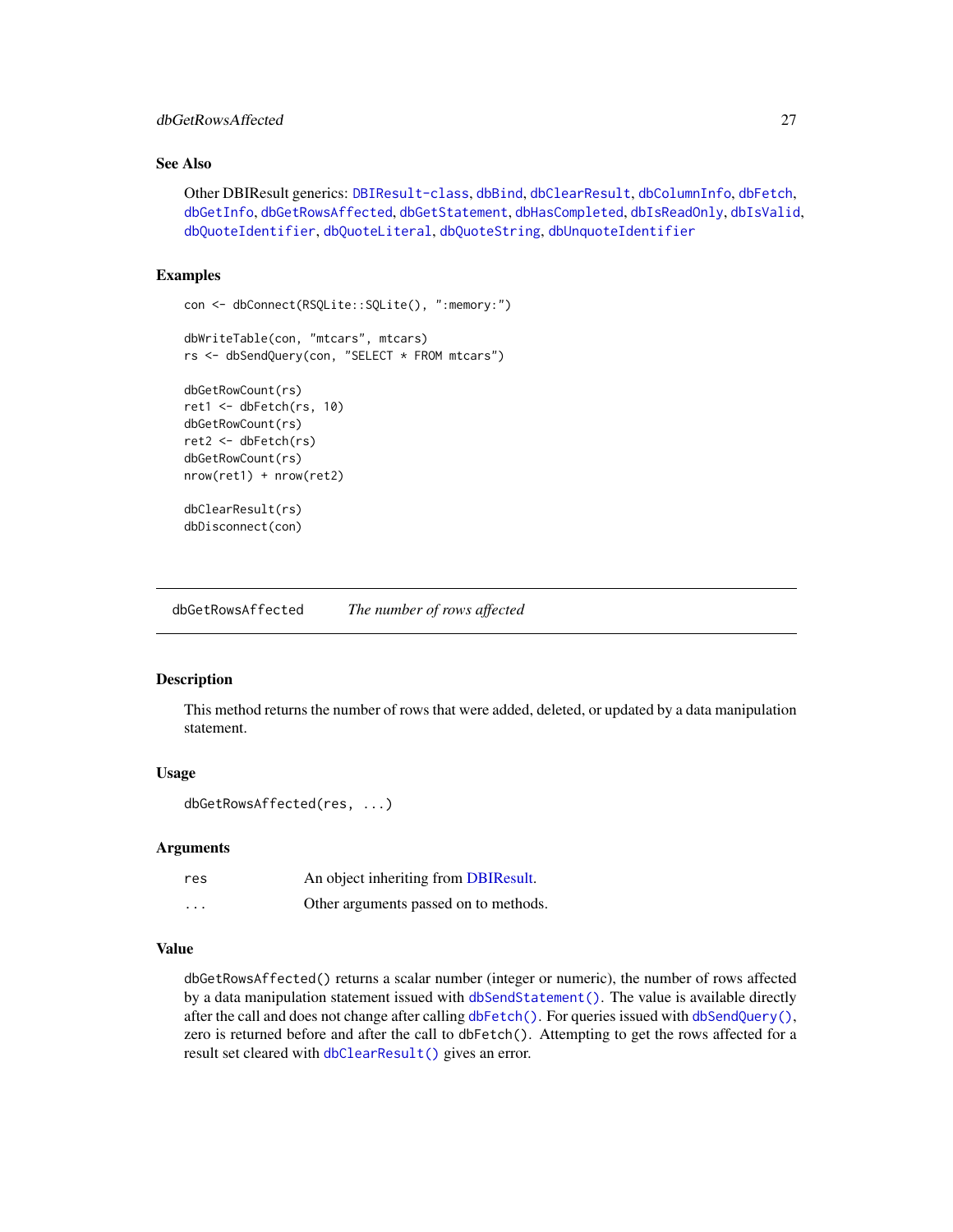# See Also

```
Other DBIResult generics: DBIResult-class, dbBind, dbClearResult, dbColumnInfo, dbFetch,
dbGetInfo, dbGetRowCount, dbGetStatement, dbHasCompleted, dbIsReadOnly, dbIsValid, dbQuoteIdentifier,
dbQuoteLiteral, dbQuoteString, dbUnquoteIdentifier
```
# Examples

```
con <- dbConnect(RSQLite::SQLite(), ":memory:")
dbWriteTable(con, "mtcars", mtcars)
rs <- dbSendStatement(con, "DELETE FROM mtcars")
dbGetRowsAffected(rs)
nrow(mtcars)
dbClearResult(rs)
dbDisconnect(con)
```
<span id="page-27-1"></span>dbGetStatement *Get the statement associated with a result set*

# Description

Returns the statement that was passed to [dbSendQuery\(\)](#page-45-1) or [dbSendStatement\(\)](#page-47-1).

#### Usage

```
dbGetStatement(res, ...)
```
# Arguments

| res                     | An object inheriting from DBIResult.  |
|-------------------------|---------------------------------------|
| $\cdot$ $\cdot$ $\cdot$ | Other arguments passed on to methods. |

# Value

dbGetStatement() returns a string, the query used in either [dbSendQuery\(\)](#page-45-1) or [dbSendStatement\(\)](#page-47-1). Attempting to query the statement for a result set cleared with [dbClearResult\(\)](#page-8-1) gives an error.

# See Also

Other DBIResult generics: [DBIResult-class](#page-31-1), [dbBind](#page-4-1), [dbClearResult](#page-8-1), [dbColumnInfo](#page-9-1), [dbFetch](#page-19-1), [dbGetInfo](#page-22-2), [dbGetRowCount](#page-25-1), [dbGetRowsAffected](#page-26-1), [dbHasCompleted](#page-28-1), [dbIsReadOnly](#page-31-2), [dbIsValid](#page-32-1), [dbQuoteIdentifier](#page-38-1), [dbQuoteLiteral](#page-39-1), [dbQuoteString](#page-41-1), [dbUnquoteIdentifier](#page-49-1)

<span id="page-27-0"></span>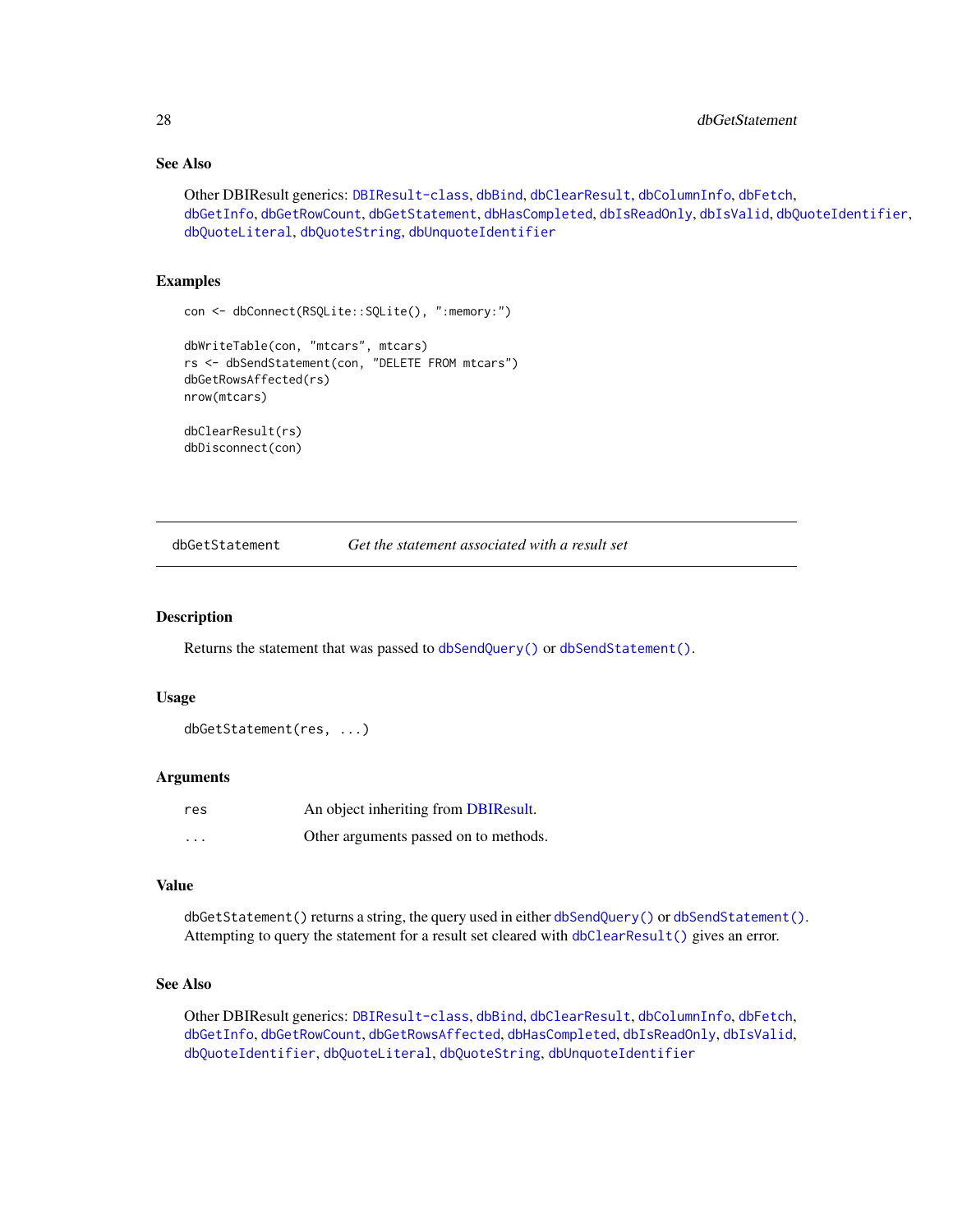# <span id="page-28-0"></span>dbHasCompleted 29

# Examples

```
con <- dbConnect(RSQLite::SQLite(), ":memory:")
dbWriteTable(con, "mtcars", mtcars)
rs <- dbSendQuery(con, "SELECT * FROM mtcars")
dbGetStatement(rs)
dbClearResult(rs)
dbDisconnect(con)
```
<span id="page-28-1"></span>dbHasCompleted *Completion status*

# **Description**

This method returns if the operation has completed. A SELECT query is completed if all rows have been fetched. A data manipulation statement is always completed.

#### Usage

dbHasCompleted(res, ...)

# Arguments

| res      | An object inheriting from DBIResult.  |
|----------|---------------------------------------|
| $\cdots$ | Other arguments passed on to methods. |

# Value

dbHasCompleted() returns a logical scalar. For a query initiated by [dbSendQuery\(\)](#page-45-1) with nonempty result set, dbHasCompleted() returns FALSE initially and TRUE after calling [dbFetch\(\)](#page-19-1) without limit. For a query initiated by [dbSendStatement\(\)](#page-47-1), dbHasCompleted() always returns TRUE. Attempting to query completion status for a result set cleared with [dbClearResult\(\)](#page-8-1) gives an error.

#### Specification

The completion status for a query is only guaranteed to be set to FALSE after attempting to fetch past the end of the entire result. Therefore, for a query with an empty result set, the initial return value is unspecified, but the result value is TRUE after trying to fetch only one row. Similarly, for a query with a result set of length n, the return value is unspecified after fetching n rows, but the result value is TRUE after trying to fetch only one more row.

#### See Also

Other DBIResult generics: [DBIResult-class](#page-31-1), [dbBind](#page-4-1), [dbClearResult](#page-8-1), [dbColumnInfo](#page-9-1), [dbFetch](#page-19-1), [dbGetInfo](#page-22-2), [dbGetRowCount](#page-25-1), [dbGetRowsAffected](#page-26-1), [dbGetStatement](#page-27-1), [dbIsReadOnly](#page-31-2), [dbIsValid](#page-32-1), [dbQuoteIdentifier](#page-38-1), [dbQuoteLiteral](#page-39-1), [dbQuoteString](#page-41-1), [dbUnquoteIdentifier](#page-49-1)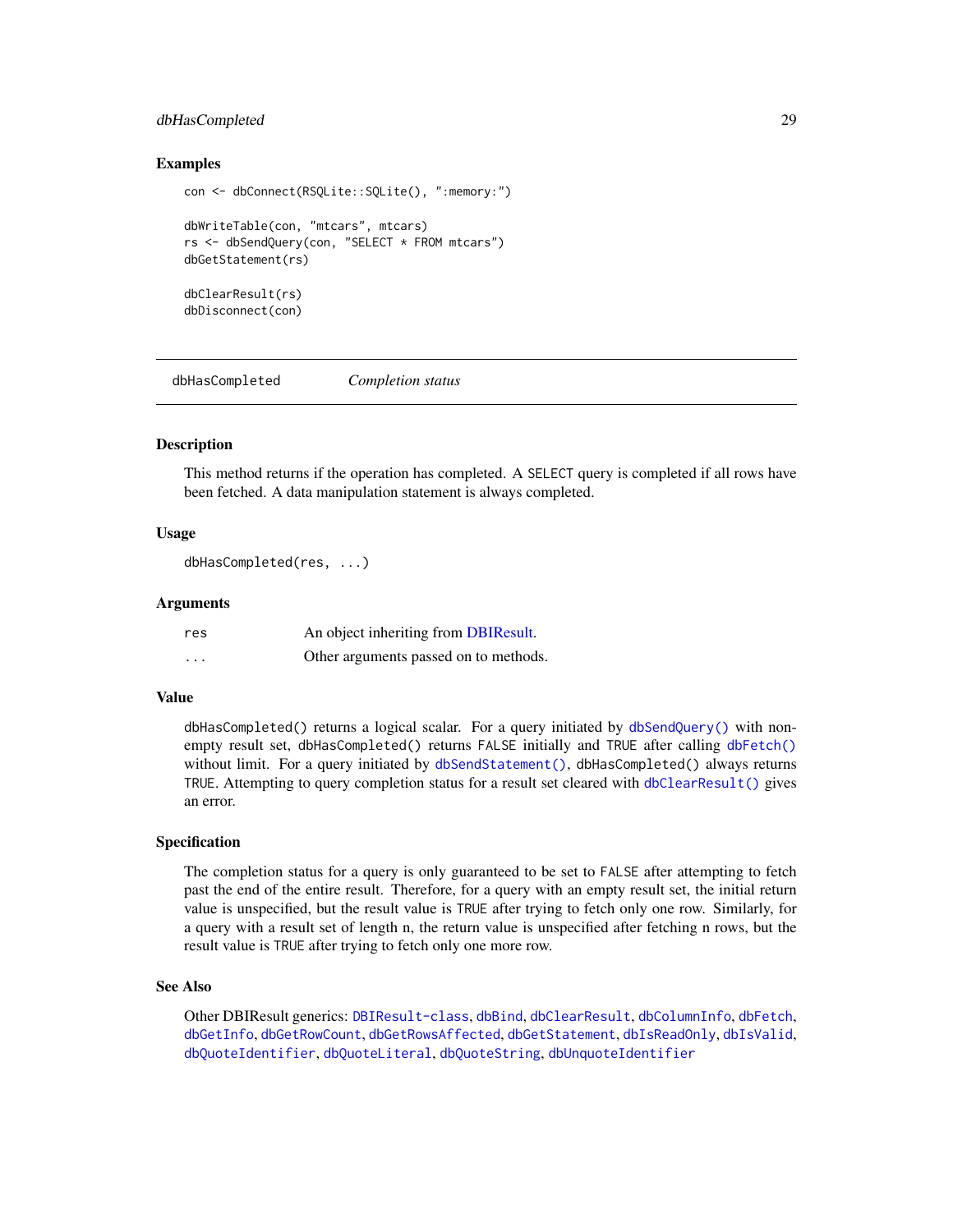# Examples

```
con <- dbConnect(RSQLite::SQLite(), ":memory:")
dbWriteTable(con, "mtcars", mtcars)
rs <- dbSendQuery(con, "SELECT * FROM mtcars")
dbHasCompleted(rs)
ret1 <- dbFetch(rs, 10)
dbHasCompleted(rs)
ret2 <- dbFetch(rs)
dbHasCompleted(rs)
dbClearResult(rs)
dbDisconnect(con)
```
<span id="page-29-1"></span>DBIConnection-class *DBIConnection class*

# Description

This virtual class encapsulates the connection to a DBMS, and it provides access to dynamic queries, result sets, DBMS session management (transactions), etc.

# Implementation note

Individual drivers are free to implement single or multiple simultaneous connections.

# See Also

Other DBI classes: [DBIDriver-class](#page-30-1), [DBIObject-class](#page-30-2), [DBIResult-class](#page-31-1)

Other DBIConnection generics: [dbAppendTable](#page-3-1), [dbCreateTable](#page-12-1), [dbDataType](#page-13-1), [dbDisconnect](#page-14-1), [dbExecute](#page-17-1), [dbExistsTable](#page-18-1), [dbGetException](#page-22-1), [dbGetInfo](#page-22-2), [dbGetQuery](#page-23-1), [dbIsReadOnly](#page-31-2), [dbIsValid](#page-32-1), [dbListFields](#page-34-1), [dbListObjects](#page-35-1), [dbListResults](#page-36-1), [dbListTables](#page-37-1), [dbReadTable](#page-42-1), [dbRemoveTable](#page-44-1), [dbSendQuery](#page-45-1), [dbSendStatement](#page-47-1), [dbWriteTable](#page-52-1)

# Examples

```
con <- dbConnect(RSQLite::SQLite(), ":memory:")
con
dbDisconnect(con)
## Not run:
con <- dbConnect(RPostgreSQL::PostgreSQL(), "username", "passsword")
con
dbDisconnect(con)
## End(Not run)
```
<span id="page-29-0"></span>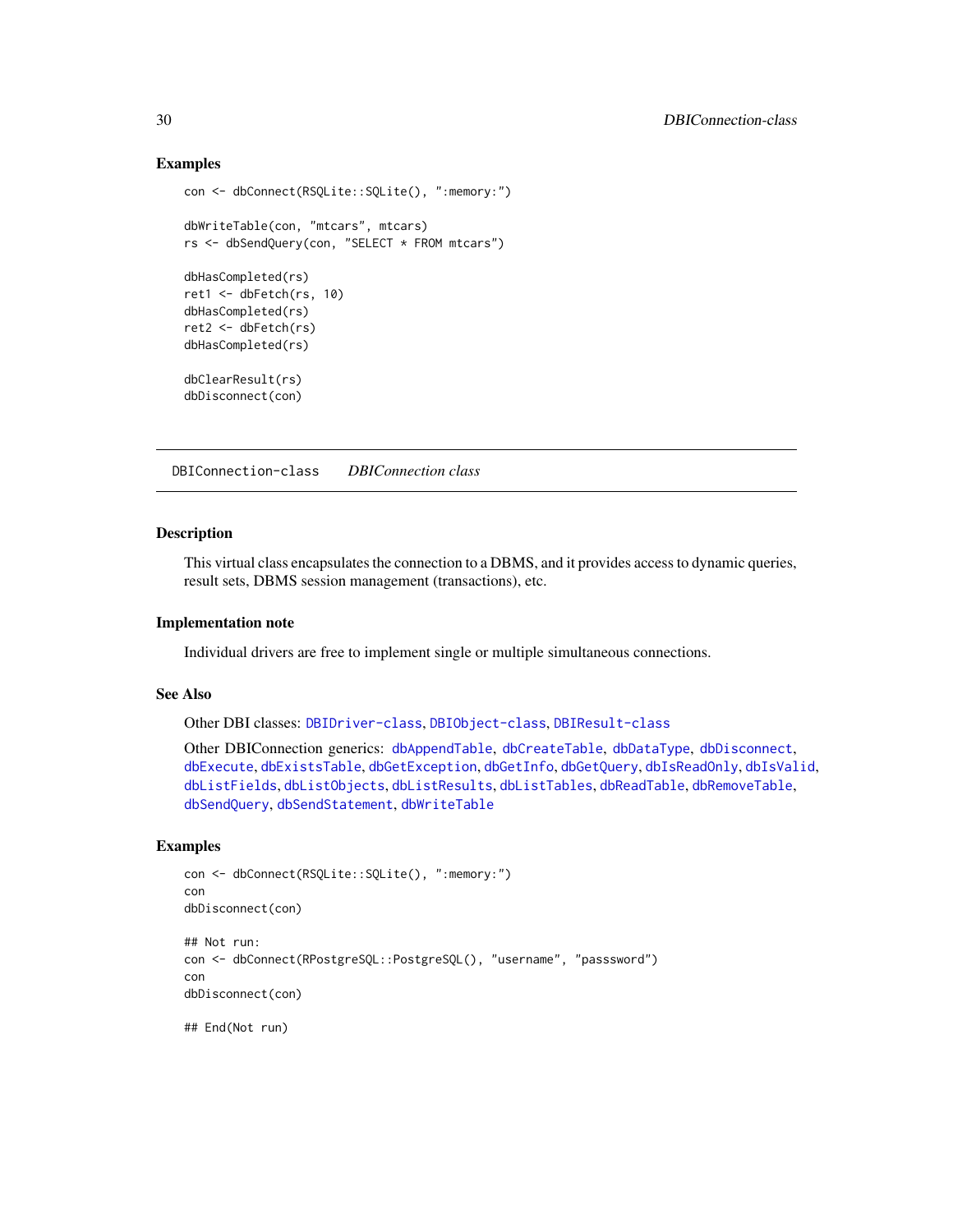<span id="page-30-1"></span><span id="page-30-0"></span>DBIDriver-class *DBIDriver class*

#### Description

Base class for all DBMS drivers (e.g., RSQLite, MySQL, PostgreSQL). The virtual class DBIDriver defines the operations for creating connections and defining data type mappings. Actual driver classes, for instance RPgSQL, RMySQL, etc. implement these operations in a DBMS-specific manner.

# See Also

Other DBI classes: [DBIConnection-class](#page-29-1), [DBIObject-class](#page-30-2), [DBIResult-class](#page-31-1)

Other DBIDriver generics: [dbCanConnect](#page-7-1), [dbConnect](#page-10-1), [dbDataType](#page-13-1), [dbDriver](#page-15-1), [dbGetInfo](#page-22-2), [dbIsReadOnly](#page-31-2), [dbIsValid](#page-32-1), [dbListConnections](#page-33-1)

<span id="page-30-2"></span>DBIObject-class *DBIObject class*

#### Description

Base class for all other DBI classes (e.g., drivers, connections). This is a virtual Class: No objects may be created from it.

# Details

More generally, the DBI defines a very small set of classes and generics that allows users and applications access DBMS with a common interface. The virtual classes are DBIDriver that individual drivers extend, DBIConnection that represent instances of DBMS connections, and DBIResult that represent the result of a DBMS statement. These three classes extend the basic class of DBIObject, which serves as the root or parent of the class hierarchy.

#### Implementation notes

An implementation MUST provide methods for the following generics:

• [dbGetInfo\(\)](#page-22-2).

It MAY also provide methods for:

• [summary\(\)](#page-0-0). Print a concise description of the object. The default method invokes dbGetInfo(dbObj) and prints the name-value pairs one per line. Individual implementations may tailor this appropriately.

# See Also

Other DBI classes: [DBIConnection-class](#page-29-1), [DBIDriver-class](#page-30-1), [DBIResult-class](#page-31-1)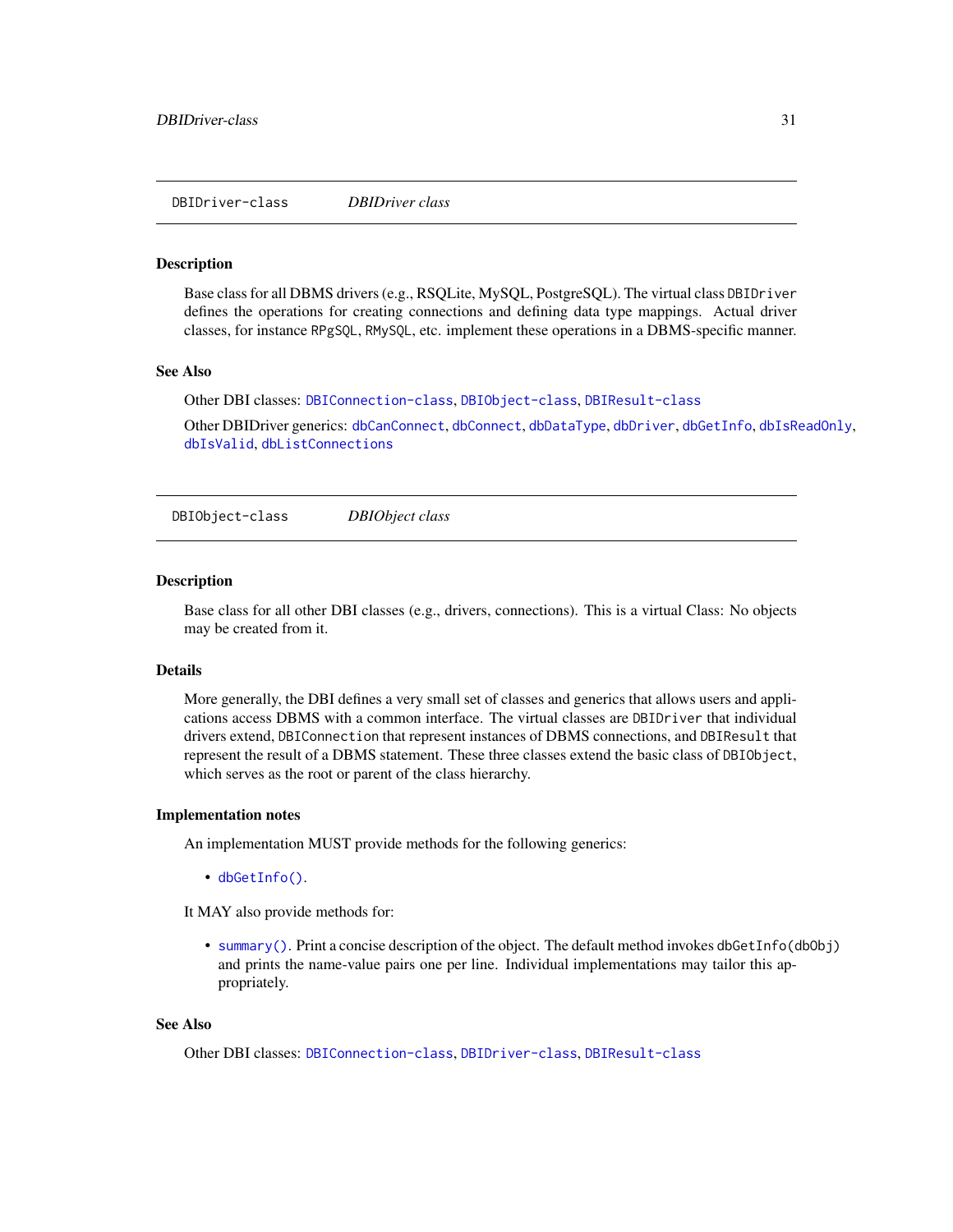# <span id="page-31-0"></span>Examples

```
drv <- RSQLite::SQLite()
con <- dbConnect(drv)
rs <- dbSendQuery(con, "SELECT 1")
is(drv, "DBIObject") ## True
is(con, "DBIObject") ## True
is(rs, "DBIObject")
dbClearResult(rs)
dbDisconnect(con)
```
<span id="page-31-1"></span>DBIResult-class *DBIResult class*

# **Description**

This virtual class describes the result and state of execution of a DBMS statement (any statement, query or non-query). The result set keeps track of whether the statement produces output how many rows were affected by the operation, how many rows have been fetched (if statement is a query), whether there are more rows to fetch, etc.

# Implementation notes

Individual drivers are free to allow single or multiple active results per connection.

The default show method displays a summary of the query using other DBI generics.

# See Also

Other DBI classes: [DBIConnection-class](#page-29-1), [DBIDriver-class](#page-30-1), [DBIObject-class](#page-30-2)

Other DBIResult generics: [dbBind](#page-4-1), [dbClearResult](#page-8-1), [dbColumnInfo](#page-9-1), [dbFetch](#page-19-1), [dbGetInfo](#page-22-2), [dbGetRowCount](#page-25-1), [dbGetRowsAffected](#page-26-1), [dbGetStatement](#page-27-1), [dbHasCompleted](#page-28-1), [dbIsReadOnly](#page-31-2), [dbIsValid](#page-32-1), [dbQuoteIdentifier](#page-38-1), [dbQuoteLiteral](#page-39-1), [dbQuoteString](#page-41-1), [dbUnquoteIdentifier](#page-49-1)

<span id="page-31-2"></span>dbIsReadOnly *Is this DBMS object read only?*

# Description

This generic tests whether a database object is read only.

# Usage

dbIsReadOnly(dbObj, ...)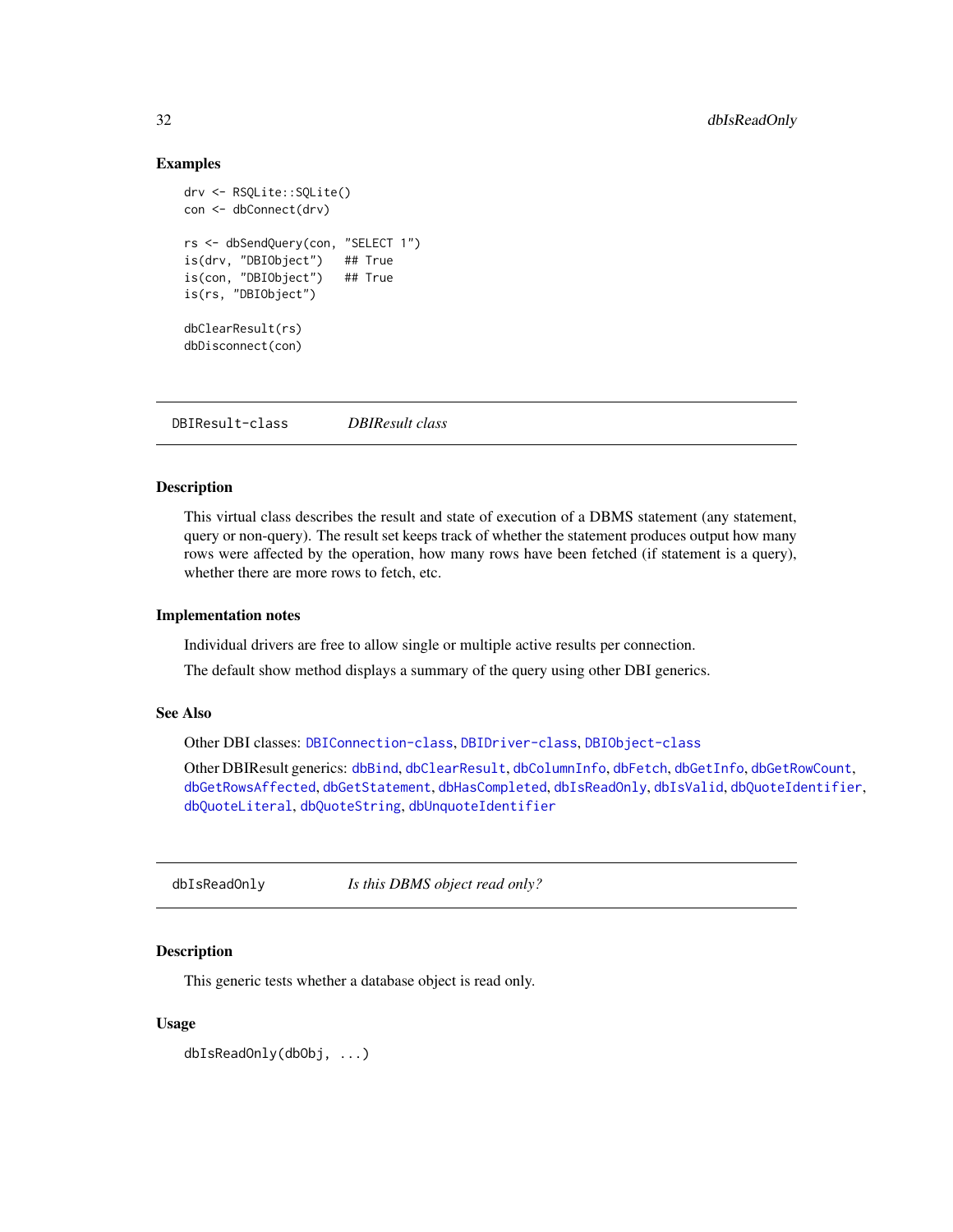#### <span id="page-32-0"></span>dbIsValid 33

# **Arguments**

| dbObi                   | An object inheriting from DBIObject, i.e. DBIDriver, DBIConnection, or a<br><b>DBIResult</b> |
|-------------------------|----------------------------------------------------------------------------------------------|
|                         |                                                                                              |
| $\cdot$ $\cdot$ $\cdot$ | Other arguments to methods.                                                                  |

# See Also

Other DBIDriver generics: [DBIDriver-class](#page-30-1), [dbCanConnect](#page-7-1), [dbConnect](#page-10-1), [dbDataType](#page-13-1), [dbDriver](#page-15-1), [dbGetInfo](#page-22-2), [dbIsValid](#page-32-1), [dbListConnections](#page-33-1)

Other DBIConnection generics: [DBIConnection-class](#page-29-1), [dbAppendTable](#page-3-1), [dbCreateTable](#page-12-1), [dbDataType](#page-13-1), [dbDisconnect](#page-14-1), [dbExecute](#page-17-1), [dbExistsTable](#page-18-1), [dbGetException](#page-22-1), [dbGetInfo](#page-22-2), [dbGetQuery](#page-23-1), [dbIsValid](#page-32-1), [dbListFields](#page-34-1), [dbListObjects](#page-35-1), [dbListResults](#page-36-1), [dbListTables](#page-37-1), [dbReadTable](#page-42-1), [dbRemoveTable](#page-44-1), [dbSendQuery](#page-45-1), [dbSendStatement](#page-47-1), [dbWriteTable](#page-52-1)

Other DBIResult generics: [DBIResult-class](#page-31-1), [dbBind](#page-4-1), [dbClearResult](#page-8-1), [dbColumnInfo](#page-9-1), [dbFetch](#page-19-1), [dbGetInfo](#page-22-2), [dbGetRowCount](#page-25-1), [dbGetRowsAffected](#page-26-1), [dbGetStatement](#page-27-1), [dbHasCompleted](#page-28-1), [dbIsValid](#page-32-1), [dbQuoteIdentifier](#page-38-1), [dbQuoteLiteral](#page-39-1), [dbQuoteString](#page-41-1), [dbUnquoteIdentifier](#page-49-1)

# Examples

dbIsReadOnly(ANSI())

<span id="page-32-1"></span>

dbIsValid *Is this DBMS object still valid?*

# Description

This generic tests whether a database object is still valid (i.e. it hasn't been disconnected or cleared).

#### Usage

```
dbIsValid(dbObj, ...)
```
#### Arguments

| dbObi    | An object inheriting from DBIObject, i.e. DBIDriver, DBIConnection, or a |  |  |
|----------|--------------------------------------------------------------------------|--|--|
|          | <b>DBIResult</b>                                                         |  |  |
| $\cdots$ | Other arguments to methods.                                              |  |  |

#### Value

dbIsValid() returns a logical scalar, TRUE if the object specified by dbObj is valid, FALSE otherwise. A [DBIConnection](#page-29-1) object is initially valid, and becomes invalid after disconnecting with [dbDisconnect\(\)](#page-14-1). For an invalid connection object (e.g., for some drivers if the object is saved to a file and then restored), the method also returns FALSE. A [DBIResult](#page-31-1) object is valid after a call to [dbSendQuery\(\)](#page-45-1), and stays valid even after all rows have been fetched; only clearing it with [dbClearResult\(\)](#page-8-1) invalidates it. A [DBIResult](#page-31-1) object is also valid after a call to [dbSendStatement\(\)](#page-47-1),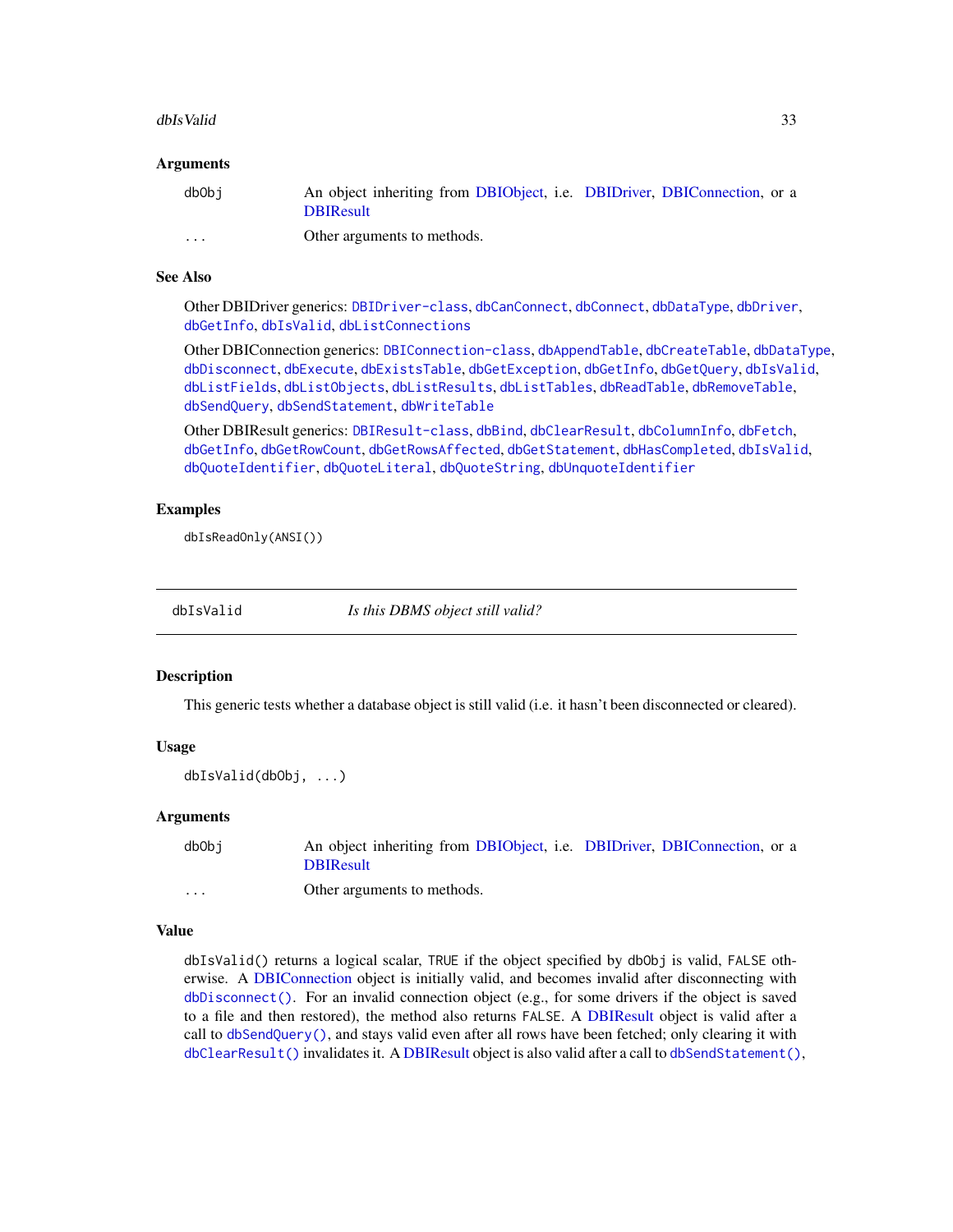and stays valid after querying the number of rows affected; only clearing it with [dbClearResult\(\)](#page-8-1) invalidates it. If the connection to the database system is dropped (e.g., due to connectivity problems, server failure, etc.), dbIsValid() should return FALSE. This is not tested automatically.

# See Also

Other DBIDriver generics: [DBIDriver-class](#page-30-1), [dbCanConnect](#page-7-1), [dbConnect](#page-10-1), [dbDataType](#page-13-1), [dbDriver](#page-15-1), [dbGetInfo](#page-22-2), [dbIsReadOnly](#page-31-2), [dbListConnections](#page-33-1)

Other DBIConnection generics: [DBIConnection-class](#page-29-1), [dbAppendTable](#page-3-1), [dbCreateTable](#page-12-1), [dbDataType](#page-13-1), [dbDisconnect](#page-14-1), [dbExecute](#page-17-1), [dbExistsTable](#page-18-1), [dbGetException](#page-22-1), [dbGetInfo](#page-22-2), [dbGetQuery](#page-23-1), [dbIsReadOnly](#page-31-2), [dbListFields](#page-34-1), [dbListObjects](#page-35-1), [dbListResults](#page-36-1), [dbListTables](#page-37-1), [dbReadTable](#page-42-1), [dbRemoveTable](#page-44-1), [dbSendQuery](#page-45-1), [dbSendStatement](#page-47-1), [dbWriteTable](#page-52-1)

Other DBIResult generics: [DBIResult-class](#page-31-1), [dbBind](#page-4-1), [dbClearResult](#page-8-1), [dbColumnInfo](#page-9-1), [dbFetch](#page-19-1), [dbGetInfo](#page-22-2), [dbGetRowCount](#page-25-1), [dbGetRowsAffected](#page-26-1), [dbGetStatement](#page-27-1), [dbHasCompleted](#page-28-1), [dbIsReadOnly](#page-31-2), [dbQuoteIdentifier](#page-38-1), [dbQuoteLiteral](#page-39-1), [dbQuoteString](#page-41-1), [dbUnquoteIdentifier](#page-49-1)

# Examples

```
dbIsValid(RSQLite::SQLite())
```

```
con <- dbConnect(RSQLite::SQLite(), ":memory:")
dbIsValid(con)
```

```
rs <- dbSendQuery(con, "SELECT 1")
dbIsValid(rs)
```
dbClearResult(rs) dbIsValid(rs)

```
dbDisconnect(con)
dbIsValid(con)
```
<span id="page-33-1"></span>dbListConnections *List currently open connections*

## **Description**

DEPRECATED, drivers are no longer required to implement this method. Keep track of the connections you opened if you require a list.

# Usage

```
dbListConnections(drv, ...)
```
# Arguments

| drv                     | A object inheriting from DBIDriver    |
|-------------------------|---------------------------------------|
| $\cdot$ $\cdot$ $\cdot$ | Other arguments passed on to methods. |

<span id="page-33-0"></span>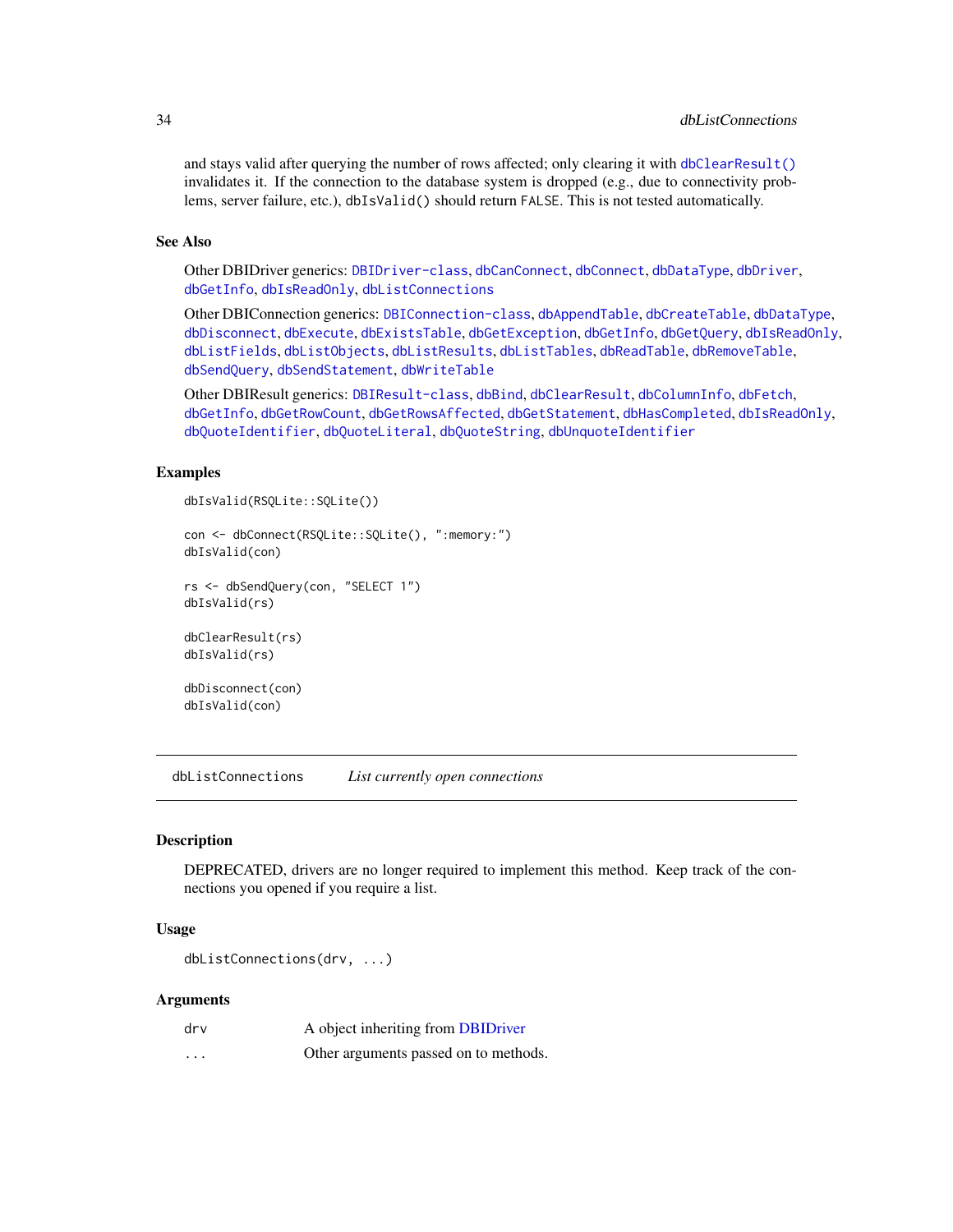# <span id="page-34-0"></span>dbListFields 35

# Value

a list

# See Also

Other DBIDriver generics: [DBIDriver-class](#page-30-1), [dbCanConnect](#page-7-1), [dbConnect](#page-10-1), [dbDataType](#page-13-1), [dbDriver](#page-15-1), [dbGetInfo](#page-22-2), [dbIsReadOnly](#page-31-2), [dbIsValid](#page-32-1)

<span id="page-34-1"></span>dbListFields *List field names of a remote table*

# Description

List field names of a remote table

# Usage

```
dbListFields(conn, name, ...)
```
# Arguments

| conn    | A DBIConnection object, as returned by dbConnect().   |
|---------|-------------------------------------------------------|
| name    | a character string with the name of the remote table. |
| $\cdot$ | Other parameters passed on to methods.                |

# Value

dbListFields() returns a character vector that enumerates all fields in the table in the correct order. This also works for temporary tables if supported by the database. The returned names are suitable for quoting with dbQuoteIdentifier(). If the table does not exist, an error is raised. Invalid types for the name argument (e.g., character of length not equal to one, or numeric) lead to an error. An error is also raised when calling this method for a closed or invalid connection.

# Specification

The name argument can be

- a string
- the return value of [dbQuoteIdentifier\(\)](#page-38-1)
- a value from the table column from the return value of [dbListObjects\(\)](#page-35-1) where is\_prefix is FALSE

A column named row\_names is treated like any other column.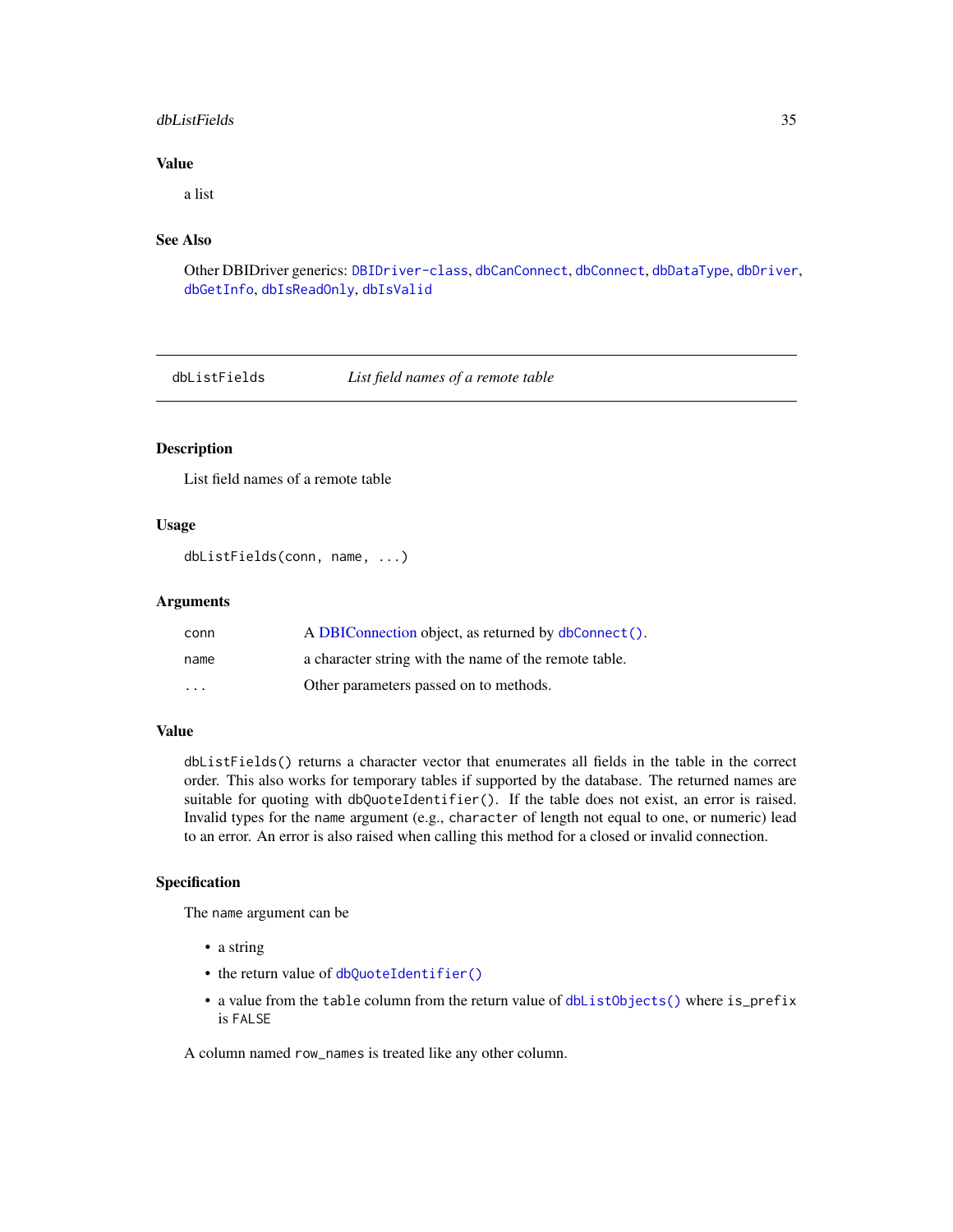# See Also

[dbColumnInfo\(\)](#page-9-1) to get the type of the fields.

```
Other DBIConnection generics: DBIConnection-class, dbAppendTable, dbCreateTable, dbDataType,
dbDisconnect, dbExecute, dbExistsTable, dbGetException, dbGetInfo, dbGetQuery, dbIsReadOnly,
dbIsValid, dbListObjects, dbListResults, dbListTables, dbReadTable, dbRemoveTable, dbSendQuery,
dbSendStatement, dbWriteTable
```
# Examples

```
con <- dbConnect(RSQLite::SQLite(), ":memory:")
dbWriteTable(con, "mtcars", mtcars)
dbListFields(con, "mtcars")
dbDisconnect(con)
```
<span id="page-35-1"></span>dbListObjects *List remote objects*

#### Description

Returns the names of remote objects accessible through this connection as a data frame. This should include temporary objects, but not all database backends (in particular RMariaDB and RMySQL) support this. Compared to [dbListTables\(\)](#page-37-1), this method also enumerates tables and views in schemas, and returns fully qualified identifiers to access these objects. This allows exploration of all database objects available to the current user, including those that can only be accessed by giving the full namespace.

## Usage

dbListObjects(conn, prefix = NULL, ...)

# Arguments

| conn                    | A DBIConnection object, as returned by dbConnect().                                                                                                                                                        |
|-------------------------|------------------------------------------------------------------------------------------------------------------------------------------------------------------------------------------------------------|
| prefix                  | A fully qualified path in the database's namespace, or NULL. This argument will<br>be processed with dbUnquoteIdentifier(). If given the method will return all<br>objects accessible through this prefix. |
| $\cdot$ $\cdot$ $\cdot$ | Other parameters passed on to methods.                                                                                                                                                                     |

# Value

dbListObjects() returns a data frame with columns table and is\_prefix (in that order), optionally with other columns with a dot (.) prefix. The table column is of type list. Each object in this list is suitable for use as argument in [dbQuoteIdentifier\(\)](#page-38-1). The is\_prefix column is a logical. This data frame contains one row for each object (schema, table and view) accessible from the prefix (if passed) or from the global namespace (if prefix is omitted). Tables added with [dbWriteTable\(\)](#page-52-1)

<span id="page-35-0"></span>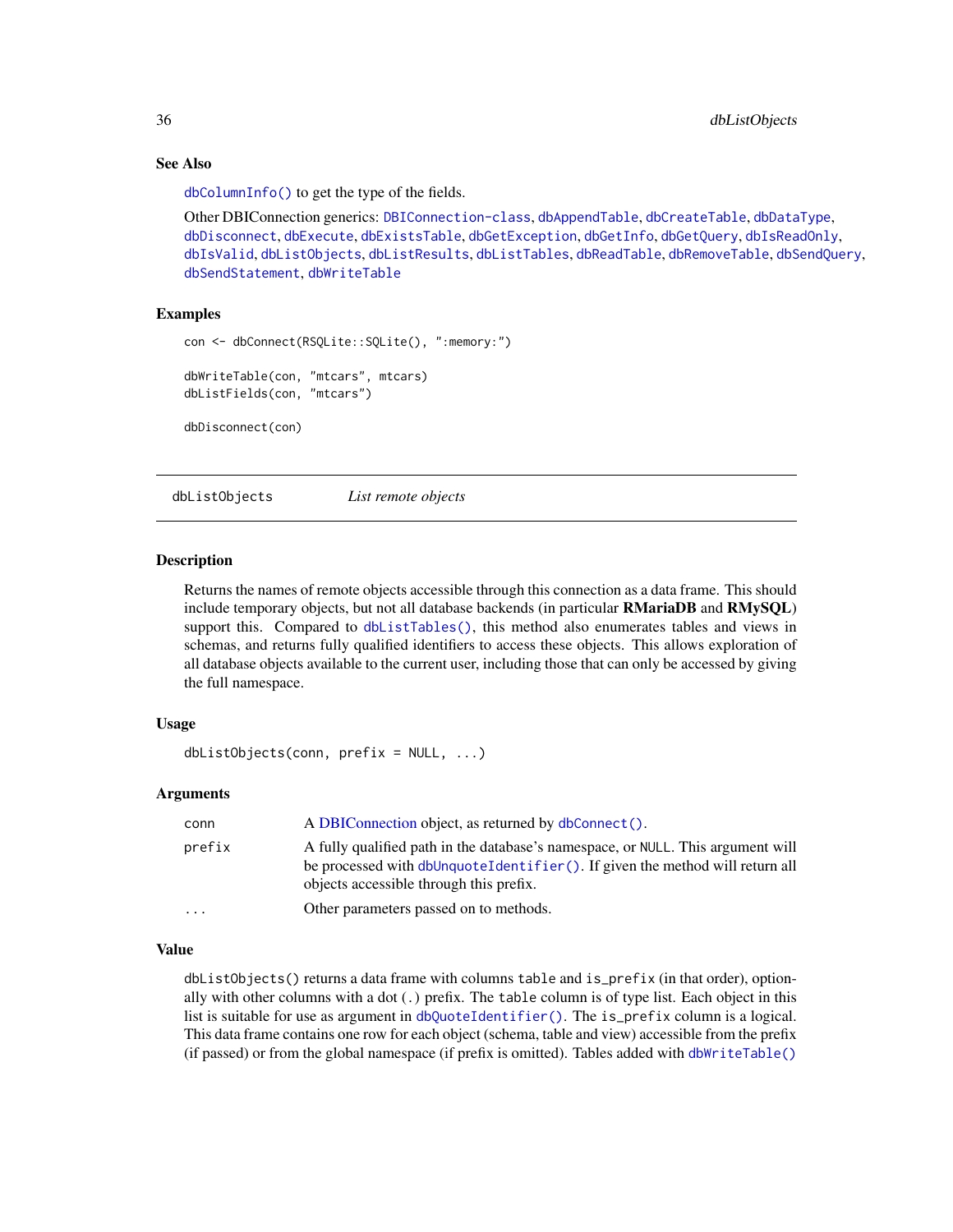# <span id="page-36-0"></span>dbListResults 37

are part of the data frame, including temporary objects if supported by the database. As soon a table is removed from the database, it is also removed from the data frame of database objects.

The returned names are suitable for quoting with dbQuoteIdentifier(). An error is raised when calling this method for a closed or invalid connection.

# Specification

The table object can be quoted with [dbQuoteIdentifier\(\)](#page-38-1). The result of quoting can be passed to [dbUnquoteIdentifier\(\)](#page-49-1). The unquoted results are equal to the original table object. (For backends it may be convenient to use the [Id](#page-55-1) class, but this is not required.)

The prefix column indicates if the table value refers to a table or a prefix. For a call with the default prefix = NULL, the table values that have  $is\_prefix ==$  FALSE correspond to the tables returned from [dbListTables\(\)](#page-37-1),

Values in table column that have is\_prefix  $==$  TRUE can be passed as the prefix argument to another call to dbListObjects(). For the data frame returned from a dbListObject() call with the prefix argument set, all table values where is\_prefix is FALSE can be used in a call to [dbExistsTable\(\)](#page-18-1) which returns TRUE.

# See Also

Other DBIConnection generics: [DBIConnection-class](#page-29-1), [dbAppendTable](#page-3-1), [dbCreateTable](#page-12-1), [dbDataType](#page-13-1), [dbDisconnect](#page-14-1), [dbExecute](#page-17-1), [dbExistsTable](#page-18-1), [dbGetException](#page-22-1), [dbGetInfo](#page-22-2), [dbGetQuery](#page-23-1), [dbIsReadOnly](#page-31-2), [dbIsValid](#page-32-1), [dbListFields](#page-34-1), [dbListResults](#page-36-1), [dbListTables](#page-37-1), [dbReadTable](#page-42-1), [dbRemoveTable](#page-44-1), [dbSendQuery](#page-45-1), [dbSendStatement](#page-47-1), [dbWriteTable](#page-52-1)

# Examples

```
con <- dbConnect(RSQLite::SQLite(), ":memory:")
```

```
dbListObjects(con)
dbWriteTable(con, "mtcars", mtcars)
dbListObjects(con)
```
dbDisconnect(con)

<span id="page-36-1"></span>dbListResults *A list of all pending results*

#### Description

DEPRECATED. DBI currenty supports only one open result set per connection, you need to keep track of the result sets you open if you need this functionality.

# Usage

```
dbListResults(conn, ...)
```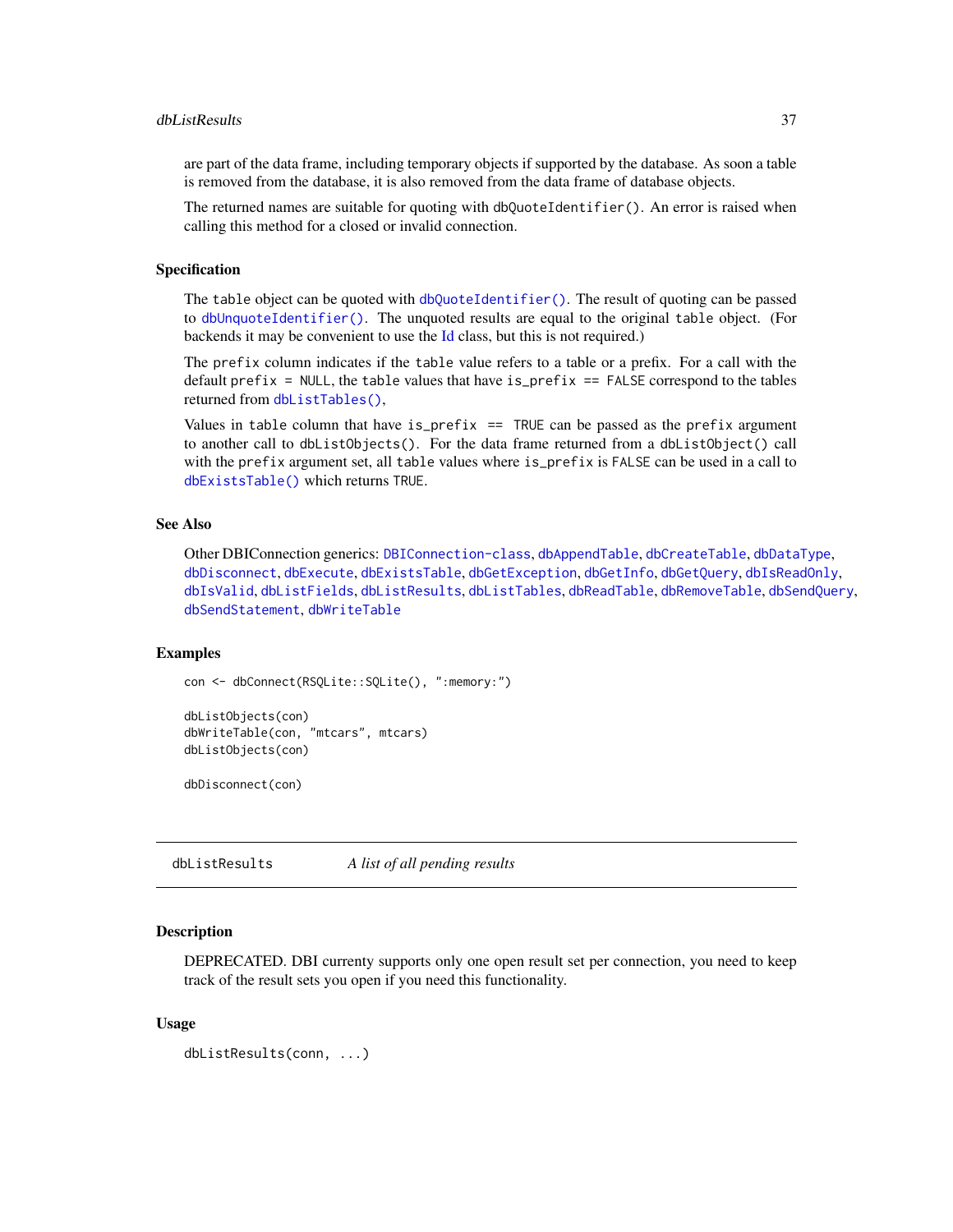<span id="page-37-0"></span>38 dbListTables

# **Arguments**

| conn     | A DBIConnection object, as returned by dbConnect(). |
|----------|-----------------------------------------------------|
| $\cdots$ | Other parameters passed on to methods.              |

# Value

a list. If no results are active, an empty list. If only a single result is active, a list with one element.

# See Also

Other DBIConnection generics: [DBIConnection-class](#page-29-1), [dbAppendTable](#page-3-1), [dbCreateTable](#page-12-1), [dbDataType](#page-13-1), [dbDisconnect](#page-14-1), [dbExecute](#page-17-1), [dbExistsTable](#page-18-1), [dbGetException](#page-22-1), [dbGetInfo](#page-22-2), [dbGetQuery](#page-23-1), [dbIsReadOnly](#page-31-2), [dbIsValid](#page-32-1), [dbListFields](#page-34-1), [dbListObjects](#page-35-1), [dbListTables](#page-37-1), [dbReadTable](#page-42-1), [dbRemoveTable](#page-44-1), [dbSendQuery](#page-45-1), [dbSendStatement](#page-47-1), [dbWriteTable](#page-52-1)

<span id="page-37-1"></span>dbListTables *List remote tables*

#### Description

Returns the unquoted names of remote tables accessible through this connection. This should include views and temporary objects, but not all database backends (in particular RMariaDB and RMySQL) support this.

# Usage

dbListTables(conn, ...)

# Arguments

| conn | A DBIConnection object, as returned by dbConnect(). |
|------|-----------------------------------------------------|
| .    | Other parameters passed on to methods.              |

#### Value

dbListTables() returns a character vector that enumerates all tables and views in the database. Tables added with [dbWriteTable\(\)](#page-52-1) are part of the list, including temporary tables if supported by the database. As soon a table is removed from the database, it is also removed from the list of database tables.

The returned names are suitable for quoting with dbQuoteIdentifier(). An error is raised when calling this method for a closed or invalid connection.

#### See Also

Other DBIConnection generics: [DBIConnection-class](#page-29-1), [dbAppendTable](#page-3-1), [dbCreateTable](#page-12-1), [dbDataType](#page-13-1), [dbDisconnect](#page-14-1), [dbExecute](#page-17-1), [dbExistsTable](#page-18-1), [dbGetException](#page-22-1), [dbGetInfo](#page-22-2), [dbGetQuery](#page-23-1), [dbIsReadOnly](#page-31-2), [dbIsValid](#page-32-1), [dbListFields](#page-34-1), [dbListObjects](#page-35-1), [dbListResults](#page-36-1), [dbReadTable](#page-42-1), [dbRemoveTable](#page-44-1), [dbSendQuery](#page-45-1), [dbSendStatement](#page-47-1), [dbWriteTable](#page-52-1)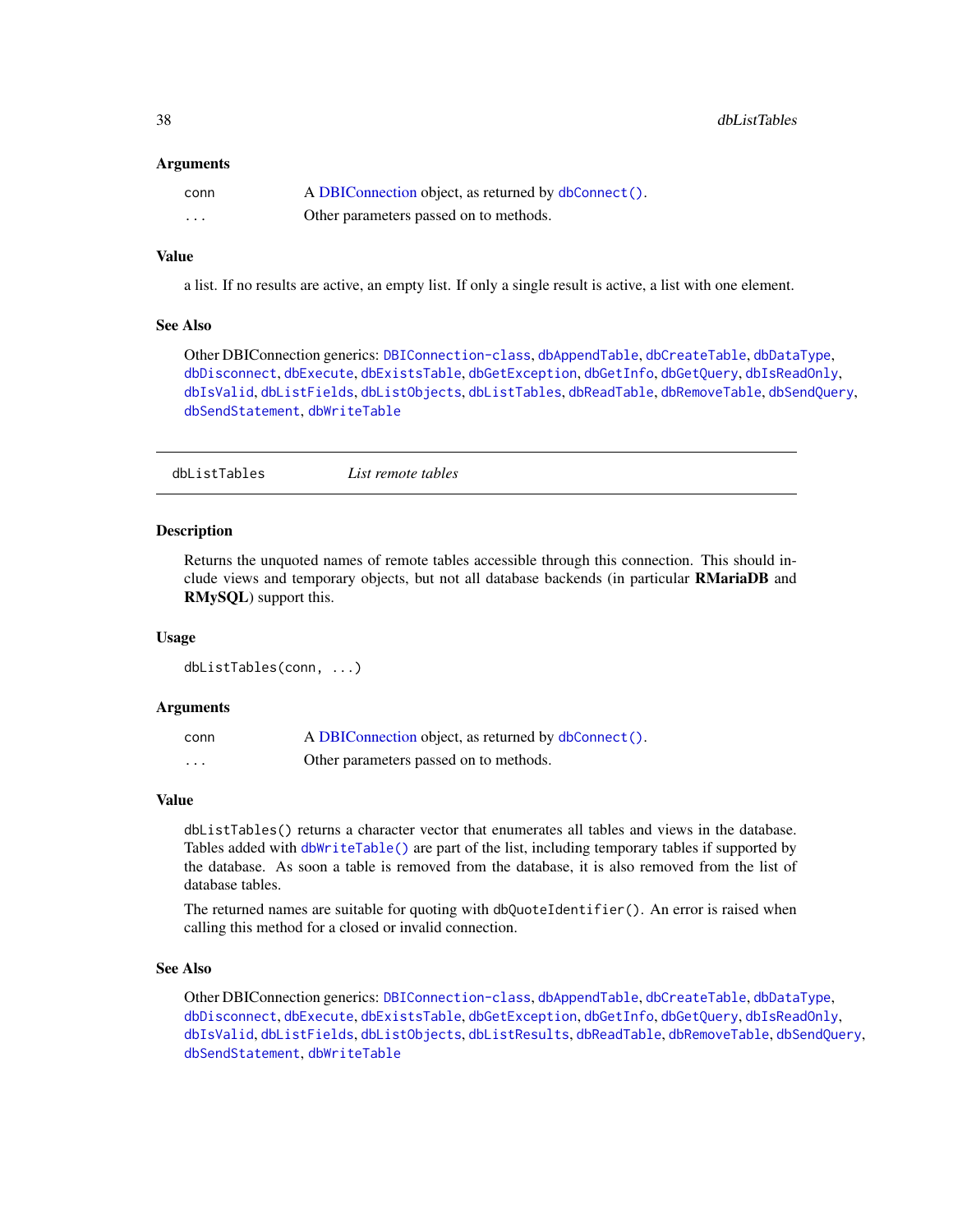# <span id="page-38-0"></span>dbQuoteIdentifier 39

# Examples

```
con <- dbConnect(RSQLite::SQLite(), ":memory:")
dbListTables(con)
dbWriteTable(con, "mtcars", mtcars)
dbListTables(con)
dbDisconnect(con)
```
<span id="page-38-1"></span>dbQuoteIdentifier *Quote identifiers*

# **Description**

Call this method to generate a string that is suitable for use in a query as a column or table name, to make sure that you generate valid SQL and protect against SQL injection attacks. The inverse operation is [dbUnquoteIdentifier\(\)](#page-49-1).

# Usage

```
dbQuoteIdentifier(conn, x, ...)
```
#### Arguments

| conn                    | A subclass of DBIConnection, representing an active connection to an DBMS. |
|-------------------------|----------------------------------------------------------------------------|
|                         | A character vector, SQL or Id object to quote as identifier.               |
| $\cdot$ $\cdot$ $\cdot$ | Other arguments passed on to methods.                                      |

# Value

dbQuoteIdentifier() returns an object that can be coerced to [character,](#page-0-0) of the same length as the input. For an empty character vector this function returns a length-0 object. The names of the input argument are preserved in the output. When passing the returned object again to dbQuoteIdentifier() as x argument, it is returned unchanged. Passing objects of class [SQL](#page-58-1) should also return them unchanged. (For backends it may be most convenient to return [SQL](#page-58-1) objects to achieve this behavior, but this is not required.)

An error is raised if the input contains NA, but not for an empty string.

# Specification

Calling [dbGetQuery\(\)](#page-23-1) for a query of the format SELECT 1 AS  $\ldots$  returns a data frame with the identifier, unquoted, as column name. Quoted identifiers can be used as table and column names in SOL queries, in particular in queries like SELECT 1 AS  $\dots$  and SELECT  $*$  FROM (SELECT 1)  $\dots$ The method must use a quoting mechanism that is unambiguously different from the quoting mechanism used for strings, so that a query like SELECT ... FROM (SELECT 1 AS ...) throws an error if the column names do not match.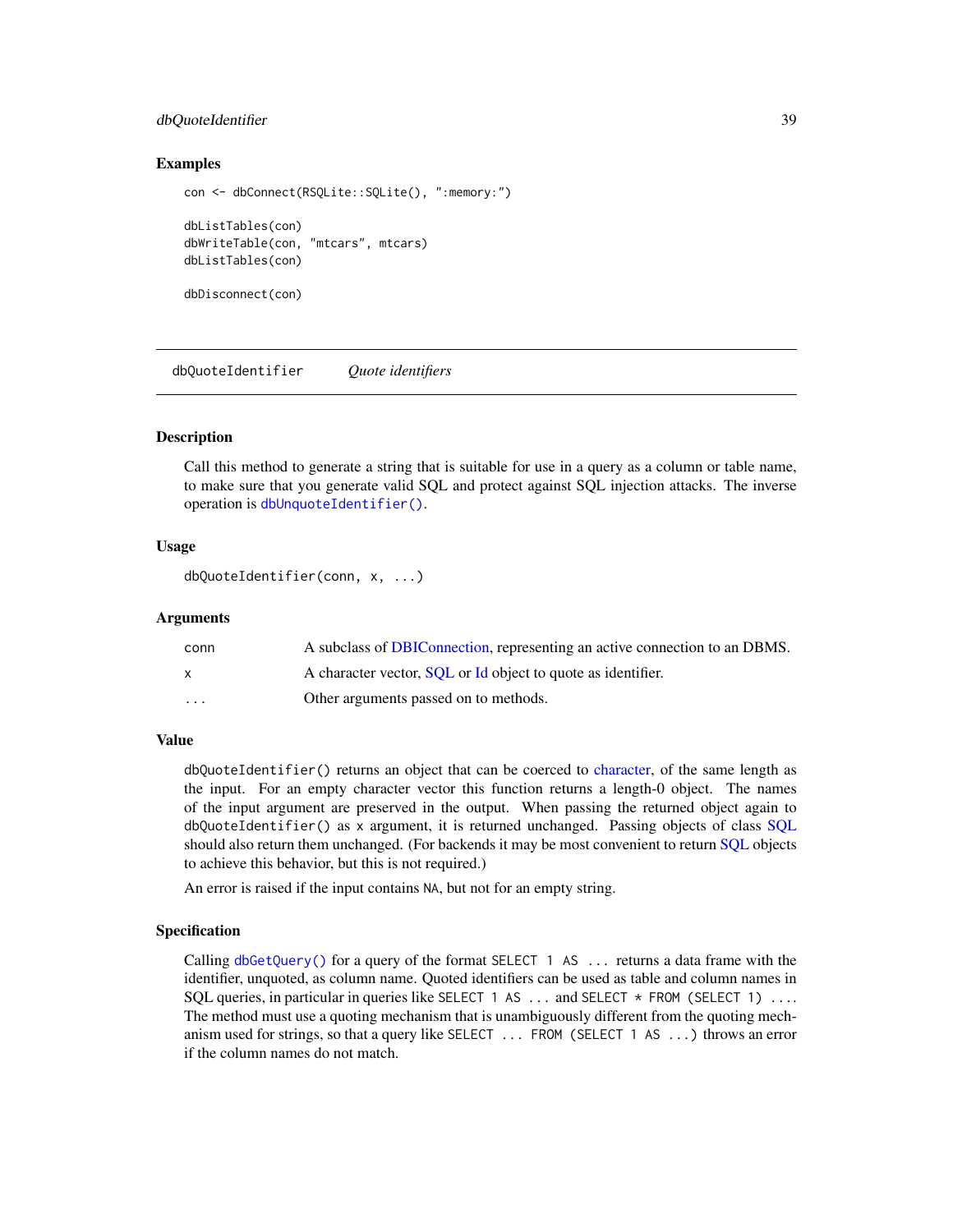The method can quote column names that contain special characters such as a space, a dot, a comma, or quotes used to mark strings or identifiers, if the database supports this. In any case, checking the validity of the identifier should be performed only when executing a query, and not by dbQuoteIdentifier().

# See Also

Other DBIResult generics: [DBIResult-class](#page-31-1), [dbBind](#page-4-1), [dbClearResult](#page-8-1), [dbColumnInfo](#page-9-1), [dbFetch](#page-19-1), [dbGetInfo](#page-22-2), [dbGetRowCount](#page-25-1), [dbGetRowsAffected](#page-26-1), [dbGetStatement](#page-27-1), [dbHasCompleted](#page-28-1), [dbIsReadOnly](#page-31-2), [dbIsValid](#page-32-1), [dbQuoteLiteral](#page-39-1), [dbQuoteString](#page-41-1), [dbUnquoteIdentifier](#page-49-1)

## Examples

```
# Quoting ensures that arbitrary input is safe for use in a query
name <- "Robert'); DROP TABLE Students;--"
dbQuoteIdentifier(ANSI(), name)
# SQL vectors are always passed through as is
var_name <- SQL("select")
var_name
dbQuoteIdentifier(ANSI(), var_name)
# This mechanism is used to prevent double escaping
```

```
dbQuoteIdentifier(ANSI(), dbQuoteIdentifier(ANSI(), name))
```
<span id="page-39-1"></span>dbQuoteLiteral *Quote literal values*

# Description

Call these methods to generate a string that is suitable for use in a query as a literal value of the correct type, to make sure that you generate valid SQL and protect against SQL injection attacks.

# Usage

```
dbQuoteLiteral(conn, x, ...)
```
# Arguments

| conn     | A subclass of DBIConnection, representing an active connection to an DBMS. |
|----------|----------------------------------------------------------------------------|
|          | A vector to quote as string.                                               |
| $\cdots$ | Other arguments passed on to methods.                                      |

<span id="page-39-0"></span>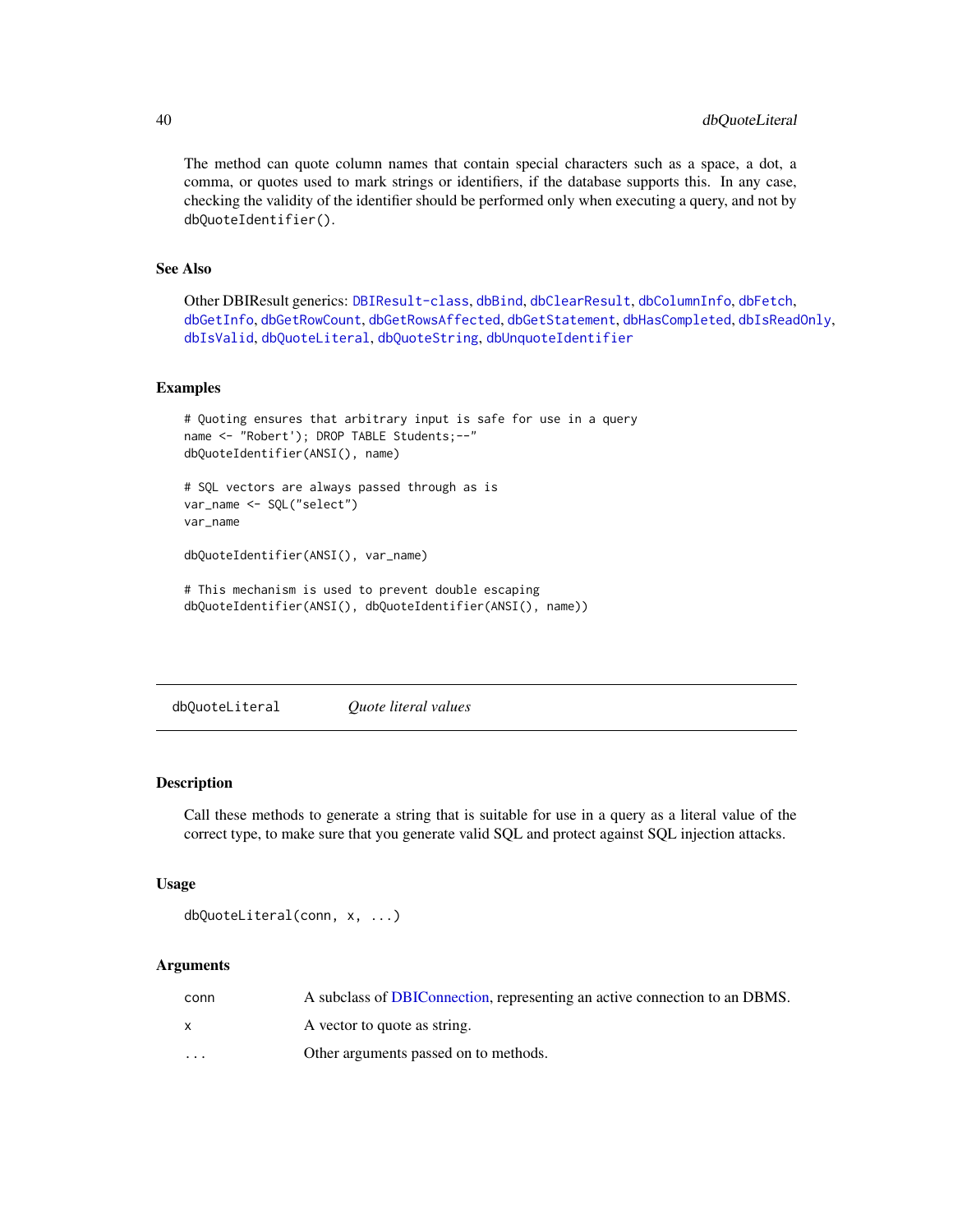#### <span id="page-40-0"></span>dbQuoteLiteral 41

# Value

dbQuoteLiteral() returns an object that can be coerced to [character,](#page-0-0) of the same length as the input. For an empty character vector this function returns a length-0 object.

When passing the returned object again to dbQuoteLiteral() as x argument, it is returned unchanged. Passing objects of class [SQL](#page-58-1) should also return them unchanged. (For backends it may be most convenient to return [SQL](#page-58-1) objects to achieve this behavior, but this is not required.)

#### Specification

The returned expression can be used in a SELECT  $\ldots$  query, and the value of dbGetQuery(paste0("SELECT", dbQuoteLiteral(x) must be equal to x for any scalar integer, numeric, string, and logical. If  $x$  is NA, the result must merely satisfy [is.na\(\)](#page-0-0). The literals "NA" or "NULL" are not treated specially.

NA should be translated to an unquoted SQL NULL, so that the query SELECT \* FROM (SELECT 1) a WHERE ... IS NULL returns one row.

Passing a list for the x argument raises an error.

#### See Also

Other DBIResult generics: [DBIResult-class](#page-31-1), [dbBind](#page-4-1), [dbClearResult](#page-8-1), [dbColumnInfo](#page-9-1), [dbFetch](#page-19-1), [dbGetInfo](#page-22-2), [dbGetRowCount](#page-25-1), [dbGetRowsAffected](#page-26-1), [dbGetStatement](#page-27-1), [dbHasCompleted](#page-28-1), [dbIsReadOnly](#page-31-2), [dbIsValid](#page-32-1), [dbQuoteIdentifier](#page-38-1), [dbQuoteString](#page-41-1), [dbUnquoteIdentifier](#page-49-1)

# Examples

```
# Quoting ensures that arbitrary input is safe for use in a query
name <- "Robert'); DROP TABLE Students;--"
dbQuoteLiteral(ANSI(), name)
```

```
# NAs become NULL
dbQuoteLiteral(ANSI(), c(1:3, NA))
```

```
# Logicals become integers by default
dbQuoteLiteral(ANSI(), c(TRUE, FALSE, NA))
```

```
# Raw vectors become hex strings by default
dbQuoteLiteral(ANSI(), list(as.raw(1:3), NULL))
```

```
# SQL vectors are always passed through as is
var_name <- SQL("select")
var_name
dbQuoteLiteral(ANSI(), var_name)
```

```
# This mechanism is used to prevent double escaping
dbQuoteLiteral(ANSI(), dbQuoteLiteral(ANSI(), name))
```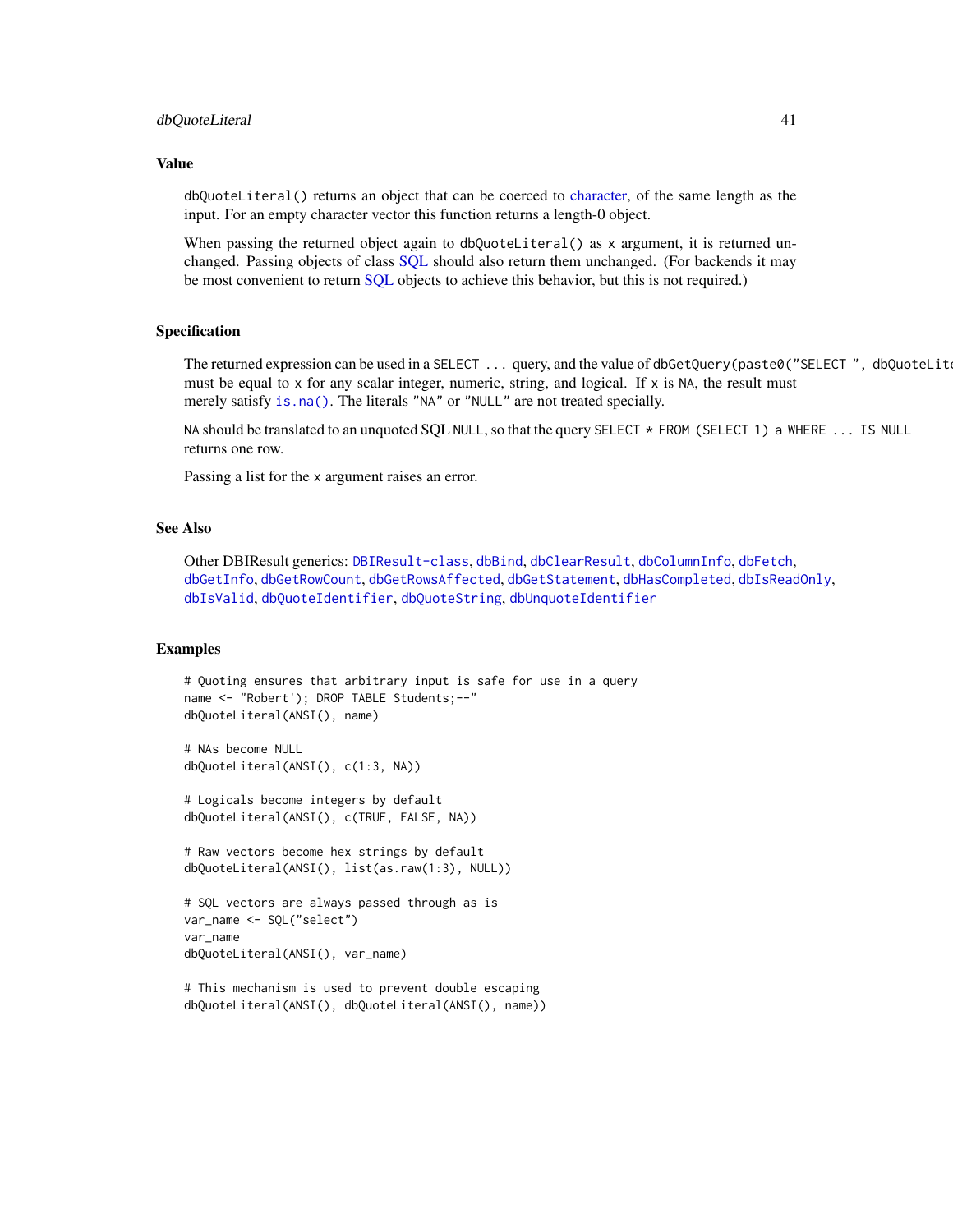<span id="page-41-1"></span><span id="page-41-0"></span>

# **Description**

Call this method to generate a string that is suitable for use in a query as a string literal, to make sure that you generate valid SQL and protect against SQL injection attacks.

# Usage

dbQuoteString(conn, x, ...)

# **Arguments**

| conn     | A subclass of DBIConnection, representing an active connection to an DBMS. |
|----------|----------------------------------------------------------------------------|
|          | A character vector to quote as string.                                     |
| $\cdots$ | Other arguments passed on to methods.                                      |

#### Value

dbQuoteString() returns an object that can be coerced to [character,](#page-0-0) of the same length as the input. For an empty character vector this function returns a length-0 object.

When passing the returned object again to dbQuoteString() as x argument, it is returned unchanged. Passing objects of class [SQL](#page-58-1) should also return them unchanged. (For backends it may be most convenient to return [SQL](#page-58-1) objects to achieve this behavior, but this is not required.)

#### Specification

The returned expression can be used in a SELECT ... query, and for any scalar character x the value of dbGetQuery(paste0("SELECT", dbQuoteString(x)))[[1]] must be identical to x, even if x contains spaces, tabs, quotes (single or double), backticks, or newlines (in any combination) or is itself the result of a dbQuoteString() call coerced back to character (even repeatedly). If x is NA, the result must merely satisfy [is.na\(\)](#page-0-0). The strings "NA" or "NULL" are not treated specially.

NA should be translated to an unquoted SQL NULL, so that the query SELECT  $*$  FROM (SELECT 1) a WHERE ... IS NULL returns one row.

Passing a numeric, integer, logical, or raw vector, or a list for the x argument raises an error.

#### See Also

Other DBIResult generics: [DBIResult-class](#page-31-1), [dbBind](#page-4-1), [dbClearResult](#page-8-1), [dbColumnInfo](#page-9-1), [dbFetch](#page-19-1), [dbGetInfo](#page-22-2), [dbGetRowCount](#page-25-1), [dbGetRowsAffected](#page-26-1), [dbGetStatement](#page-27-1), [dbHasCompleted](#page-28-1), [dbIsReadOnly](#page-31-2), [dbIsValid](#page-32-1), [dbQuoteIdentifier](#page-38-1), [dbQuoteLiteral](#page-39-1), [dbUnquoteIdentifier](#page-49-1)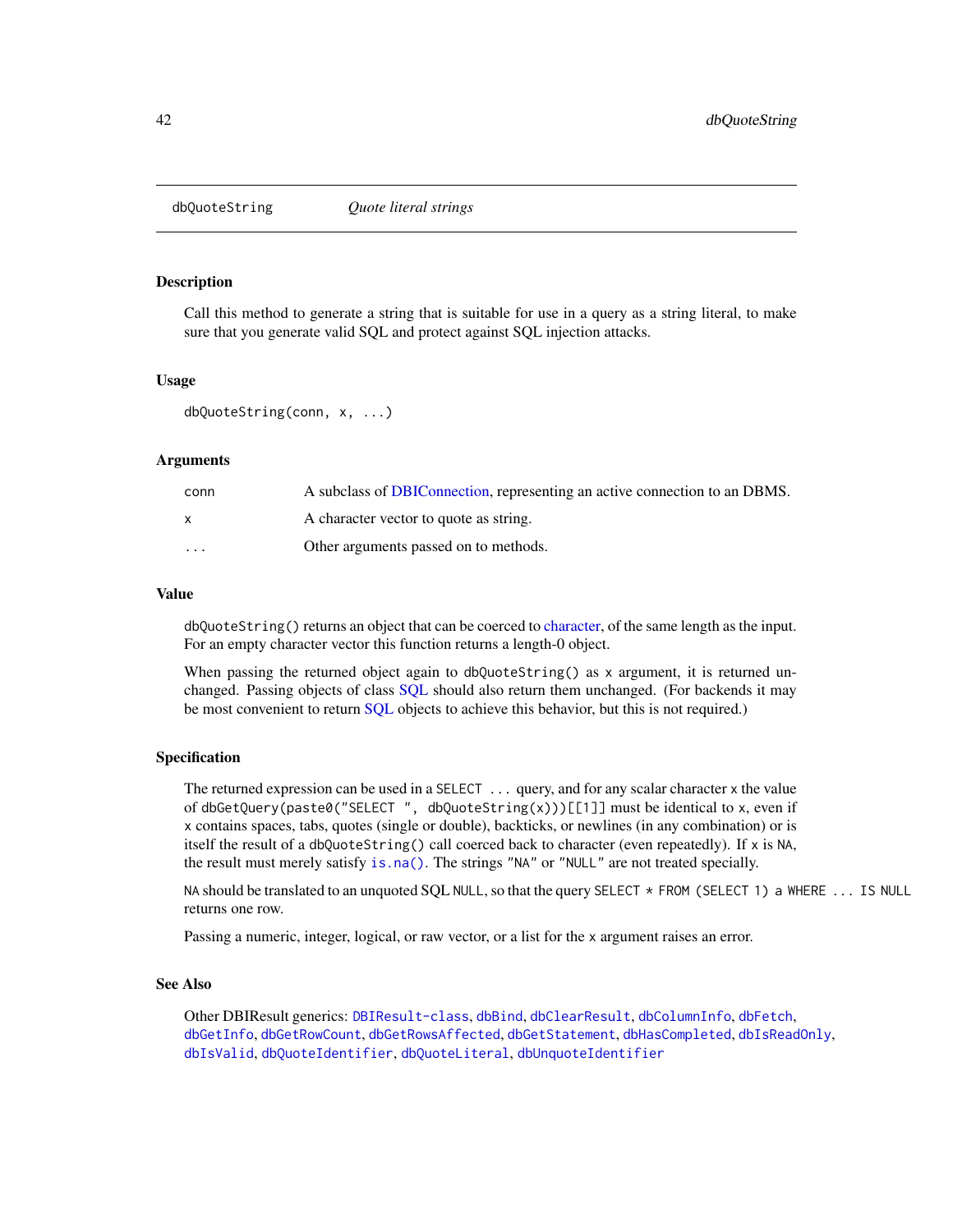#### <span id="page-42-0"></span>dbReadTable 43

# Examples

```
# Quoting ensures that arbitrary input is safe for use in a query
name <- "Robert'); DROP TABLE Students;--"
dbQuoteString(ANSI(), name)
# NAs become NULL
dbQuoteString(ANSI(), c("x", NA))
# SQL vectors are always passed through as is
var_name <- SQL("select")
var_name
dbQuoteString(ANSI(), var_name)
# This mechanism is used to prevent double escaping
dbQuoteString(ANSI(), dbQuoteString(ANSI(), name))
```
<span id="page-42-1"></span>

dbReadTable *Copy data frames from database tables*

#### Description

Reads a database table to a data frame, optionally converting a column to row names and converting the column names to valid R identifiers.

# Usage

```
dbReadTable(conn, name, ...)
```
# Arguments

| conn     | A DBIConnection object, as returned by dbConnect().                                                            |
|----------|----------------------------------------------------------------------------------------------------------------|
| name     | A character string specifying the unquoted DBMS table name, or the result of a<br>call to dbQuoteIdentifier(). |
| $\cdots$ | Other parameters passed on to methods.                                                                         |

# Value

dbReadTable() returns a data frame that contains the complete data from the remote table, effectively the result of calling  $dbGetQuery()$  with SELECT  $\star$  FROM <name>. An error is raised if the table does not exist. An empty table is returned as a data frame with zero rows.

The presence of [rownames](#page-57-2) depends on the row.names argument, see [sqlColumnToRownames\(\)](#page-57-1) for details:

- If FALSE or NULL, the returned data frame doesn't have row names.
- If TRUE, a column named "row\_names" is converted to row names, an error is raised if no such column exists.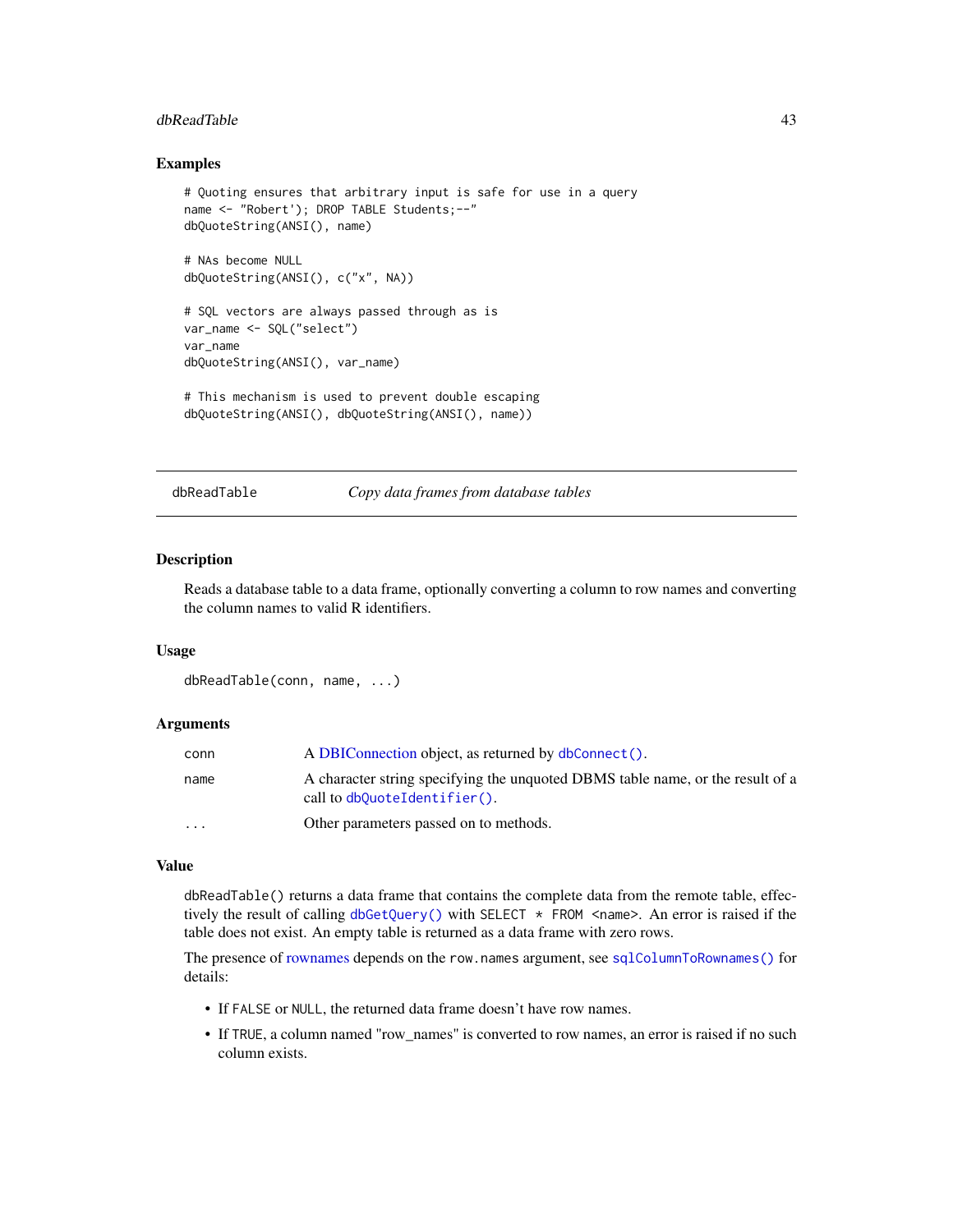- <span id="page-43-0"></span>• If NA, a column named "row\_names" is converted to row names if it exists, otherwise no translation occurs.
- If a string, this specifies the name of the column in the remote table that contains the row names, an error is raised if no such column exists.

The default is row.names = FALSE.

If the database supports identifiers with special characters, the columns in the returned data frame are converted to valid R identifiers if the check.names argument is TRUE, otherwise non-syntactic column names can be returned unquoted.

An error is raised when calling this method for a closed or invalid connection. An error is raised if name cannot be processed with [dbQuoteIdentifier\(\)](#page-38-1) or if this results in a non-scalar. Unsupported values for row.names and check.names (non-scalars, unsupported data types, NA for check.names) also raise an error.

# Additional arguments

The following arguments are not part of the dbReadTable() generic (to improve compatibility across backends) but are part of the DBI specification:

- row.names (default: FALSE)
- check.names

They must be provided as named arguments. See the "Value" section for details on their usage.

# Specification

The name argument is processed as follows, to support databases that allow non-syntactic names for their objects:

- If an unquoted table name as string: dbReadTable() will do the quoting, perhaps by calling dbQuoteIdentifier(conn, x = name)
- If the result of a call to [dbQuoteIdentifier\(\)](#page-38-1): no more quoting is done

# See Also

Other DBIConnection generics: [DBIConnection-class](#page-29-1), [dbAppendTable](#page-3-1), [dbCreateTable](#page-12-1), [dbDataType](#page-13-1), [dbDisconnect](#page-14-1), [dbExecute](#page-17-1), [dbExistsTable](#page-18-1), [dbGetException](#page-22-1), [dbGetInfo](#page-22-2), [dbGetQuery](#page-23-1), [dbIsReadOnly](#page-31-2), [dbIsValid](#page-32-1), [dbListFields](#page-34-1), [dbListObjects](#page-35-1), [dbListResults](#page-36-1), [dbListTables](#page-37-1), [dbRemoveTable](#page-44-1), [dbSendQuery](#page-45-1), [dbSendStatement](#page-47-1), [dbWriteTable](#page-52-1)

# Examples

```
con <- dbConnect(RSQLite::SQLite(), ":memory:")
dbWriteTable(con, "mtcars", mtcars[1:10, ])
dbReadTable(con, "mtcars")
```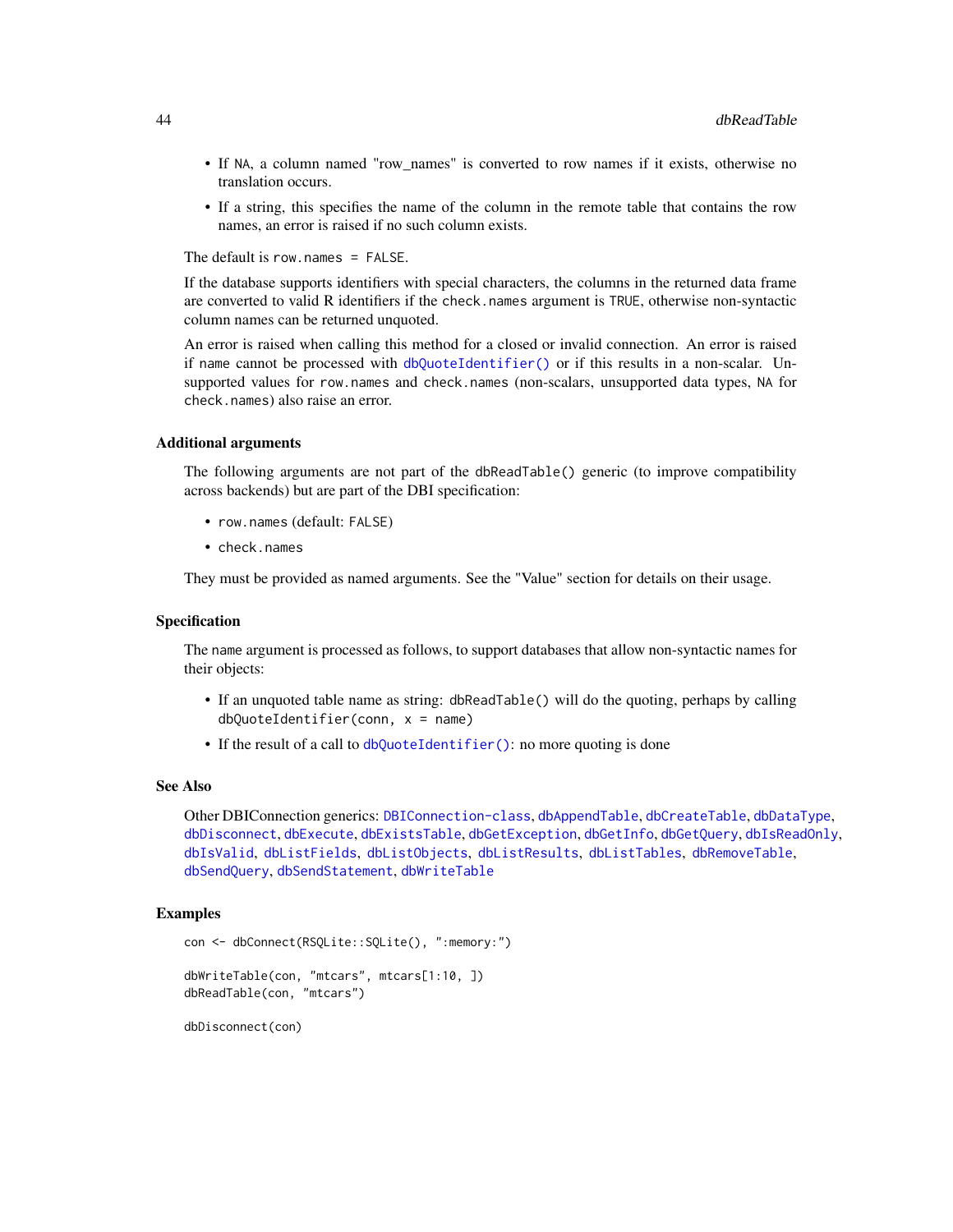<span id="page-44-1"></span><span id="page-44-0"></span>

#### Description

Remove a remote table (e.g., created by [dbWriteTable\(\)](#page-52-1)) from the database.

# Usage

```
dbRemoveTable(conn, name, ...)
```
# Arguments

| conn                    | A DBIConnection object, as returned by dbConnect(). |
|-------------------------|-----------------------------------------------------|
| name                    | A character string specifying a DBMS table name.    |
| $\cdot$ $\cdot$ $\cdot$ | Other parameters passed on to methods.              |

# Value

dbRemoveTable() returns TRUE, invisibly. If the table does not exist, an error is raised. An attempt to remove a view with this function may result in an error.

An error is raised when calling this method for a closed or invalid connection. An error is also raised if name cannot be processed with [dbQuoteIdentifier\(\)](#page-38-1) or if this results in a non-scalar.

#### Additional arguments

The following arguments are not part of the dbRemoveTable() generic (to improve compatibility across backends) but are part of the DBI specification:

- temporary (default: FALSE)
- fail\_if\_missing (default: TRUE)

These arguments must be provided as named arguments.

If temporary is TRUE, the call to dbRemoveTable() will consider only temporary tables. Not all backends support this argument. In particular, permanent tables of the same name are left untouched.

If fail\_if\_missing is FALSE, the call to dbRemoveTable() succeeds if the table does not exist.

# Specification

A table removed by dbRemoveTable() doesn't appear in the list of tables returned by [dbListTables\(\)](#page-37-1), and [dbExistsTable\(\)](#page-18-1) returns FALSE. The removal propagates immediately to other connections to the same database. This function can also be used to remove a temporary table.

The name argument is processed as follows, to support databases that allow non-syntactic names for their objects: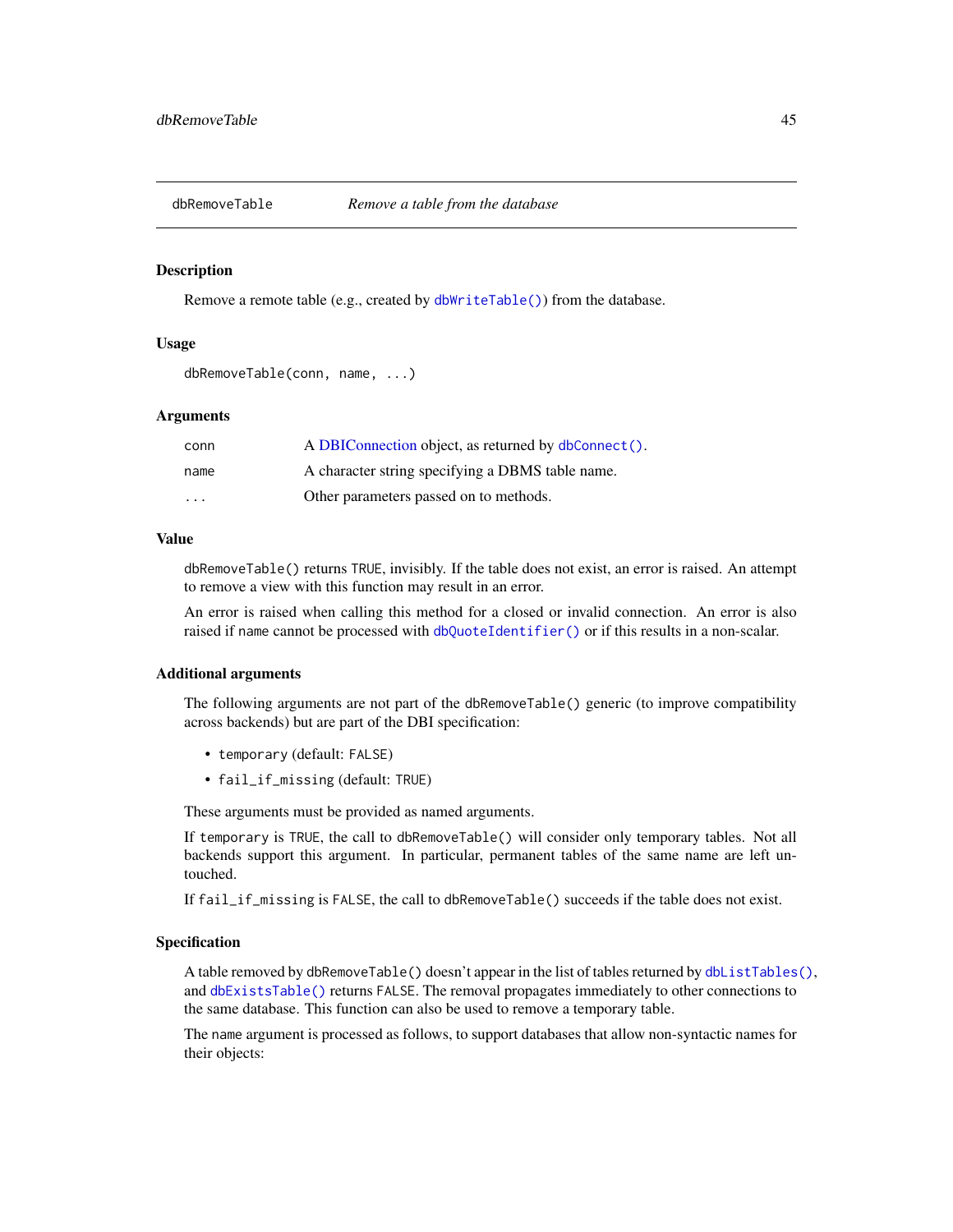- If an unquoted table name as string: dbRemoveTable() will do the quoting, perhaps by calling  $dbQuoteIdentifier(conn, x = name)$
- If the result of a call to [dbQuoteIdentifier\(\)](#page-38-1): no more quoting is done

# See Also

Other DBIConnection generics: [DBIConnection-class](#page-29-1), [dbAppendTable](#page-3-1), [dbCreateTable](#page-12-1), [dbDataType](#page-13-1), [dbDisconnect](#page-14-1), [dbExecute](#page-17-1), [dbExistsTable](#page-18-1), [dbGetException](#page-22-1), [dbGetInfo](#page-22-2), [dbGetQuery](#page-23-1), [dbIsReadOnly](#page-31-2), [dbIsValid](#page-32-1), [dbListFields](#page-34-1), [dbListObjects](#page-35-1), [dbListResults](#page-36-1), [dbListTables](#page-37-1), [dbReadTable](#page-42-1), [dbSendQuery](#page-45-1), [dbSendStatement](#page-47-1), [dbWriteTable](#page-52-1)

#### Examples

```
con <- dbConnect(RSQLite::SQLite(), ":memory:")
dbExistsTable(con, "iris")
dbWriteTable(con, "iris", iris)
dbExistsTable(con, "iris")
dbRemoveTable(con, "iris")
dbExistsTable(con, "iris")
```
dbDisconnect(con)

<span id="page-45-1"></span>dbSendQuery *Execute a query on a given database connection*

# Description

The dbSendQuery() method only submits and synchronously executes the SQL query to the database engine. It does *not* extract any records — for that you need to use the [dbFetch\(\)](#page-19-1) method, and then you must call [dbClearResult\(\)](#page-8-1) when you finish fetching the records you need. For interactive use, you should almost always prefer [dbGetQuery\(\)](#page-23-1).

#### Usage

```
dbSendQuery(conn, statement, ...)
```
# Arguments

| conn                    | A DBIConnection object, as returned by dbConnect(). |
|-------------------------|-----------------------------------------------------|
| statement               | a character string containing SOL.                  |
| $\cdot$ $\cdot$ $\cdot$ | Other parameters passed on to methods.              |

<span id="page-45-0"></span>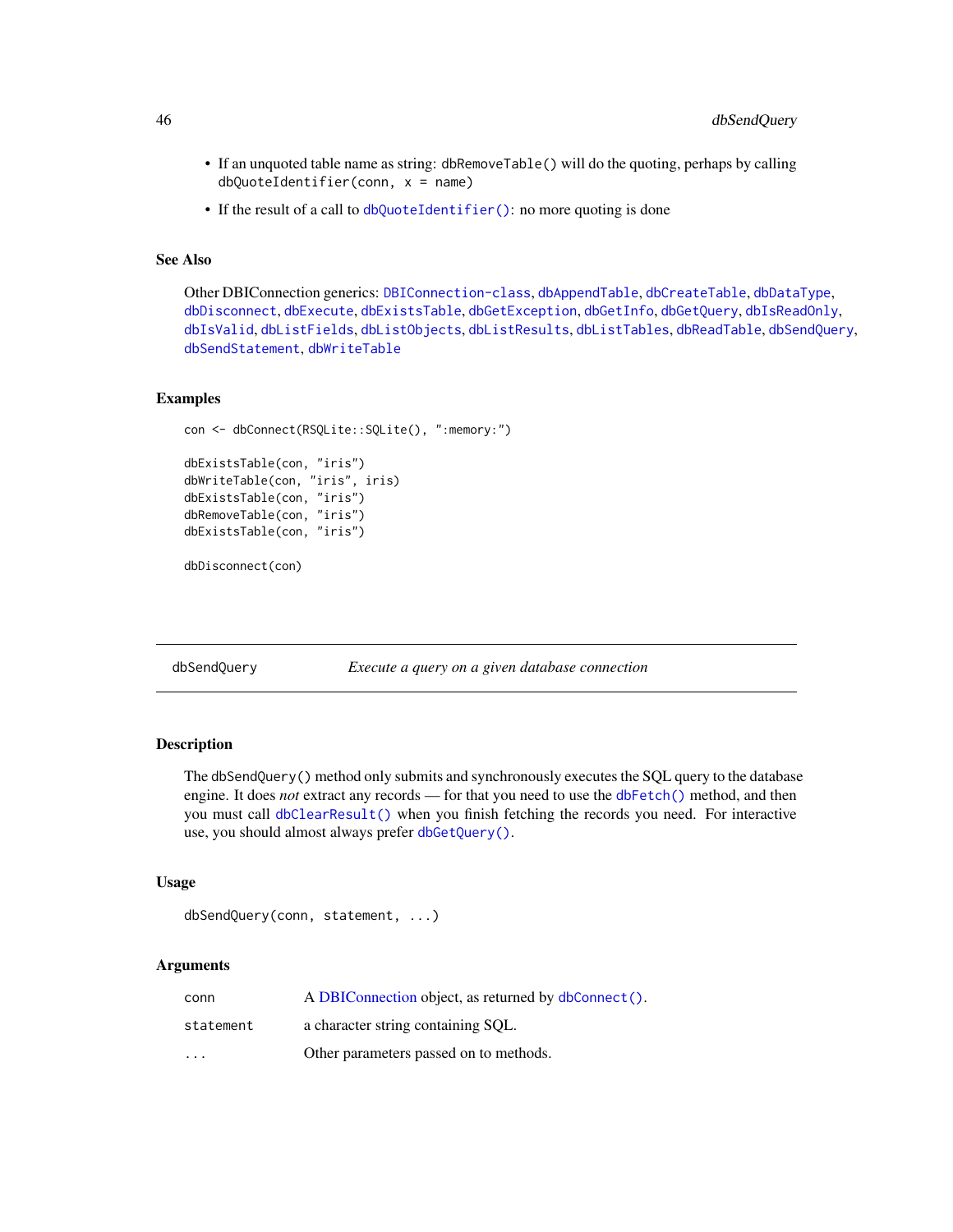#### <span id="page-46-0"></span>dbSendQuery 47

#### Details

This method is for SELECT queries only. Some backends may support data manipulation queries through this method for compatibility reasons. However, callers are strongly encouraged to use [dbSendStatement\(\)](#page-47-1) for data manipulation statements.

The query is submitted to the database server and the DBMS executes it, possibly generating vast amounts of data. Where these data live is driver-specific: some drivers may choose to leave the output on the server and transfer them piecemeal to R, others may transfer all the data to the client – but not necessarily to the memory that R manages. See individual drivers' dbSendQuery() documentation for details.

# Value

dbSendQuery() returns an S4 object that inherits from [DBIResult.](#page-31-1) The result set can be used with [dbFetch\(\)](#page-19-1) to extract records. Once you have finished using a result, make sure to clear it with [dbClearResult\(\)](#page-8-1). An error is raised when issuing a query over a closed or invalid connection, if the syntax of the query is invalid, or if the query is not a non-NA string.

#### Additional arguments

The following argument is not part of the dbSendQuery() generic (to improve compatibility across backends) but is part of the DBI specification:

• params (default: NULL)

It must be provided as named arguments. See the "Specification" sections for details on its usage.

# Specification

No warnings occur under normal conditions. When done, the DBIResult object must be cleared with a call to [dbClearResult\(\)](#page-8-1). Failure to clear the result set leads to a warning when the connection is closed.

If the backend supports only one open result set per connection, issuing a second query invalidates an already open result set and raises a warning. The newly opened result set is valid and must be cleared with dbClearResult().

The param argument allows passing query parameters, see [dbBind\(\)](#page-4-1) for details.

#### See Also

For updates: [dbSendStatement\(\)](#page-47-1) and [dbExecute\(\)](#page-17-1).

Other DBIConnection generics: [DBIConnection-class](#page-29-1), [dbAppendTable](#page-3-1), [dbCreateTable](#page-12-1), [dbDataType](#page-13-1), [dbDisconnect](#page-14-1), [dbExecute](#page-17-1), [dbExistsTable](#page-18-1), [dbGetException](#page-22-1), [dbGetInfo](#page-22-2), [dbGetQuery](#page-23-1), [dbIsReadOnly](#page-31-2), [dbIsValid](#page-32-1), [dbListFields](#page-34-1), [dbListObjects](#page-35-1), [dbListResults](#page-36-1), [dbListTables](#page-37-1), [dbReadTable](#page-42-1), [dbRemoveTable](#page-44-1), [dbSendStatement](#page-47-1), [dbWriteTable](#page-52-1)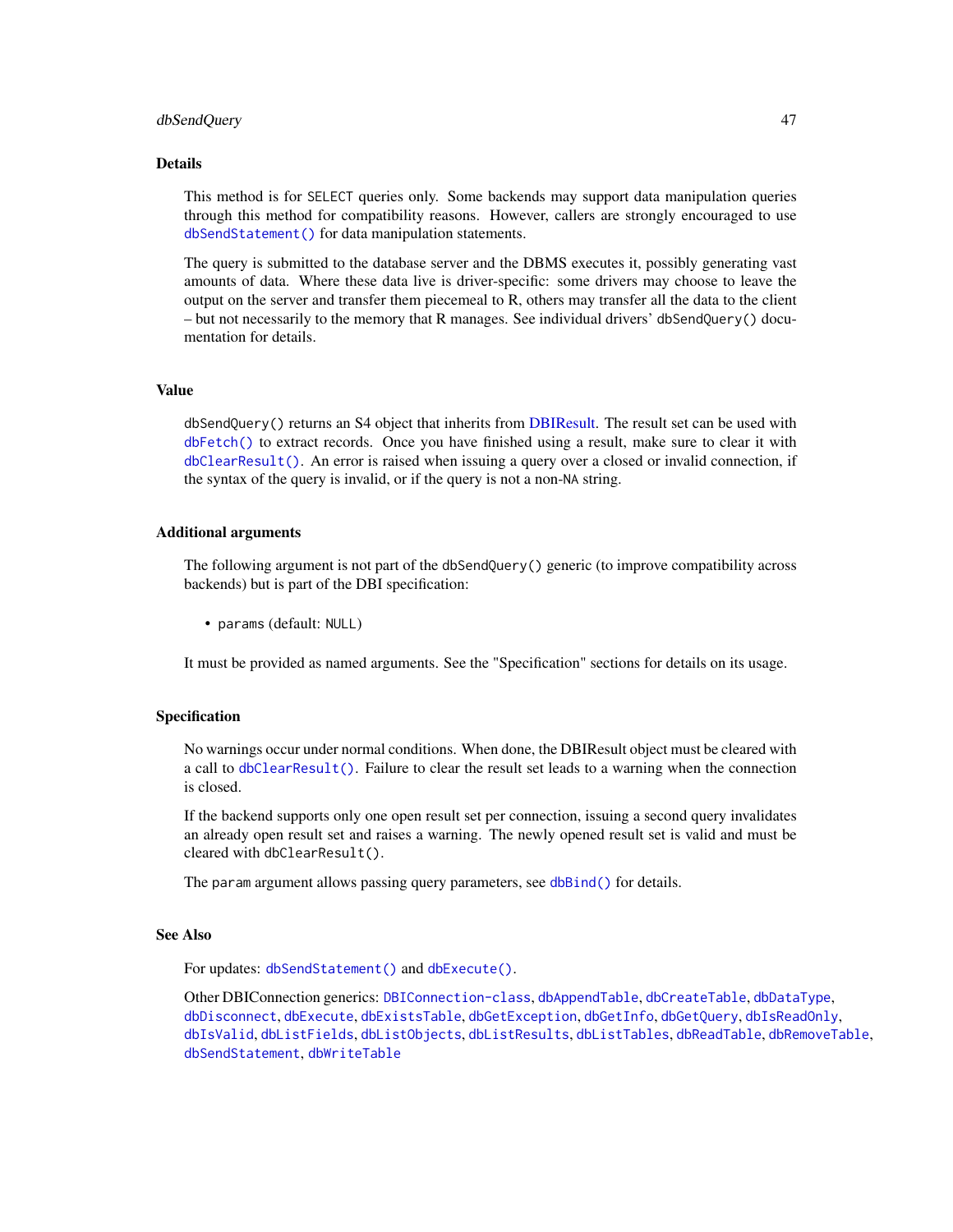# Examples

```
con <- dbConnect(RSQLite::SQLite(), ":memory:")
dbWriteTable(con, "mtcars", mtcars)
rs <- dbSendQuery(con, "SELECT * FROM mtcars WHERE cyl = 4")
dbFetch(rs)
dbClearResult(rs)
# Pass one set of values with the param argument:
rs <- dbSendQuery(
  con,
  "SELECT * FROM mtcars WHERE cyl = ?",
  param = list(4L))
dbFetch(rs)
dbClearResult(rs)
# Pass multiple sets of values with dbBind():
rs <- dbSendQuery(con, "SELECT * FROM mtcars WHERE cyl = ?")
dbBind(rs, list(6L))
dbFetch(rs)
dbBind(rs, list(8L))
dbFetch(rs)
dbClearResult(rs)
dbDisconnect(con)
```
<span id="page-47-1"></span>

| dbSendStatement | Execute a data manipulation statement on a given database connec- |
|-----------------|-------------------------------------------------------------------|
|                 | tion                                                              |

# Description

The dbSendStatement() method only submits and synchronously executes the SQL data manipulation statement (e.g., UPDATE, DELETE, INSERT INTO, DROP TABLE, ...) to the database engine. To query the number of affected rows, call [dbGetRowsAffected\(\)](#page-26-1) on the returned result object. You must also call [dbClearResult\(\)](#page-8-1) after that. For interactive use, you should almost always prefer [dbExecute\(\)](#page-17-1).

# Usage

```
dbSendStatement(conn, statement, ...)
```
# Arguments

| conn                    | A DBIConnection object, as returned by dbConnect(). |
|-------------------------|-----------------------------------------------------|
| statement               | a character string containing SOL.                  |
| $\cdot$ $\cdot$ $\cdot$ | Other parameters passed on to methods.              |

<span id="page-47-0"></span>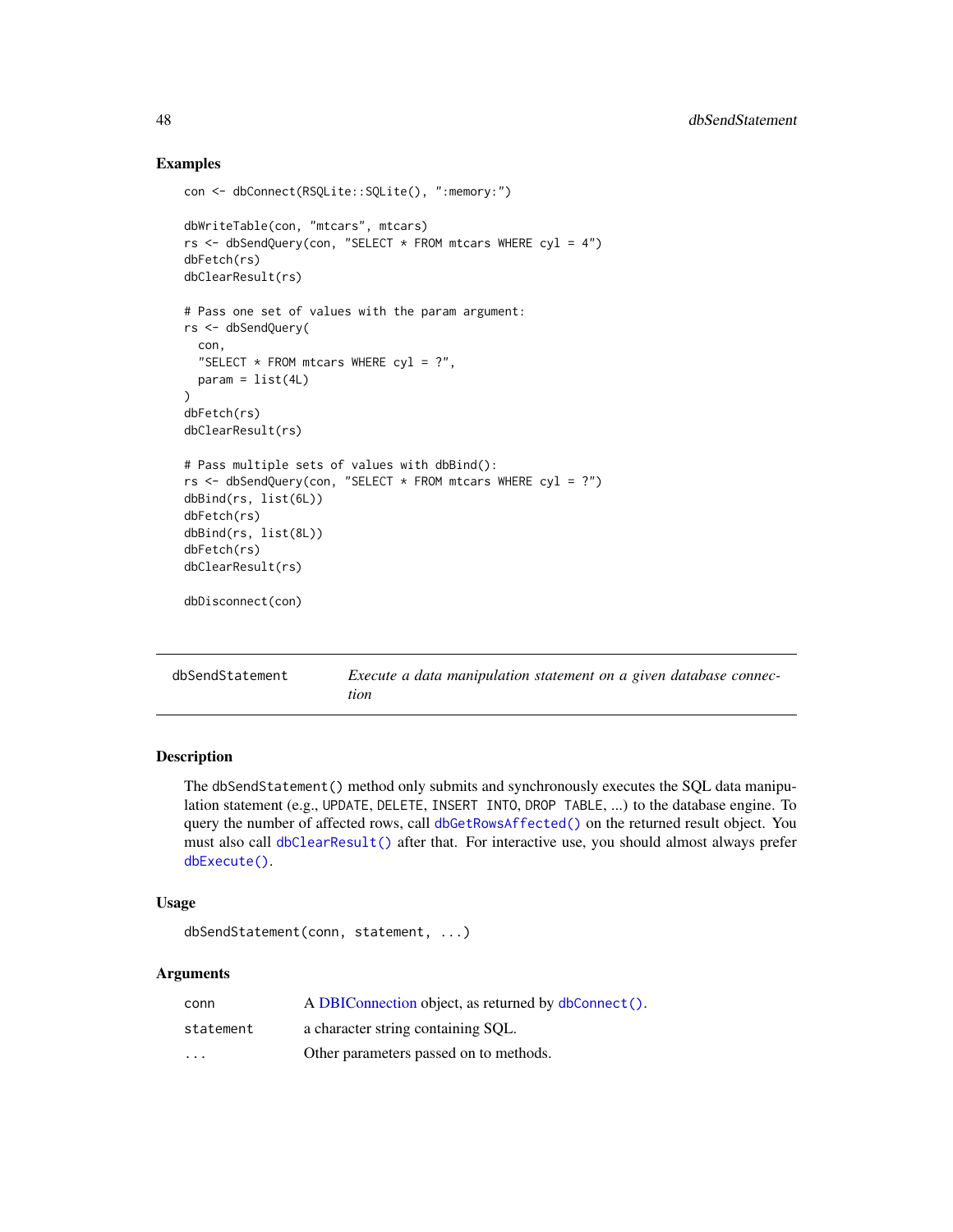# <span id="page-48-0"></span>dbSendStatement 49

#### Details

 $dbSendStatement() comes with a default implementation that simply forwards to dbSendQuery(),$  $dbSendStatement() comes with a default implementation that simply forwards to dbSendQuery(),$  $dbSendStatement() comes with a default implementation that simply forwards to dbSendQuery(),$  $dbSendStatement() comes with a default implementation that simply forwards to dbSendQuery(),$ to support backends that only implement the latter.

#### Value

dbSendStatement() returns an S4 object that inherits from [DBIResult.](#page-31-1) The result set can be used with [dbGetRowsAffected\(\)](#page-26-1) to determine the number of rows affected by the query. Once you have finished using a result, make sure to clear it with [dbClearResult\(\)](#page-8-1). An error is raised when issuing a statement over a closed or invalid connection, if the syntax of the statement is invalid, or if the statement is not a non-NA string.

# Additional arguments

The following argument is not part of the dbSendStatement() generic (to improve compatibility across backends) but is part of the DBI specification:

• params (default: NULL)

It must be provided as named arguments. See the "Specification" sections for details on its usage.

# Specification

No warnings occur under normal conditions. When done, the DBIResult object must be cleared with a call to [dbClearResult\(\)](#page-8-1). Failure to clear the result set leads to a warning when the connection is closed. If the backend supports only one open result set per connection, issuing a second query invalidates an already open result set and raises a warning. The newly opened result set is valid and must be cleared with dbClearResult().

The param argument allows passing query parameters, see [dbBind\(\)](#page-4-1) for details.

# See Also

For queries: [dbSendQuery\(\)](#page-45-1) and [dbGetQuery\(\)](#page-23-1).

Other DBIConnection generics: [DBIConnection-class](#page-29-1), [dbAppendTable](#page-3-1), [dbCreateTable](#page-12-1), [dbDataType](#page-13-1), [dbDisconnect](#page-14-1), [dbExecute](#page-17-1), [dbExistsTable](#page-18-1), [dbGetException](#page-22-1), [dbGetInfo](#page-22-2), [dbGetQuery](#page-23-1), [dbIsReadOnly](#page-31-2), [dbIsValid](#page-32-1), [dbListFields](#page-34-1), [dbListObjects](#page-35-1), [dbListResults](#page-36-1), [dbListTables](#page-37-1), [dbReadTable](#page-42-1), [dbRemoveTable](#page-44-1), [dbSendQuery](#page-45-1), [dbWriteTable](#page-52-1)

# Examples

```
con <- dbConnect(RSQLite::SQLite(), ":memory:")
dbWriteTable(con, "cars", head(cars, 3))
rs <- dbSendStatement(
 con,
  "INSERT INTO cars (speed, dist) VALUES (1, 1), (2, 2), (3, 3)"
)
dbHasCompleted(rs)
dbGetRowsAffected(rs)
```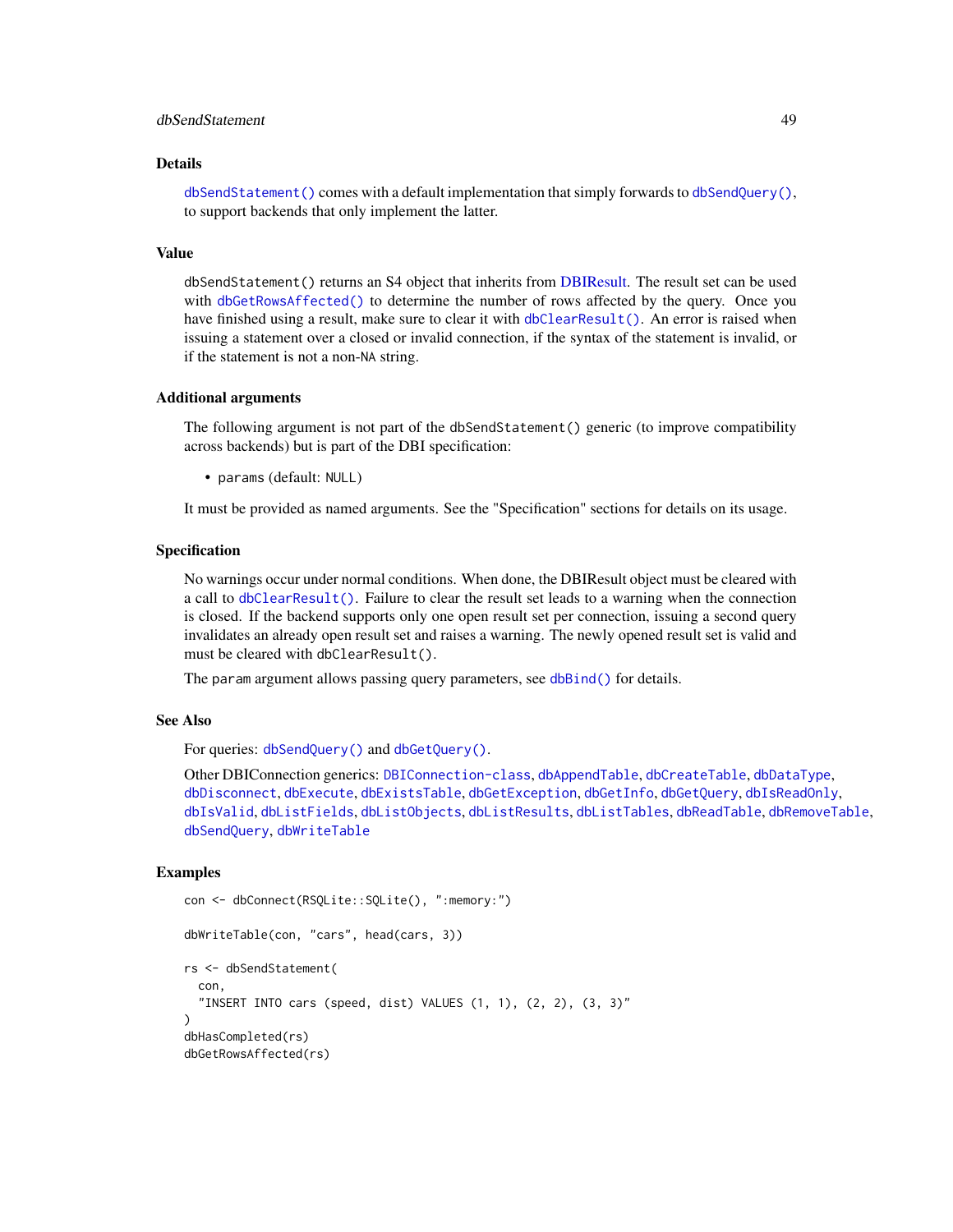```
dbClearResult(rs)
dbReadTable(con, "cars") # there are now 6 rows
# Pass one set of values directly using the param argument:
rs <- dbSendStatement(
 con,
 "INSERT INTO cars (speed, dist) VALUES (?, ?)",
 param = list(4L, 5L)\mathcal{L}dbClearResult(rs)
# Pass multiple sets of values using dbBind():
rs <- dbSendStatement(
 con,
  "INSERT INTO cars (speed, dist) VALUES (?, ?)"
)
dbBind(rs, list(5:6, 6:7))
dbBind(rs, list(7L, 8L))
dbClearResult(rs)
dbReadTable(con, "cars") # there are now 10 rows
dbDisconnect(con)
```
<span id="page-49-1"></span>dbUnquoteIdentifier *Unquote identifiers*

# **Description**

Call this method to convert a [SQL](#page-58-1) object created by [dbQuoteIdentifier\(\)](#page-38-1) back to a list of [Id](#page-55-1) objects.

## Usage

```
dbUnquoteIdentifier(conn, x, ...)
```
# Arguments

| conn         | A subclass of DBIConnection, representing an active connection to an DBMS. |
|--------------|----------------------------------------------------------------------------|
| $\mathsf{x}$ | An SOL or Id object or character vector to unquote.                        |
| .            | Other arguments passed on to methods.                                      |

# Value

dbUnquoteIdentifier() returns a list of objects of the same length as the input. For an empty character vector this function returns a length-0 object. The names of the input argument are preserved in the output. When passing the first element of a returned object again to dbUnquoteIdentifier() as x argument, it is returned unchanged (but wrapped in a list). Passing objects of class [Id](#page-55-1) should also return them unchanged (but wrapped in a list). (For backends it may be most convenient to return [Id](#page-55-1) objects to achieve this behavior, but this is not required.)

An error is raised if plain character vectors are passed as the x argument.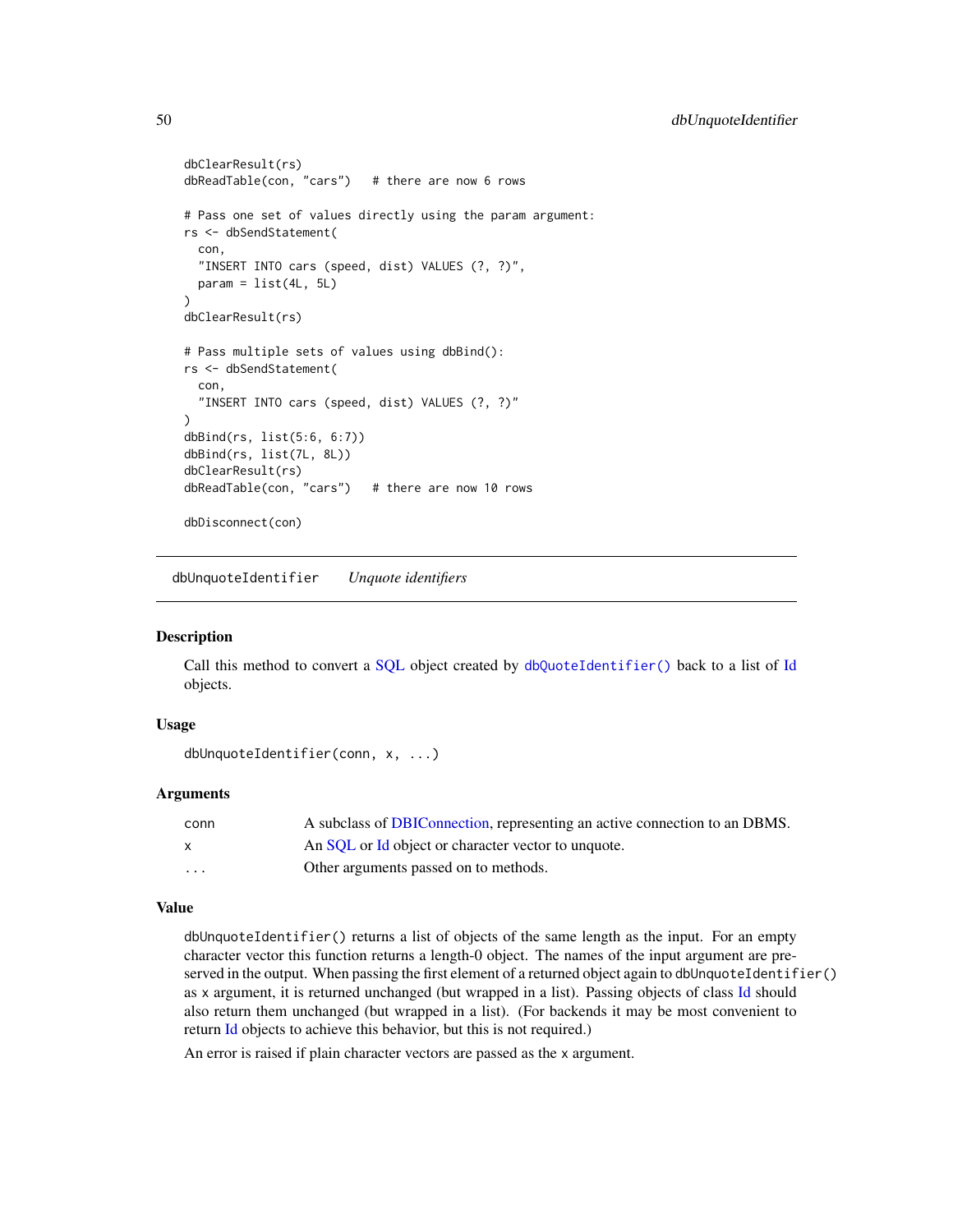# <span id="page-50-0"></span>Specification

For any character vector of length one, quoting (with [dbQuoteIdentifier\(\)](#page-38-1)) then unquoting then quoting the first element is identical to just quoting. This is also true for strings that contain special characters such as a space, a dot, a comma, or quotes used to mark strings or identifiers, if the database supports this.

Unquoting simple strings (consisting of only letters) wrapped with [SQL\(\)](#page-58-1) and then quoting gives the same result as just quoting.

# See Also

Other DBIResult generics: [DBIResult-class](#page-31-1), [dbBind](#page-4-1), [dbClearResult](#page-8-1), [dbColumnInfo](#page-9-1), [dbFetch](#page-19-1), [dbGetInfo](#page-22-2), [dbGetRowCount](#page-25-1), [dbGetRowsAffected](#page-26-1), [dbGetStatement](#page-27-1), [dbHasCompleted](#page-28-1), [dbIsReadOnly](#page-31-2), [dbIsValid](#page-32-1), [dbQuoteIdentifier](#page-38-1), [dbQuoteLiteral](#page-39-1), [dbQuoteString](#page-41-1)

# Examples

```
# Unquoting allows to understand the structure of a
# possibly complex quoted identifier
dbUnquoteIdentifier(
 ANSI(),
 SQL(c('"Schema"."Table"', '"UnqualifiedTable"'))
\mathcal{L}# The returned object is always a list,
# also for Id objects
dbUnquoteIdentifier(
 ANSI(),
 Id(schema = "Schema", table = "Table")
)
# Quoting is the inverse operation to unquoting the elements
# of the returned list
dbQuoteIdentifier(
 ANSI(),
 dbUnquoteIdentifier(ANSI(), SQL("UnqualifiedTable"))[[1]]
)
dbQuoteIdentifier(
 ANSI(),
 dbUnquoteIdentifier(ANSI(), Id(schema = "Schema", table = "Table"))[[1]]
)
```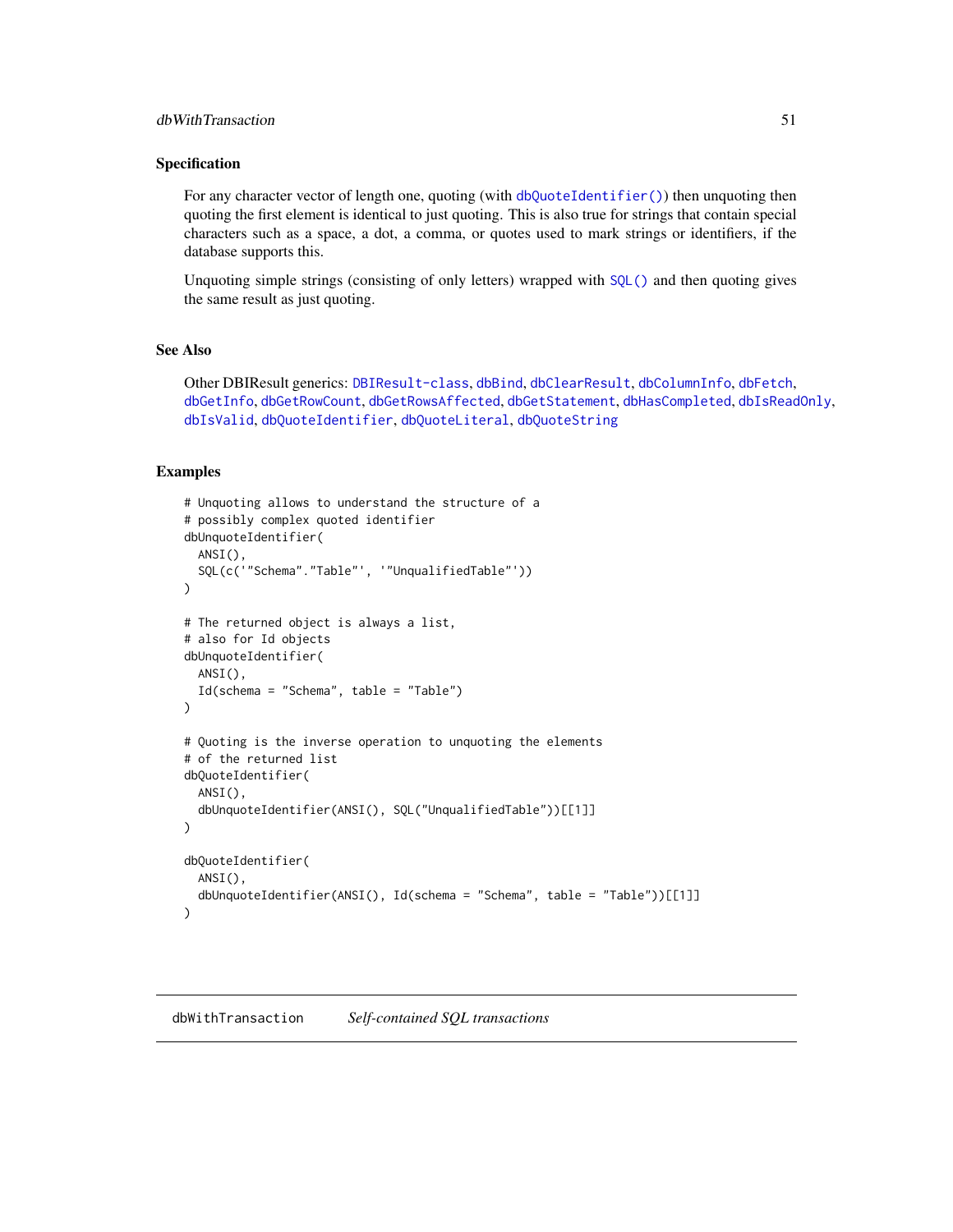# Description

Given that [transactions](#page-63-1) are implemented, this function allows you to pass in code that is run in a transaction. The default method of dbWithTransaction() calls [dbBegin\(\)](#page-63-2) before executing the code, and [dbCommit\(\)](#page-63-2) after successful completion, or [dbRollback\(\)](#page-63-2) in case of an error. The advantage is that you don't have to remember to do dbBegin() and dbCommit() or dbRollback() – that is all taken care of. The special function dbBreak() allows an early exit with rollback, it can be called only inside dbWithTransaction().

# Usage

```
dbWithTransaction(conn, code, ...)
```
dbBreak()

# Arguments

| conn     | A DBIConnection object, as returned by dbConnect(). |
|----------|-----------------------------------------------------|
| code     | An arbitrary block of R code.                       |
| $\cdots$ | Other parameters passed on to methods.              |

# Details

DBI implements dbWithTransaction(), backends should need to override this generic only if they implement specialized handling.

# Value

dbWithTransaction() returns the value of the executed code. Failure to initiate the transaction (e.g., if the connection is closed or invalid of if [dbBegin\(\)](#page-63-2) has been called already) gives an error.

#### Specification

dbWithTransaction() initiates a transaction with dbBegin(), executes the code given in the code argument, and commits the transaction with  $dbCommit()$ . If the code raises an error, the transaction is instead aborted with [dbRollback\(\)](#page-63-2), and the error is propagated. If the code calls dbBreak(), execution of the code stops and the transaction is silently aborted. All side effects caused by the code (such as the creation of new variables) propagate to the calling environment.

#### Examples

```
con <- dbConnect(RSQLite::SQLite(), ":memory:")
dbWriteTable(con, "cash", data.frame(amount = 100))
dbWriteTable(con, "account", data.frame(amount = 2000))
# All operations are carried out as logical unit:
dbWithTransaction(
 con,
 {
```
<span id="page-51-0"></span>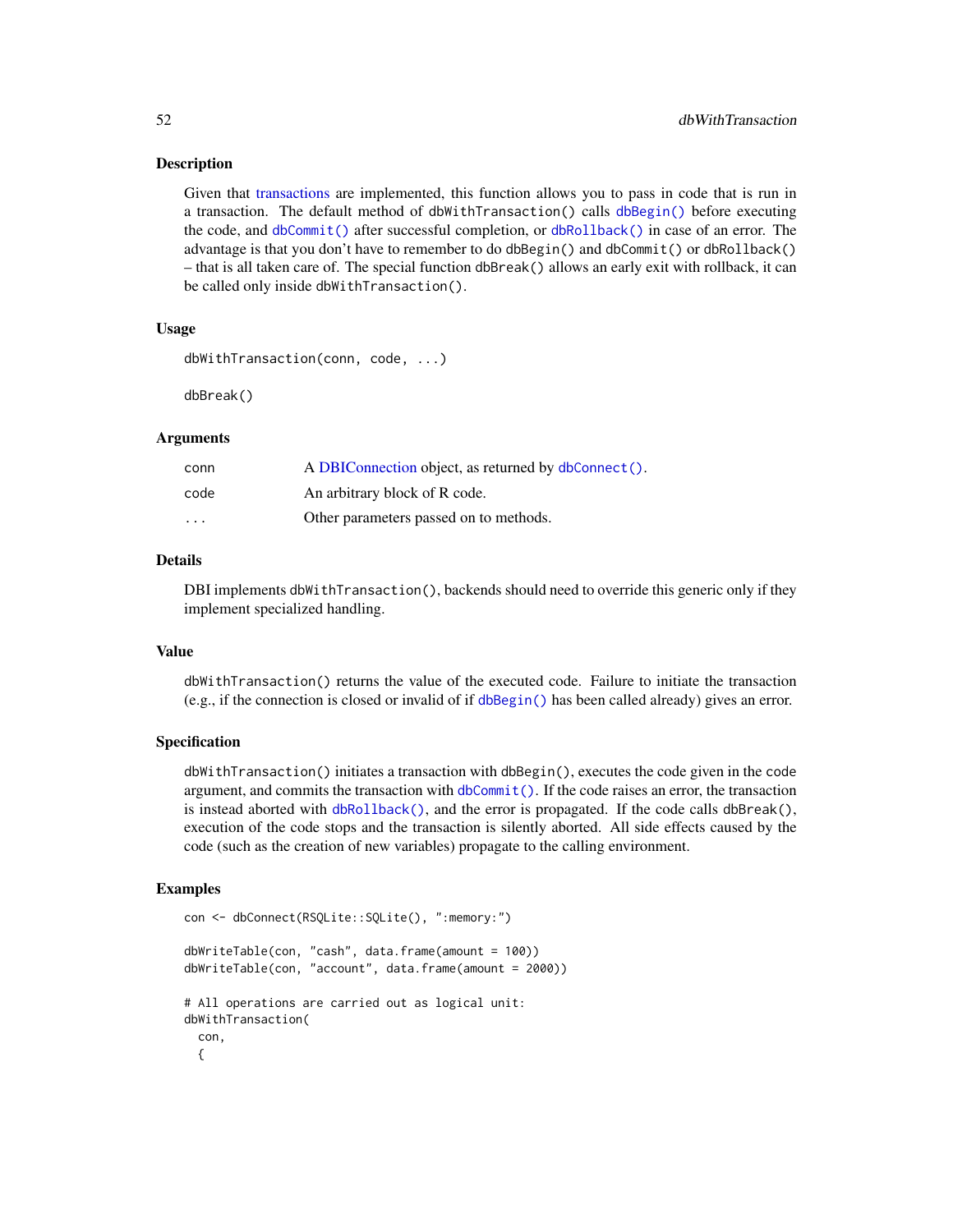```
withdrawal <-300dbExecute(con, "UPDATE cash SET amount = amount + ?", list(withthdrawal))dbExecute(con, "UPDATE account SET amount = amount - ?", list(withdrawal))
 }
)
# The code is executed as if in the curent environment:
withdrawal
# The changes are committed to the database after successful execution:
dbReadTable(con, "cash")
dbReadTable(con, "account")
# Rolling back with dbBreak():
dbWithTransaction(
 con,
 {
   withdrawal <- 5000
   dbExecute(con, "UPDATE cash SET amount = amount + ?", list(withdrawal))
   dbExecute(con, "UPDATE account SET amount = amount - ?", list(withdrawal))if (dbReadTable(con, "account")$amount < 0) {
     dbBreak()
    }
 }
)
# These changes were not committed to the database:
dbReadTable(con, "cash")
dbReadTable(con, "account")
dbDisconnect(con)
```
<span id="page-52-1"></span>dbWriteTable *Copy data frames to database tables*

# Description

Writes, overwrites or appends a data frame to a database table, optionally converting row names to a column and specifying SQL data types for fields.

# Usage

```
dbWriteTable(conn, name, value, ...)
```
#### **Arguments**

| conn | A DBIConnection object, as returned by dbConnect().                            |
|------|--------------------------------------------------------------------------------|
| name | A character string specifying the unquoted DBMS table name, or the result of a |
|      | call to $dbQuoteIdentifier()$ .                                                |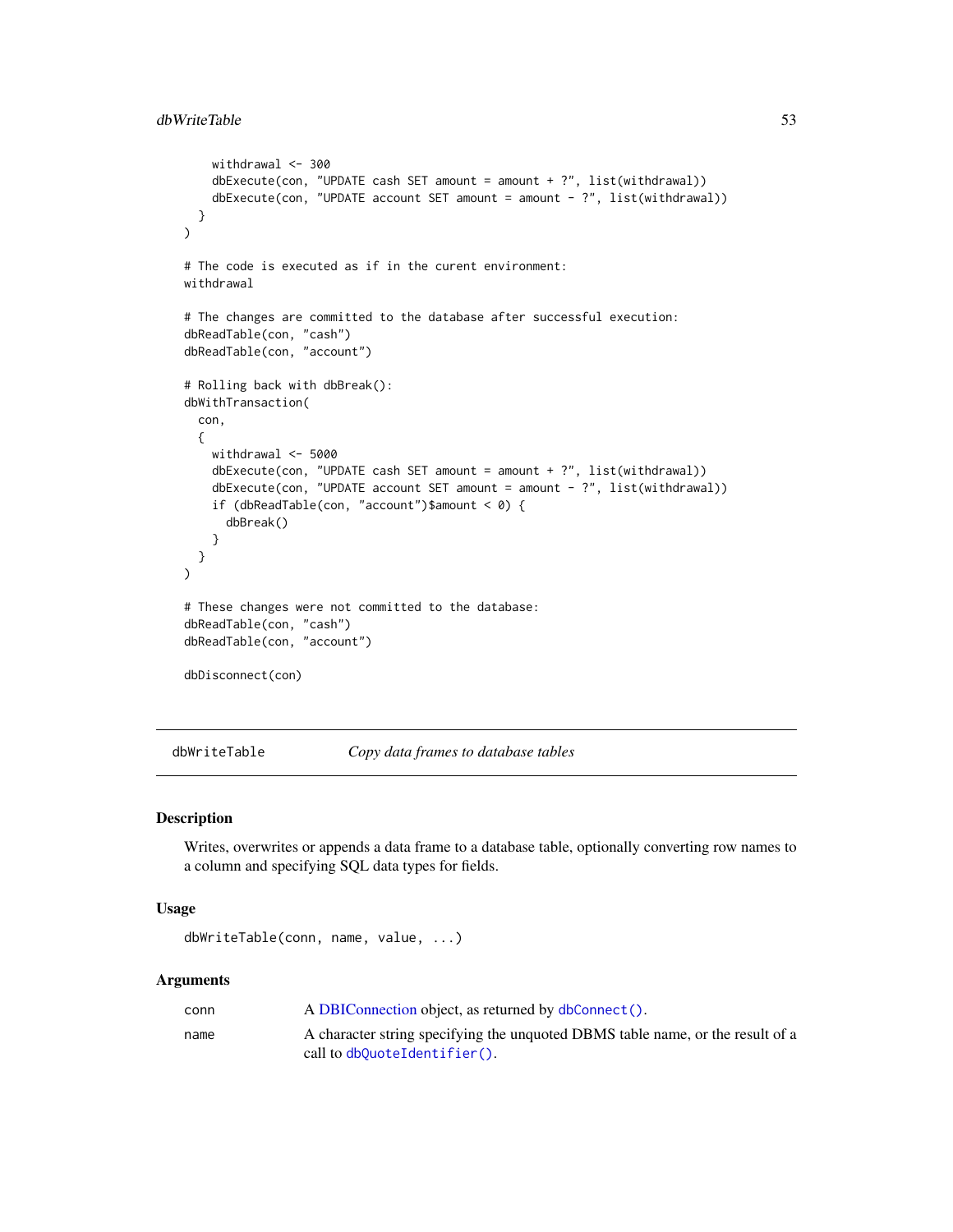<span id="page-53-0"></span>

| value    | a data.frame (or coercible to data.frame). |
|----------|--------------------------------------------|
| $\cdots$ | Other parameters passed on to methods.     |

#### Value

dbWriteTable() returns TRUE, invisibly. If the table exists, and both append and overwrite arguments are unset, or append = TRUE and the data frame with the new data has different column names, an error is raised; the remote table remains unchanged.

An error is raised when calling this method for a closed or invalid connection. An error is also raised if name cannot be processed with [dbQuoteIdentifier\(\)](#page-38-1) or if this results in a non-scalar. Invalid values for the additional arguments row.names, overwrite, append, field.types, and temporary (non-scalars, unsupported data types, NA, incompatible values, duplicate or missing names, incompatible columns) also raise an error.

#### Additional arguments

The following arguments are not part of the dbWriteTable() generic (to improve compatibility across backends) but are part of the DBI specification:

- row.names (default: FALSE)
- overwrite (default: FALSE)
- append (default: FALSE)
- field.types (default: NULL)
- temporary (default: FALSE)

They must be provided as named arguments. See the "Specification" and "Value" sections for details on their usage.

# Specification

The name argument is processed as follows, to support databases that allow non-syntactic names for their objects:

- If an unquoted table name as string: dbWriteTable() will do the quoting, perhaps by calling  $dbQuoteIdentifier(conn, x = name)$
- If the result of a call to [dbQuoteIdentifier\(\)](#page-38-1): no more quoting is done

If the overwrite argument is TRUE, an existing table of the same name will be overwritten. This argument doesn't change behavior if the table does not exist yet.

If the append argument is TRUE, the rows in an existing table are preserved, and the new data are appended. If the table doesn't exist yet, it is created.

If the temporary argument is TRUE, the table is not available in a second connection and is gone after reconnecting. Not all backends support this argument. A regular, non-temporary table is visible in a second connection and after reconnecting to the database.

SQL keywords can be used freely in table names, column names, and data. Quotes, commas, and spaces can also be used in the data, and, if the database supports non-syntactic identifiers, also for table names and column names.

The following data types must be supported at least, and be read identically with [dbReadTable\(\)](#page-42-1):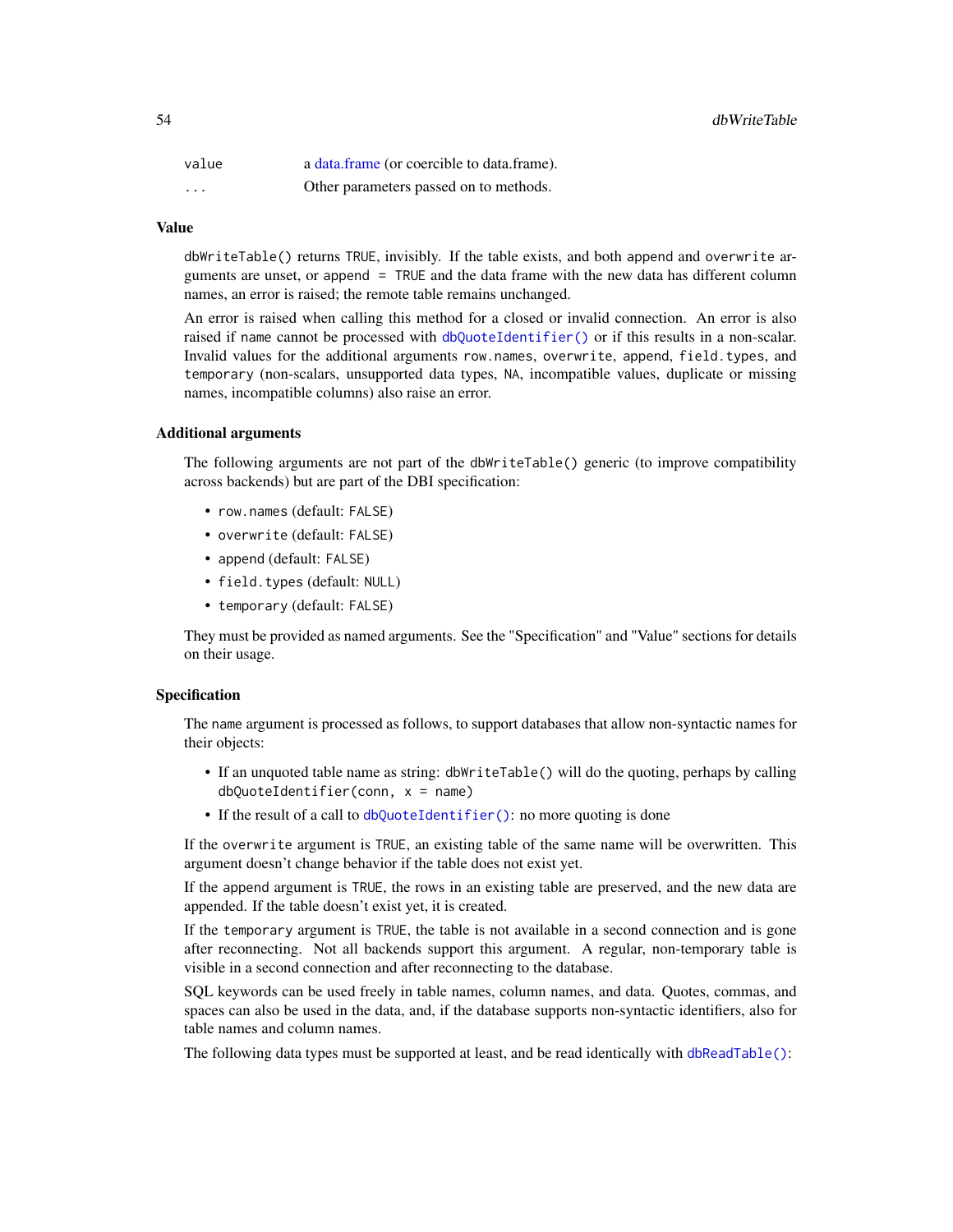#### <span id="page-54-0"></span>dbWriteTable 55

- integer
- numeric (the behavior for Inf and NaN is not specified)
- logical
- NA as NULL
- 64-bit values (using "bigint" as field type); the result can be
	- converted to a numeric, which may lose precision,
	- converted a character vector, which gives the full decimal representation
	- written to another table and read again unchanged
- character (in both UTF-8 and native encodings), supporting empty strings
- factor (returned as character)
- list of raw (if supported by the database)
- objects of type [blob::blob](#page-0-0) (if supported by the database)
- date (if supported by the database; returned as Date)
- time (if supported by the database; returned as objects that inherit from difftime)
- timestamp (if supported by the database; returned as POSIXct respecting the time zone but not necessarily preserving the input time zone)

Mixing column types in the same table is supported.

The field.types argument must be a named character vector with at most one entry for each column. It indicates the SQL data type to be used for a new column. If a column is missed from field.types, the type is inferred from the input data with [dbDataType\(\)](#page-13-1).

The interpretation of [rownames](#page-57-2) depends on the row.names argument, see [sqlRownamesToColumn\(\)](#page-57-1) for details:

- If FALSE or NULL, row names are ignored.
- If TRUE, row names are converted to a column named "row\_names", even if the input data frame only has natural row names from 1 to  $nrow(\ldots)$ .
- If NA, a column named "row\_names" is created if the data has custom row names, no extra column is created in the case of natural row names.
- If a string, this specifies the name of the column in the remote table that contains the row names, even if the input data frame only has natural row names.

The default is row. names  $=$  FALSE.

# See Also

Other DBIConnection generics: [DBIConnection-class](#page-29-1), [dbAppendTable](#page-3-1), [dbCreateTable](#page-12-1), [dbDataType](#page-13-1), [dbDisconnect](#page-14-1), [dbExecute](#page-17-1), [dbExistsTable](#page-18-1), [dbGetException](#page-22-1), [dbGetInfo](#page-22-2), [dbGetQuery](#page-23-1), [dbIsReadOnly](#page-31-2), [dbIsValid](#page-32-1), [dbListFields](#page-34-1), [dbListObjects](#page-35-1), [dbListResults](#page-36-1), [dbListTables](#page-37-1), [dbReadTable](#page-42-1), [dbRemoveTable](#page-44-1), [dbSendQuery](#page-45-1), [dbSendStatement](#page-47-1)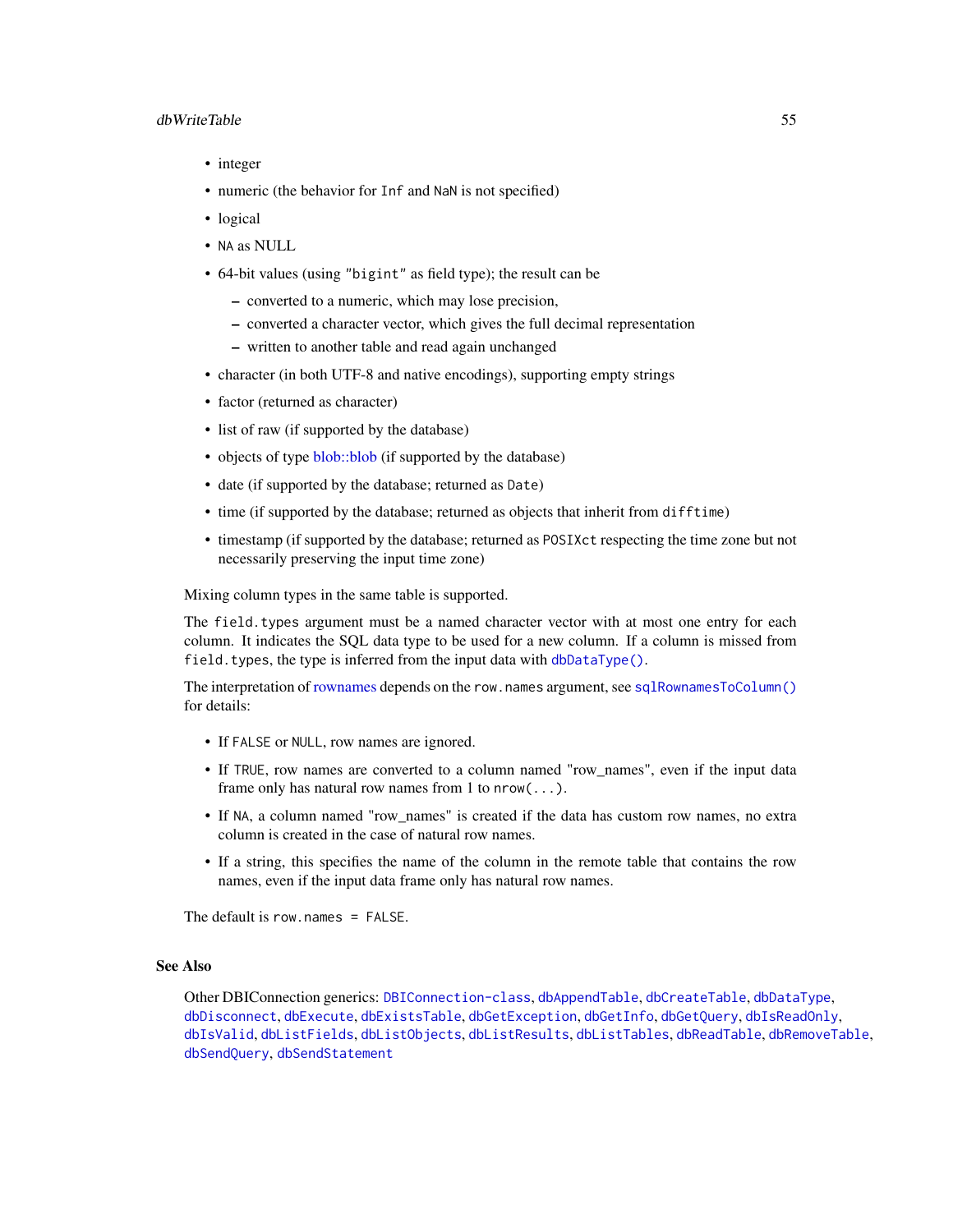# Examples

```
con <- dbConnect(RSQLite::SQLite(), ":memory:")
dbWriteTable(con, "mtcars", mtcars[1:5, ])
dbReadTable(con, "mtcars")
dbWriteTable(con, "mtcars", mtcars[6:10, ], append = TRUE)
dbReadTable(con, "mtcars")
dbWriteTable(con, "mtcars", mtcars[1:10, ], overwrite = TRUE)
dbReadTable(con, "mtcars")
# No row names
dbWriteTable(con, "mtcars", mtcars[1:10, ], overwrite = TRUE, row.names = FALSE)
dbReadTable(con, "mtcars")
```
Id-class *Refer to a table nested in a hierarchy (e.g. within a schema)*

# <span id="page-55-1"></span>Description

Objects of class Id have a single slot name, which is a named character vector.

# Usage

 $Id(...)$ 

# **Arguments**

... Components of the hierarchy, e.g. schema, table, or cluster, catalog, schema, table. For more on these concepts, see [http://stackoverflow.com/question](http://stackoverflow.com/questions/7022755/)s/ [7022755/](http://stackoverflow.com/questions/7022755/)

<span id="page-55-2"></span>make.db.names *Make R identifiers into legal SQL identifiers*

# Description

These methods are DEPRECATED. Please use [dbQuoteIdentifier\(\)](#page-38-1) (or possibly [dbQuoteString\(\)](#page-41-1)) instead.

<span id="page-55-0"></span>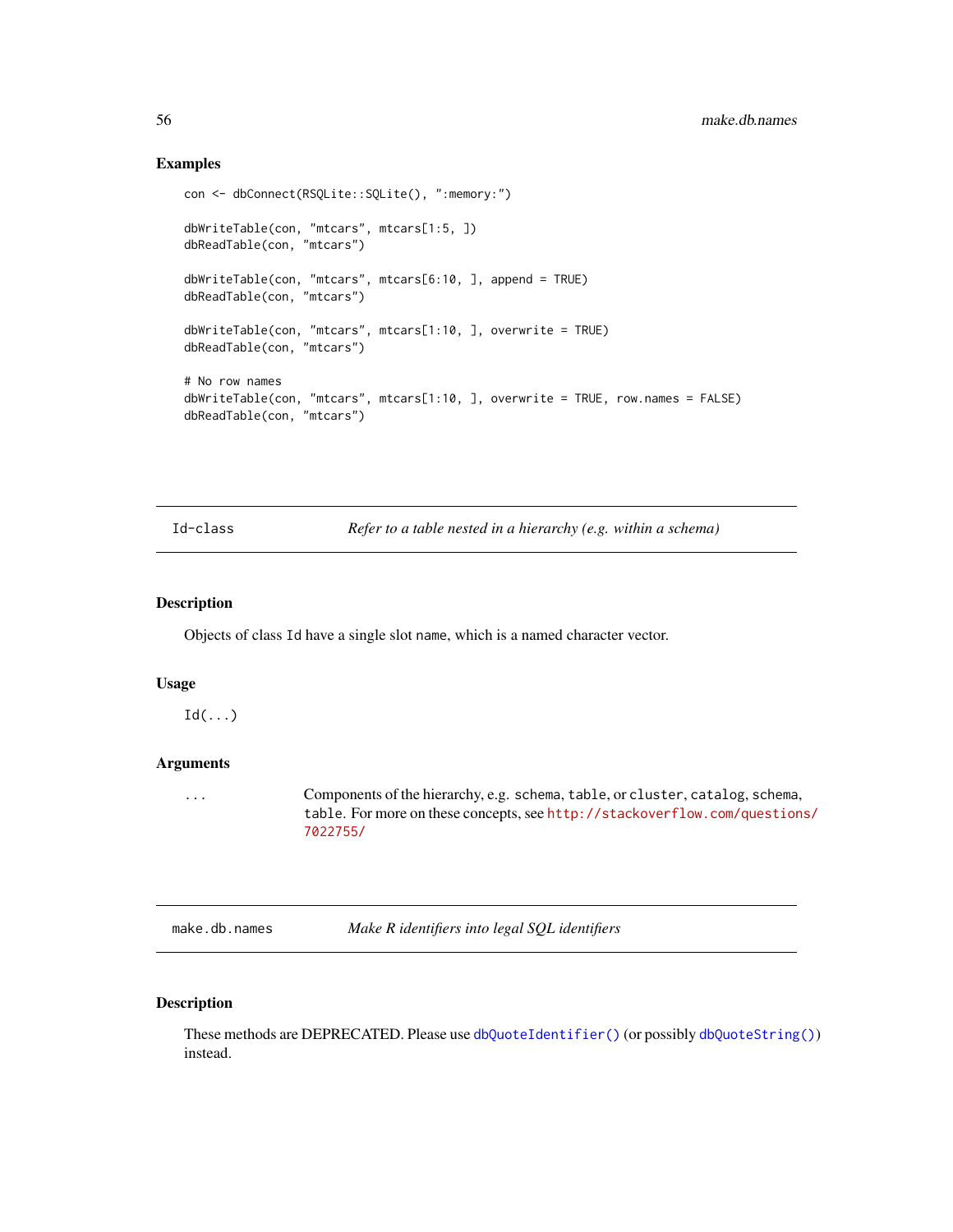# make.db.names 57

# Usage

```
make.db.names(dbObj, snames, keywords = .SQL92Keywords, unique = TRUE,
  allow.keywords = TRUE, ...)
```

```
make.db.names.default(snames, keywords = .SQL92Keywords, unique = TRUE,
  allow.keywords = TRUE)
```

```
isSQLKeyword(dbObj, name, keywords = .SQL92Keywords, case = c("lower",
 "upper", "any")[3], ...)
```

```
isSQLKeyword.default(name, keywords = .SQL92Keywords, case = c("lower",
 "upper", "any")[3])
```
# Arguments

| db0bj          | any DBI object (e.g., DBIDriver).                                                                                                                                                                                                        |
|----------------|------------------------------------------------------------------------------------------------------------------------------------------------------------------------------------------------------------------------------------------|
| snames         | a character vector of R identifiers (symbols) from which we need to make SQL<br>identifiers.                                                                                                                                             |
| keywords       | a character vector with SQL keywords, by default it's . SQL92Keywords defined<br>by the DBI.                                                                                                                                             |
| unique         | logical describing whether the resulting set of SQL names should be unique. Its<br>default is TRUE. Following the SQL 92 standard, uniqueness of SQL identifiers<br>is determined regardless of whether letters are upper or lower case. |
| allow.keywords | logical describing whether SQL keywords should be allowed in the resulting set<br>of SOL names. Its default is TRUE                                                                                                                      |
| $\cdots$       | any other argument are passed to the driver implementation.                                                                                                                                                                              |
| name           | a character vector with database identifier candidates we need to determine<br>whether they are legal SQL identifiers or not.                                                                                                            |
| case           | a character string specifying whether to make the comparison as lower case,<br>upper case, or any of the two. it defaults to any.                                                                                                        |

# Details

The algorithm in make.db.names first invokes make.names and then replaces each occurrence of a dot . by an underscore \_. If allow.keywords is FALSE and identifiers collide with SQL keywords, a small integer is appended to the identifier in the form of "\_n".

The set of SQL keywords is stored in the character vector .SQL92Keywords and reflects the SQL ANSI/ISO standard as documented in "X/Open SQL and RDA", 1994, ISBN 1-872630-68-8. Users can easily override or update this vector.

#### Value

make.db.names returns a character vector of legal SQL identifiers corresponding to its snames argument.

SQLKeywords returns a character vector of all known keywords for the database-engine associated with db<sub>Obj</sub>.

isSQLKeyword returns a logical vector parallel to name.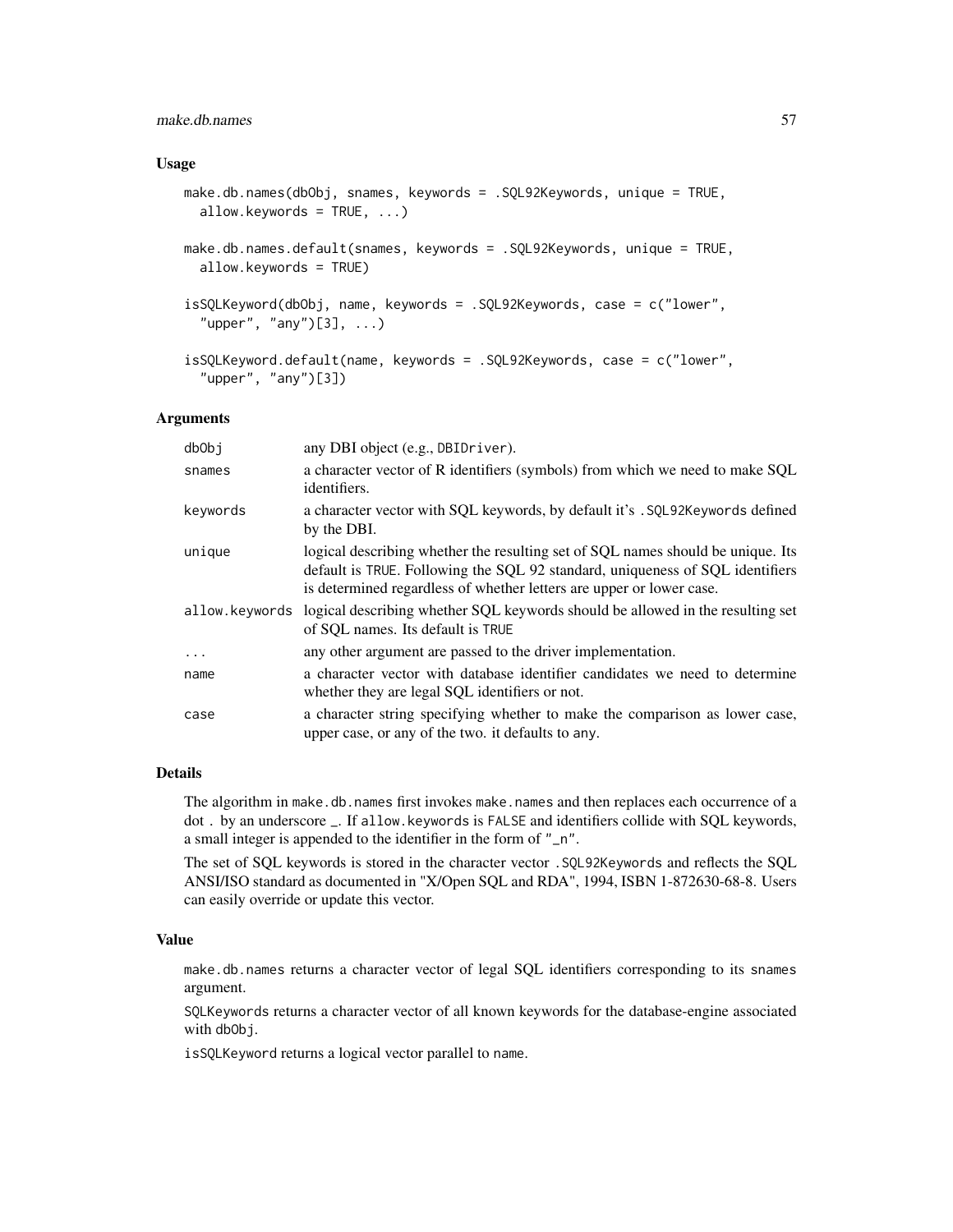The current mapping is not guaranteed to be fully reversible: some SQL identifiers that get mapped into R identifiers with make.names and then back to SQL with [make.db.names\(\)](#page-55-2) will not be equal to the original SQL identifiers (e.g., compound SQL identifiers of the form username.tablename will loose the dot ".").

#### References

The set of SQL keywords is stored in the character vector .SQL92Keywords and reflects the SQL ANSI/ISO standard as documented in "X/Open SQL and RDA", 1994, ISBN 1-872630-68-8. Users can easily override or update this vector.

<span id="page-57-2"></span>

rownames *Convert row names back and forth between columns*

# <span id="page-57-1"></span>**Description**

These functions provide a reasonably automatic way of preserving the row names of data frame during back-and-forth translation to an SQL table. By default, row names will be converted to an explicit column called "row\_names", and any query returning a column called "row\_names" will have those automatically set as row names. These methods are mostly useful for backend implementers.

# Usage

sqlRownamesToColumn(df, row.names = NA)

```
sqlColumnToRownames(df, row.names = NA)
```
# Arguments

| df        | A data frame                                                                                                                                                                 |
|-----------|------------------------------------------------------------------------------------------------------------------------------------------------------------------------------|
| row.names | Either TRUE, FALSE, NA or a string.                                                                                                                                          |
|           | If TRUE, always translate row names to a column called "row_names". If FALSE,<br>never translate row names. If NA, translate rownames only if they're a character<br>vector. |
|           | A string is equivalent to TRUE, but allows you to override the default name.                                                                                                 |
|           | For backward compatibility, NULL is equivalent to FALSE.                                                                                                                     |

# Examples

```
# If have row names
sqlRownamesToColumn(head(mtcars))
sqlRownamesToColumn(head(mtcars), FALSE)
sqlRownamesToColumn(head(mtcars), "ROWNAMES")
```
# If don't have

<span id="page-57-0"></span>

# Bugs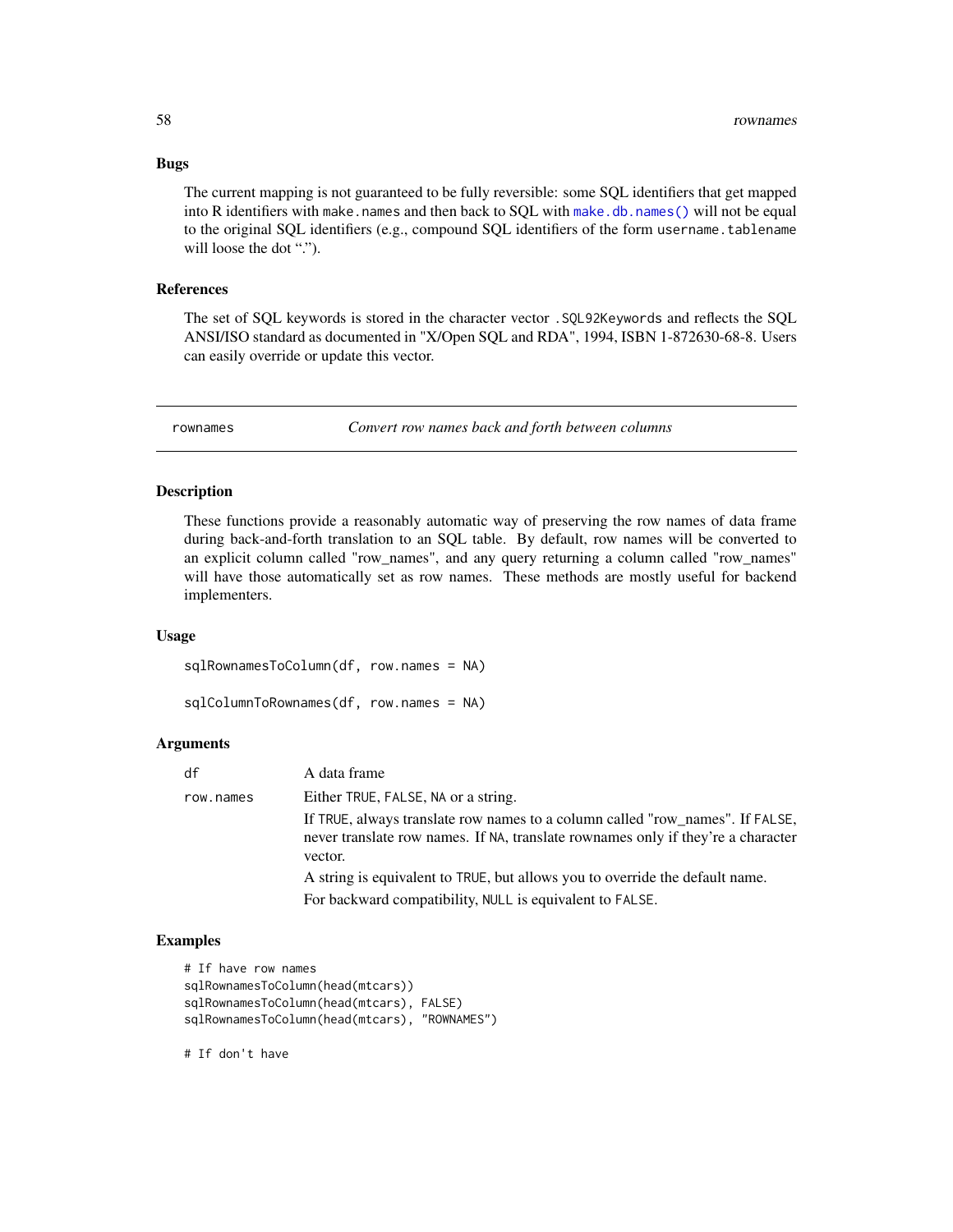#### <span id="page-58-0"></span> $SQL$  59

```
sqlRownamesToColumn(head(iris))
sqlRownamesToColumn(head(iris), TRUE)
sqlRownamesToColumn(head(iris), "ROWNAMES")
```
<span id="page-58-1"></span>

SQL *SQL quoting*

# **Description**

This set of classes and generics make it possible to flexibly deal with SQL escaping needs. By default, any user supplied input to a query should be escaped using either [dbQuoteIdentifier\(\)](#page-38-1) or [dbQuoteString\(\)](#page-41-1) depending on whether it refers to a table or variable name, or is a literal string. These functions may return an object of the SQL class, which tells DBI functions that a character string does not need to be escaped anymore, to prevent double escaping. The SQL class has associated the SQL() constructor function.

# Usage

 $SQL(x, ..., names = NULL)$ 

# Arguments

| X       | A character vector to label as being escaped SOL.              |
|---------|----------------------------------------------------------------|
| $\cdot$ | Other arguments passed on to methods. Not otherwise used.      |
| names   | Names for the returned object, must have the same length as x. |

#### Value

An object of class SQL.

# Implementation notes

DBI provides default generics for SQL-92 compatible quoting. If the database uses a different convention, you will need to provide your own methods. Note that because of the way that S4 dispatch finds methods and because SQL inherits from character, if you implement (e.g.) a method for dbQuoteString(MyConnection, character), you will also need to implement dbQuoteString(MyConnection, SQL) - this should simply return x unchanged.

# Examples

```
dbQuoteIdentifier(ANSI(), "SELECT")
dbQuoteString(ANSI(), "SELECT")
# SQL vectors are always passed through as is
var_name <- SQL("SELECT")
var_name
```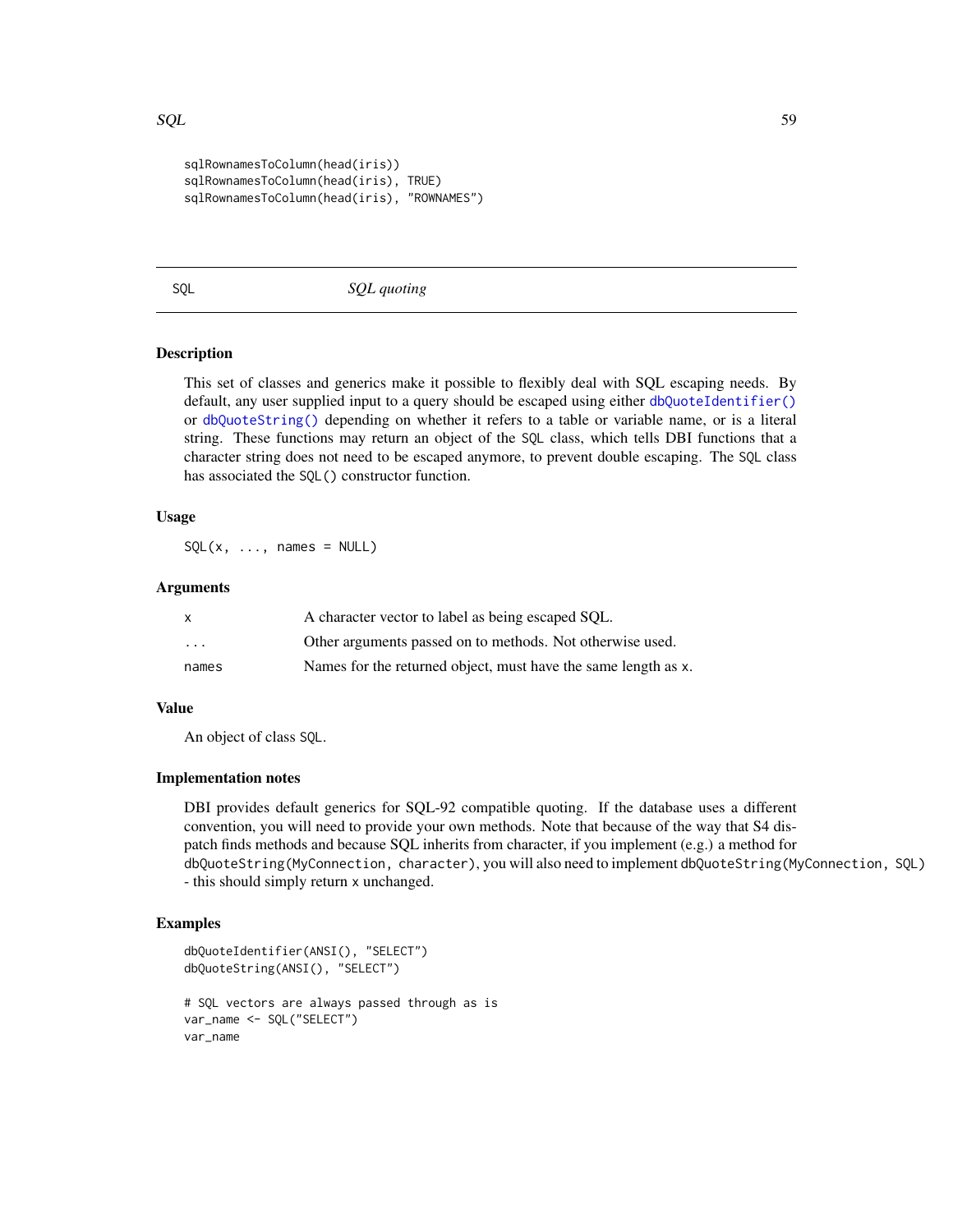```
dbQuoteIdentifier(ANSI(), var_name)
dbQuoteString(ANSI(), var_name)
# This mechanism is used to prevent double escaping
dbQuoteString(ANSI(), dbQuoteString(ANSI(), "SELECT"))
```
<span id="page-59-2"></span>sqlAppendTable *Compose query to insert rows into a table*

# <span id="page-59-1"></span>Description

sqlAppendTable() generates a single SQL string that inserts a data frame into an existing table. sqlAppendTableTemplate() generates a template suitable for use with [dbBind\(\)](#page-4-1). The default methods are ANSI SQL 99 compliant. These methods are mostly useful for backend implementers.

# Usage

```
sqlAppendTable(con, table, values, row.names = NA, ...)
```

```
sqlAppendTableTemplate(con, table, values, row.names = NA, prefix = "?",
  \ldots, pattern = "")
```
# Arguments

| con       | A database connection.                                                                                                                                                       |
|-----------|------------------------------------------------------------------------------------------------------------------------------------------------------------------------------|
| table     | Name of the table. Escaped with dbQuoteIdentifier().                                                                                                                         |
| values    | A data frame. Factors will be converted to character vectors. Character vectors<br>will be escaped with $dbQuotefstring()$ .                                                 |
| row.names | Either TRUE, FALSE, NA or a string.                                                                                                                                          |
|           | If TRUE, always translate row names to a column called "row_names". If FALSE,<br>never translate row names. If NA, translate rownames only if they're a character<br>vector. |
|           | A string is equivalent to TRUE, but allows you to override the default name.                                                                                                 |
|           | For backward compatibility, NULL is equivalent to FALSE.                                                                                                                     |
| $\cdots$  | Other arguments used by individual methods.                                                                                                                                  |
| prefix    | Parameter prefix to use for placeholders.                                                                                                                                    |
| pattern   | Parameter pattern to use for placeholders:                                                                                                                                   |
|           | $\bullet$ "": no pattern                                                                                                                                                     |
|           | $\bullet$ "1": position                                                                                                                                                      |
|           | • anything else: field name                                                                                                                                                  |

# Details

The row.names argument must be passed explicitly in order to avoid a compatibility warning. The default will be changed in a later release.

<span id="page-59-0"></span>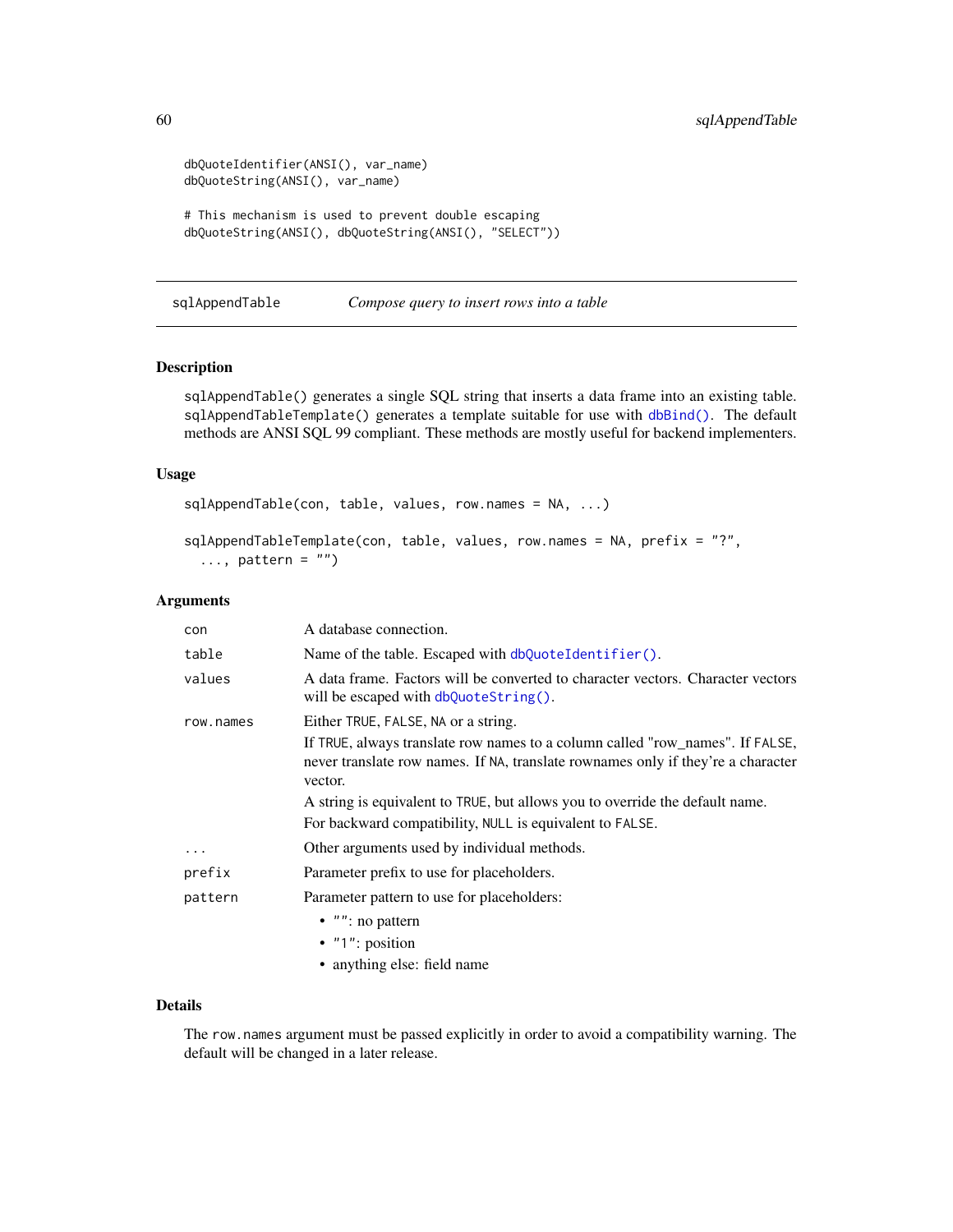# <span id="page-60-0"></span>sqlCreateTable 61

# Examples

```
sqlAppendTable(ANSI(), "iris", head(iris))
sqlAppendTable(ANSI(), "mtcars", head(mtcars))
sqlAppendTable(ANSI(), "mtcars", head(mtcars), row.names = FALSE)
sqlAppendTableTemplate(ANSI(), "iris", iris)
sqlAppendTableTemplate(ANSI(), "mtcars", mtcars)
sqlAppendTableTemplate(ANSI(), "mtcars", mtcars, row.names = FALSE)
```
<span id="page-60-1"></span>sqlCreateTable *Compose query to create a simple table*

# Description

Exposes an interface to simple CREATE TABLE commands. The default method is ANSI SQL 99 compliant. This method is mostly useful for backend implementers.

# Usage

sqlCreateTable(con, table, fields, row.names = NA, temporary = FALSE, ...)

# Arguments

| con       | A database connection.                                                                                                                                                       |
|-----------|------------------------------------------------------------------------------------------------------------------------------------------------------------------------------|
| table     | Name of the table. Escaped with dbQuoteIdentifier().                                                                                                                         |
| fields    | Either a character vector or a data frame.                                                                                                                                   |
|           | A named character vector: Names are column names, values are types. Names<br>are escaped with dbQuoteIdentifier(). Field types are unescaped.                                |
|           | A data frame: field types are generated using dbDataType().                                                                                                                  |
| row.names | Either TRUE, FALSE, NA or a string.                                                                                                                                          |
|           | If TRUE, always translate row names to a column called "row_names". If FALSE,<br>never translate row names. If NA, translate rownames only if they're a character<br>vector. |
|           | A string is equivalent to TRUE, but allows you to override the default name.                                                                                                 |
|           | For backward compatibility, NULL is equivalent to FALSE.                                                                                                                     |
| temporary | If TRUE, will generate a temporary table statement.                                                                                                                          |
| .         | Other arguments used by individual methods.                                                                                                                                  |

# Details

The row.names argument must be passed explicitly in order to avoid a compatibility warning. The default will be changed in a later release.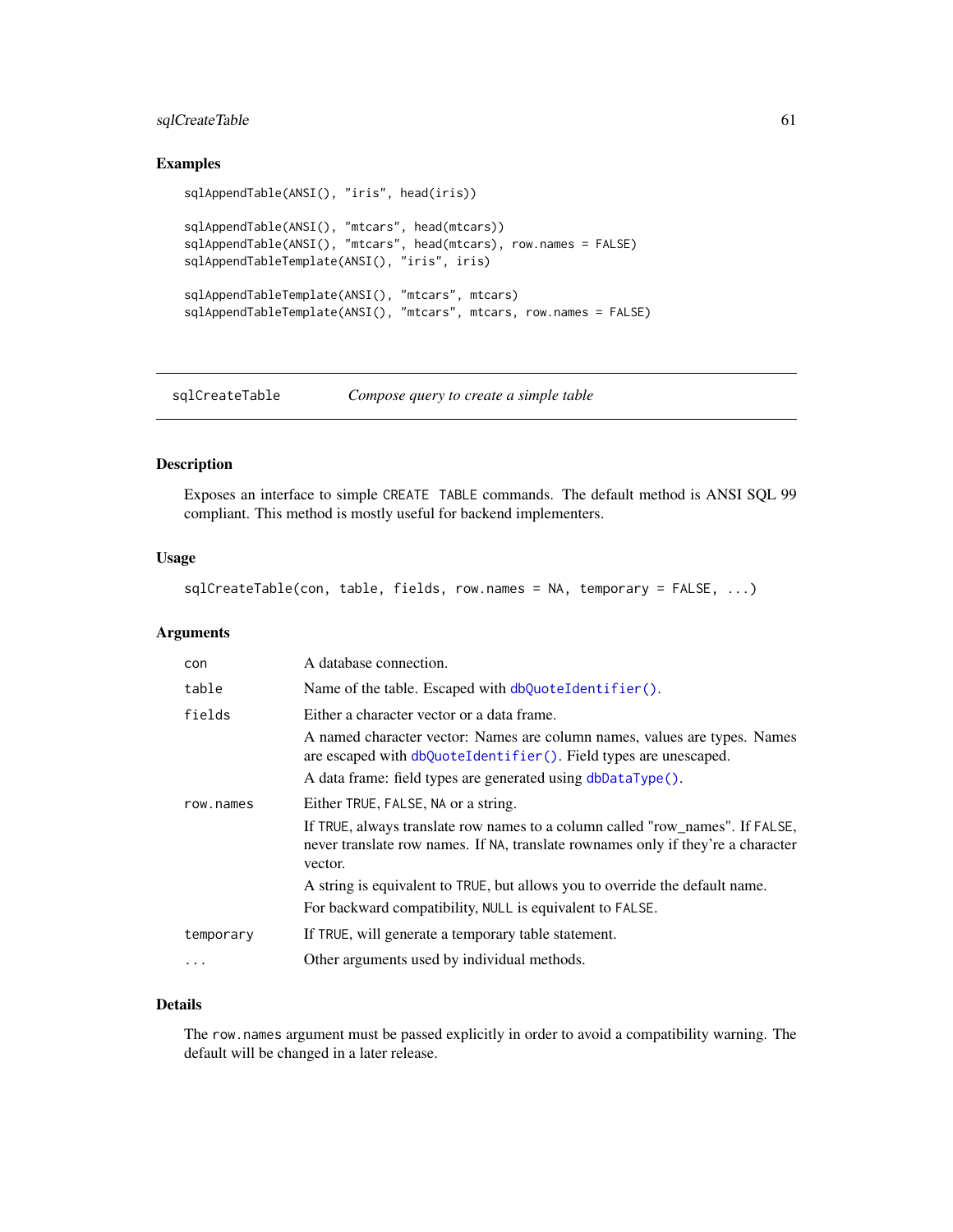# Examples

```
sqlCreateTable(ANSI(), "my-table", c(a = "integer", b = "text"))
sqlCreateTable(ANSI(), "my-table", iris)
# By default, character row names are converted to a row_names colum
sqlCreateTable(ANSI(), "mtcars", mtcars[, 1:5])
sqlCreateTable(ANSI(), "mtcars", mtcars[, 1:5], row.names = FALSE)
```
sqlData *Convert a data frame into form suitable for upload to an SQL database*

# Description

This is a generic method that coerces R objects into vectors suitable for upload to the database. The output will vary a little from method to method depending on whether the main upload device is through a single SQL string or multiple parameterized queries. This method is mostly useful for backend implementers.

# Usage

sqlData(con, value, row.names = NA, ...)

# Arguments

| con       | A database connection.                                                                                                                                                       |
|-----------|------------------------------------------------------------------------------------------------------------------------------------------------------------------------------|
| value     | A data frame                                                                                                                                                                 |
| row.names | Either TRUE, FALSE, NA or a string.                                                                                                                                          |
|           | If TRUE, always translate row names to a column called "row_names". If FALSE,<br>never translate row names. If NA, translate rownames only if they're a character<br>vector. |
|           | A string is equivalent to TRUE, but allows you to override the default name.                                                                                                 |
|           | For backward compatibility, NULL is equivalent to FALSE.                                                                                                                     |
| $\ddotsc$ | Other arguments used by individual methods.                                                                                                                                  |

# Details

The default method:

- Converts factors to characters
- Quotes all strings
- Converts all columns to strings
- Replaces NA with NULL

<span id="page-61-0"></span>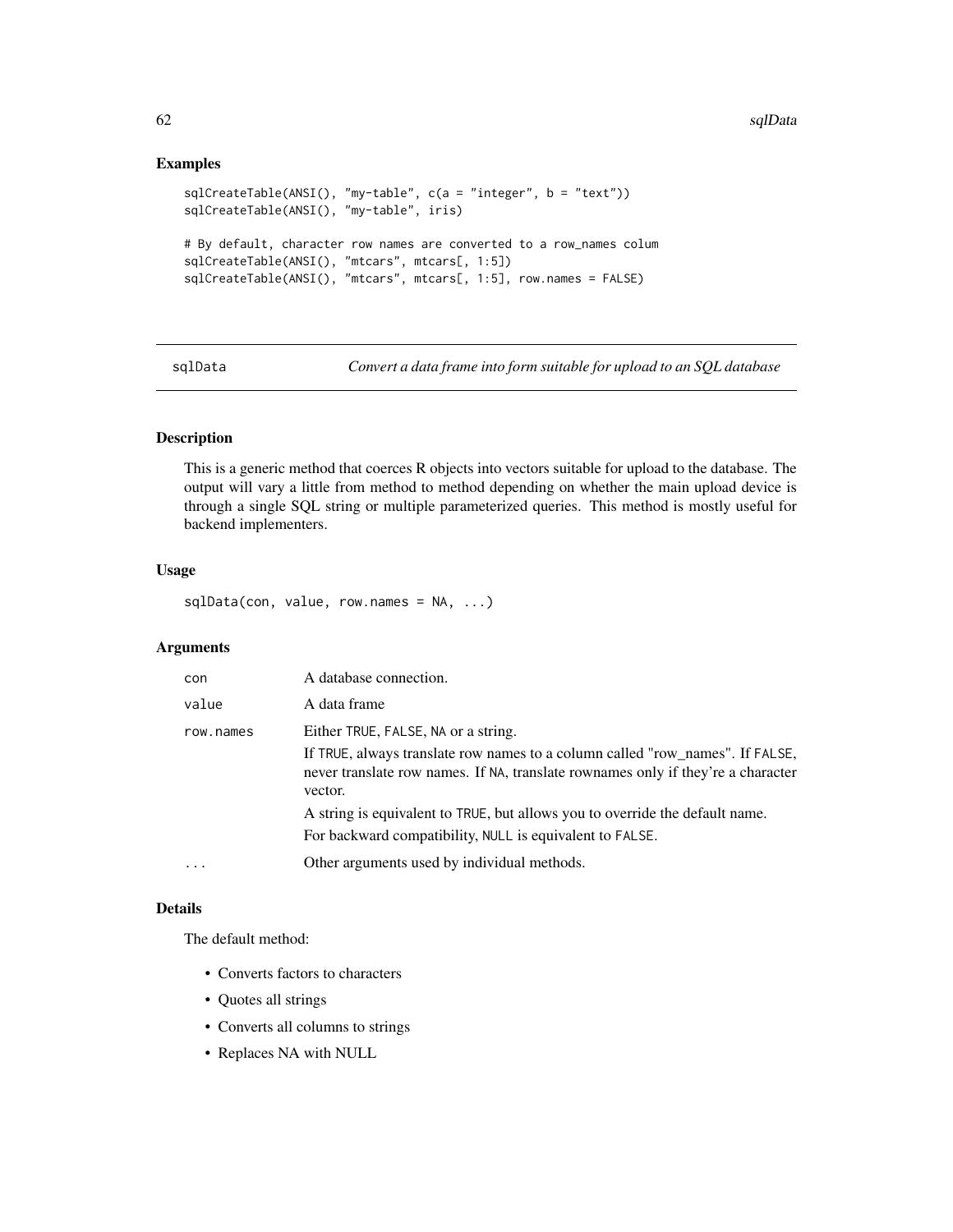# <span id="page-62-0"></span>sqlInterpolate 63

# Examples

```
con <- dbConnect(RSQLite::SQLite(), ":memory:")
sqlData(con, head(iris))
sqlData(con, head(mtcars))
dbDisconnect(con)
```
sqlInterpolate *Safely interpolate values into an SQL string*

# Description

Safely interpolate values into an SQL string

# Usage

```
sqlInterpolate(conn, sql, ..., .dots = list())
```
# Arguments

| conn            | A database connection.                                                                                                                                                                                                  |
|-----------------|-------------------------------------------------------------------------------------------------------------------------------------------------------------------------------------------------------------------------|
| sql             | A SQL string containing variables to interpolate. Variables must start with a<br>question mark and can be any valid R identifier, i.e. it must start with a letter or<br>., and be followed by a letter, digit, . or _. |
| $\ldots$ , dots | Named values (for ) or a named list (for .dots) to interpolate into a string.<br>All strings will be first escaped with dbQuoteString() prior to interpolation to<br>protect against SQL injection attacks.             |

# Backend authors

If you are implementing an SQL backend with non-ANSI quoting rules, you'll need to implement a method for [sqlParseVariables\(\)](#page-0-0). Failure to do so does not expose you to SQL injection attacks, but will (rarely) result in errors matching supplied and interpolated variables.

# Examples

```
sql <- "SELECT * FROM X WHERE name = ?name"
sqlInterpolate(ANSI(), sql, name = "Hadley")
# This is safe because the single quote has been double escaped
sqlInterpolate(ANSI(), sql, name = "H'); DROP TABLE--;")
```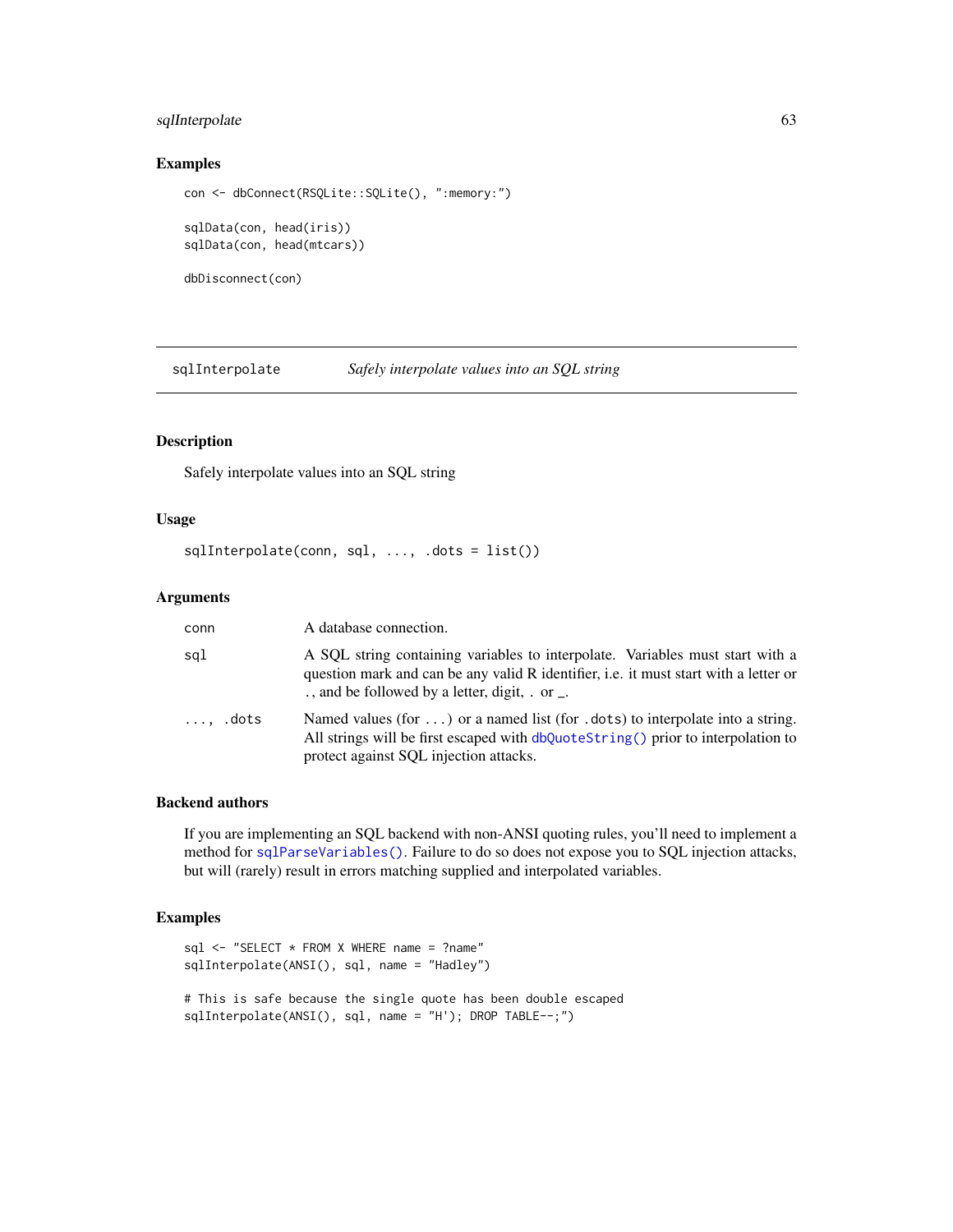# <span id="page-63-2"></span>Description

A transaction encapsulates several SQL statements in an atomic unit. It is initiated with dbBegin() and either made persistent with dbCommit() or undone with dbRollback(). In any case, the DBMS guarantees that either all or none of the statements have a permanent effect. This helps ensuring consistency of write operations to multiple tables.

#### Usage

```
dbBegin(conn, ...)
dbCommit(conn, ...)
dbRollback(conn, ...)
```
# Arguments

| conn     | A DBIConnection object, as returned by dbConnect(). |
|----------|-----------------------------------------------------|
| $\cdots$ | Other parameters passed on to methods.              |

#### Details

Not all database engines implement transaction management, in which case these methods should not be implemented for the specific [DBIConnection](#page-29-1) subclass.

#### Value

dbBegin(), dbCommit() and dbRollback() return TRUE, invisibly. The implementations are expected to raise an error in case of failure, but this is not tested. In any way, all generics throw an error with a closed or invalid connection. In addition, a call to dbCommit() or dbRollback() without a prior call to dbBegin() raises an error. Nested transactions are not supported by DBI, an attempt to call dbBegin() twice yields an error.

#### Specification

Actual support for transactions may vary between backends. A transaction is initiated by a call to dbBegin() and committed by a call to dbCommit(). Data written in a transaction must persist after the transaction is committed. For example, a record that is missing when the transaction is started but is created during the transaction must exist both during and after the transaction, and also in a new connection.

A transaction can also be aborted with dbRollback(). All data written in such a transaction must be removed after the transaction is rolled back. For example, a record that is missing when the transaction is started but is created during the transaction must not exist anymore after the rollback.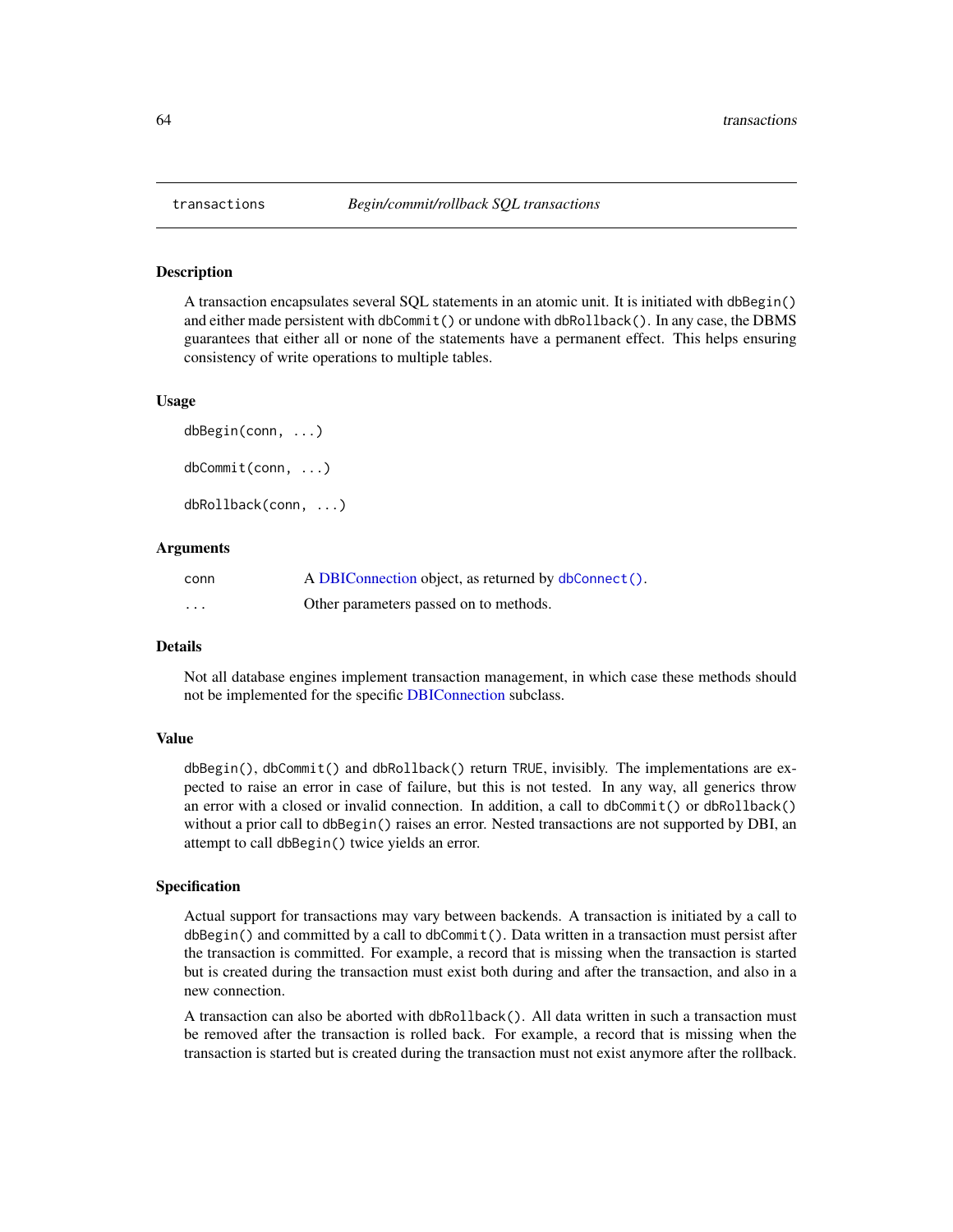#### <span id="page-64-0"></span>transactions 65

Disconnection from a connection with an open transaction effectively rolls back the transaction. All data written in such a transaction must be removed after the transaction is rolled back.

The behavior is not specified if other arguments are passed to these functions. In particular, RSQLite issues named transactions with support for nesting if the name argument is set.

The transaction isolation level is not specified by DBI.

#### See Also

Self-contained transactions: [dbWithTransaction\(\)](#page-50-1)

#### Examples

```
con <- dbConnect(RSQLite::SQLite(), ":memory:")
dbWriteTable(con, "cash", data.frame(amount = 100))
dbWriteTable(con, "account", data.frame(amount = 2000))
# All operations are carried out as logical unit:
dbBegin(con)
withdrawal <- 300
dbExecute(con, "UPDATE cash SET amount = amount + ?", list(withdrawal))dbExecute(con, "UPDATE account SET amount = amount - ?", list(withthdrawal))dbCommit(con)
dbReadTable(con, "cash")
dbReadTable(con, "account")
# Rolling back after detecting negative value on account:
dbBegin(con)
withdrawal <-5000dbExecute(con, "UPDATE cash SET amount = amount + ?", list(withdrawal))dbExecute(con, "UPDATE account SET amount = amount - ?", list(withdrawal))if (dbReadTable(con, "account")$amount >= 0) {
 dbCommit(con)
} else {
 dbRollback(con)
}
dbReadTable(con, "cash")
dbReadTable(con, "account")
dbDisconnect(con)
```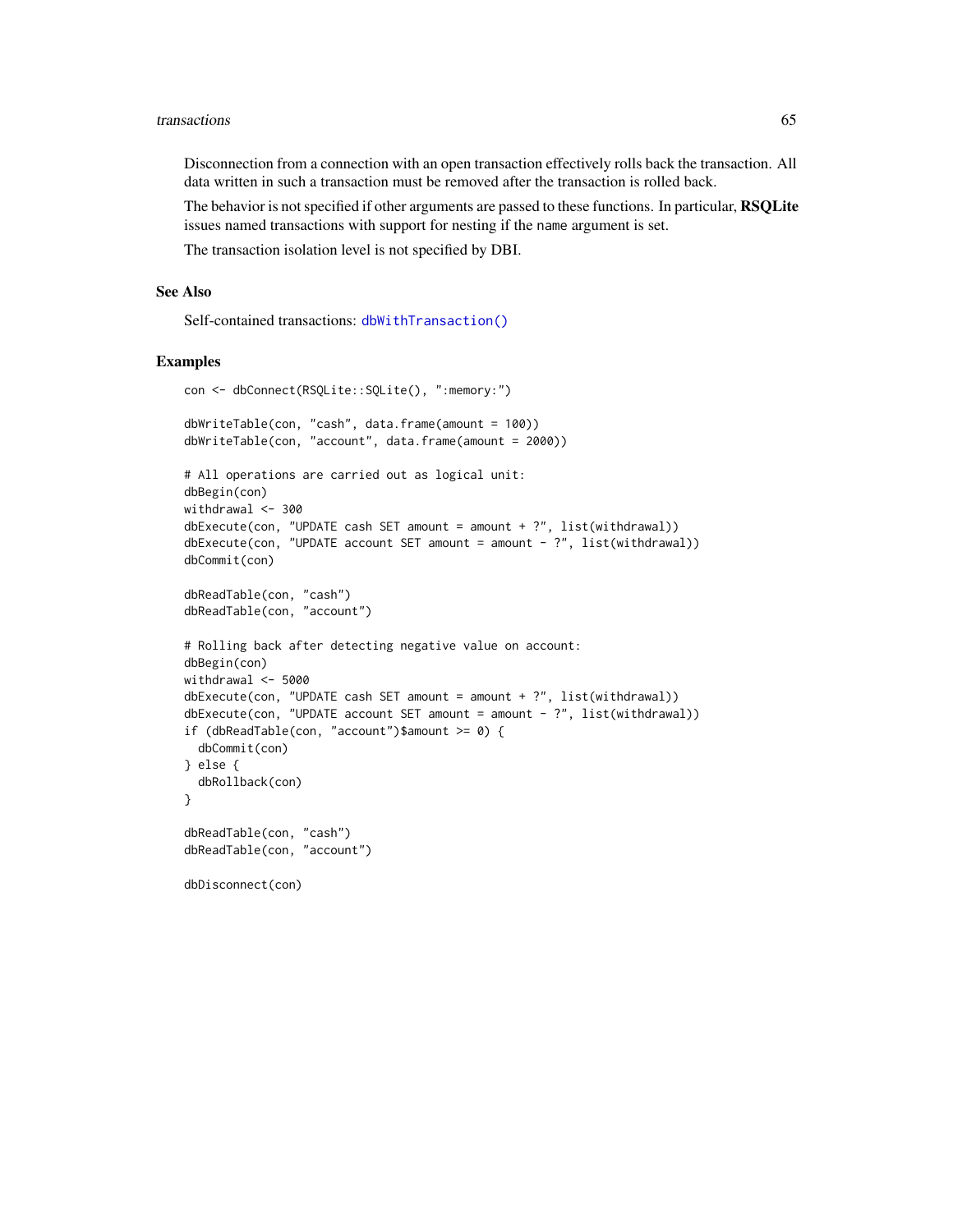# <span id="page-65-0"></span>**Index**

as.character(), *[12](#page-11-0)* as.Date(), *[21](#page-20-0)* as.integer(), *[12](#page-11-0)* as.numeric(), *[12](#page-11-0)* as.POSIXct(), *[22](#page-21-0)* blob::blob, *[7](#page-6-0)*, *[14](#page-13-0)*, *[55](#page-54-0)* character, *[7](#page-6-0)*, *[14](#page-13-0)*, *[21](#page-20-0)*, *[39](#page-38-0)*, *[41,](#page-40-0) [42](#page-41-0)* data.frame, *[7](#page-6-0)*, *[21](#page-20-0)*, *[25](#page-24-0)*, *[54](#page-53-0)* Date, *[7](#page-6-0)*, *[22](#page-21-0)* Dates, *[14](#page-13-0)* DateTimeClasses, *[14](#page-13-0)* dbAppendTable, [4,](#page-3-0) *[13](#page-12-0)*, *[15,](#page-14-0) [16](#page-15-0)*, *[19,](#page-18-0) [20](#page-19-0)*, *[23,](#page-22-0) [24](#page-23-0)*, *[26](#page-25-0)*, *[30](#page-29-0)*, *[33,](#page-32-0) [34](#page-33-0)*, *[36–](#page-35-0)[38](#page-37-0)*, *[44](#page-43-0)*, *[46,](#page-45-0) [47](#page-46-0)*, *[49](#page-48-0)*, *[55](#page-54-0)* dbBegin *(*transactions*)*, [64](#page-63-0) dbBegin(), *[52](#page-51-0)* dbBind, [5,](#page-4-0) *[9](#page-8-0)*, *[11](#page-10-0)*, *[22](#page-21-0)*, *[24](#page-23-0)*, *[27–](#page-26-0)[29](#page-28-0)*, *[32–](#page-31-0)[34](#page-33-0)*, *[40–](#page-39-0)[42](#page-41-0)*, *[51](#page-50-0)* dbBind(), *[18](#page-17-0)*, *[25](#page-24-0)*, *[47](#page-46-0)*, *[49](#page-48-0)*, *[60](#page-59-0)* dbBreak *(*dbWithTransaction*)*, [51](#page-50-0) dbCanConnect, [8,](#page-7-0) *[12](#page-11-0)*, *[15](#page-14-0)*, *[17](#page-16-0)*, *[24](#page-23-0)*, *[31](#page-30-0)*, *[33–](#page-32-0)[35](#page-34-0)* dbCanConnect(), *[11](#page-10-0)* dbClearResult, *[7](#page-6-0)*, [9,](#page-8-0) *[11](#page-10-0)*, *[22](#page-21-0)*, *[24](#page-23-0)*, *[27–](#page-26-0)[29](#page-28-0)*, *[32](#page-31-0)[–34](#page-33-0)*, *[40](#page-39-0)[–42](#page-41-0)*, *[51](#page-50-0)* dbClearResult(), *[6,](#page-5-0) [7](#page-6-0)*, *[18](#page-17-0)*, *[22](#page-21-0)*, *[24](#page-23-0)*, *[26–](#page-25-0)[29](#page-28-0)*, *[33,](#page-32-0) [34](#page-33-0)*, *[46](#page-45-0)[–49](#page-48-0)* dbColumnInfo, *[7](#page-6-0)*, *[9](#page-8-0)*, [10,](#page-9-0) *[22](#page-21-0)*, *[24](#page-23-0)*, *[27–](#page-26-0)[29](#page-28-0)*, *[32–](#page-31-0)[34](#page-33-0)*, *[40](#page-39-0)[–42](#page-41-0)*, *[51](#page-50-0)* dbColumnInfo(), *[36](#page-35-0)* dbCommit *(*transactions*)*, [64](#page-63-0) dbCommit(), *[52](#page-51-0)* dbConnect, *[9](#page-8-0)*, [11,](#page-10-0) *[15](#page-14-0)*, *[17](#page-16-0)*, *[24](#page-23-0)*, *[31](#page-30-0)*, *[33–](#page-32-0)[35](#page-34-0)* dbConnect(), *[4,](#page-3-0) [5](#page-4-0)*, *[8](#page-7-0)*, *[13](#page-12-0)*, *[16](#page-15-0)*, *[18,](#page-17-0) [19](#page-18-0)*, *[23](#page-22-0)*, *[25](#page-24-0)*, *[35,](#page-34-0) [36](#page-35-0)*, *[38](#page-37-0)*, *[43](#page-42-0)*, *[45,](#page-44-0) [46](#page-45-0)*, *[48](#page-47-0)*, *[52,](#page-51-0) [53](#page-52-0)*, *[64](#page-63-0)* dbCreateTable, *[5](#page-4-0)*, [13,](#page-12-0) *[15,](#page-14-0) [16](#page-15-0)*, *[19,](#page-18-0) [20](#page-19-0)*, *[23,](#page-22-0) [24](#page-23-0)*, *[26](#page-25-0)*, *[30](#page-29-0)*, *[33,](#page-32-0) [34](#page-33-0)*, *[36–](#page-35-0)[38](#page-37-0)*, *[44](#page-43-0)*, *[46,](#page-45-0) [47](#page-46-0)*, *[49](#page-48-0)*, *[55](#page-54-0)*

dbCreateTable(), *[4](#page-3-0)* dbDataType, *[5](#page-4-0)*, *[9](#page-8-0)*, *[12,](#page-11-0) [13](#page-12-0)*, [14,](#page-13-0) *[16,](#page-15-0) [17](#page-16-0)*, *[19,](#page-18-0) [20](#page-19-0)*, *[23,](#page-22-0) [24](#page-23-0)*, *[26](#page-25-0)*, *[30,](#page-29-0) [31](#page-30-0)*, *[33](#page-32-0)[–38](#page-37-0)*, *[44](#page-43-0)*, *[46,](#page-45-0) [47](#page-46-0)*, *[49](#page-48-0)*, *[55](#page-54-0)* dbDataType(), *[13,](#page-12-0) [14](#page-13-0)*, *[55](#page-54-0)*, *[61](#page-60-0)* dbDisconnect, *[5](#page-4-0)*, *[13](#page-12-0)*, *[15](#page-14-0)*, [15,](#page-14-0) *[19,](#page-18-0) [20](#page-19-0)*, *[23,](#page-22-0) [24](#page-23-0)*, *[26](#page-25-0)*, *[30](#page-29-0)*, *[33,](#page-32-0) [34](#page-33-0)*, *[36](#page-35-0)[–38](#page-37-0)*, *[44](#page-43-0)*, *[46,](#page-45-0) [47](#page-46-0)*, *[49](#page-48-0)*, *[55](#page-54-0)* dbDisconnect(), *[4](#page-3-0)*, *[12](#page-11-0)*, *[33](#page-32-0)* dbDriver, *[9](#page-8-0)*, *[12](#page-11-0)*, *[15](#page-14-0)*, [16,](#page-15-0) *[24](#page-23-0)*, *[31](#page-30-0)*, *[33](#page-32-0)[–35](#page-34-0)* dbExecute, *[5](#page-4-0)*, *[13](#page-12-0)*, *[15,](#page-14-0) [16](#page-15-0)*, [18,](#page-17-0) *[20](#page-19-0)*, *[23,](#page-22-0) [24](#page-23-0)*, *[26](#page-25-0)*, *[30](#page-29-0)*, *[33,](#page-32-0) [34](#page-33-0)*, *[36](#page-35-0)[–38](#page-37-0)*, *[44](#page-43-0)*, *[46,](#page-45-0) [47](#page-46-0)*, *[49](#page-48-0)*, *[55](#page-54-0)* dbExecute(), *[4](#page-3-0)*, *[13](#page-12-0)*, *[25,](#page-24-0) [26](#page-25-0)*, *[47,](#page-46-0) [48](#page-47-0)* dbExistsTable, *[5](#page-4-0)*, *[13](#page-12-0)*, *[15,](#page-14-0) [16](#page-15-0)*, *[19](#page-18-0)*, [19,](#page-18-0) *[23,](#page-22-0) [24](#page-23-0)*, *[26](#page-25-0)*, *[30](#page-29-0)*, *[33,](#page-32-0) [34](#page-33-0)*, *[36](#page-35-0)[–38](#page-37-0)*, *[44](#page-43-0)*, *[46,](#page-45-0) [47](#page-46-0)*, *[49](#page-48-0)*, *[55](#page-54-0)* dbExistsTable(), *[37](#page-36-0)*, *[45](#page-44-0)* dbFetch, *[7](#page-6-0)*, *[9](#page-8-0)*, *[11](#page-10-0)*, [20,](#page-19-0) *[24](#page-23-0)*, *[27](#page-26-0)[–29](#page-28-0)*, *[32](#page-31-0)[–34](#page-33-0)*, *[40](#page-39-0)[–42](#page-41-0)*, *[51](#page-50-0)* dbFetch(), *[5](#page-4-0)[–7](#page-6-0)*, *[10](#page-9-0)*, *[24](#page-23-0)*, *[26,](#page-25-0) [27](#page-26-0)*, *[29](#page-28-0)*, *[46,](#page-45-0) [47](#page-46-0)* dbGetException, *[5](#page-4-0)*, *[13](#page-12-0)*, *[15,](#page-14-0) [16](#page-15-0)*, *[19,](#page-18-0) [20](#page-19-0)*, [23,](#page-22-0) *[24](#page-23-0)*, *[26](#page-25-0)*, *[30](#page-29-0)*, *[33,](#page-32-0) [34](#page-33-0)*, *[36](#page-35-0)[–38](#page-37-0)*, *[44](#page-43-0)*, *[46,](#page-45-0) [47](#page-46-0)*, *[49](#page-48-0)*, *[55](#page-54-0)* dbGetInfo, *[5](#page-4-0)*, *[7](#page-6-0)*, *[9](#page-8-0)*, *[11](#page-10-0)[–13](#page-12-0)*, *[15](#page-14-0)[–17](#page-16-0)*, *[19,](#page-18-0) [20](#page-19-0)*, *[22,](#page-21-0) [23](#page-22-0)*, [23,](#page-22-0) *[26](#page-25-0)[–38](#page-37-0)*, *[40](#page-39-0)[–42](#page-41-0)*, *[44](#page-43-0)*, *[46,](#page-45-0) [47](#page-46-0)*, *[49](#page-48-0)*, *[51](#page-50-0)*, *[55](#page-54-0)* dbGetInfo(), *[31](#page-30-0)* dbGetQuery, *[5](#page-4-0)*, *[13](#page-12-0)*, *[15,](#page-14-0) [16](#page-15-0)*, *[19,](#page-18-0) [20](#page-19-0)*, *[23,](#page-22-0) [24](#page-23-0)*, [24,](#page-23-0) *[30](#page-29-0)*, *[33,](#page-32-0) [34](#page-33-0)*, *[36](#page-35-0)[–38](#page-37-0)*, *[44](#page-43-0)*, *[46,](#page-45-0) [47](#page-46-0)*, *[49](#page-48-0)*, *[55](#page-54-0)* dbGetQuery(), *[4](#page-3-0)*, *[18,](#page-17-0) [19](#page-18-0)*, *[39](#page-38-0)*, *[43](#page-42-0)*, *[46](#page-45-0)*, *[49](#page-48-0)* dbGetRowCount, *[7](#page-6-0)*, *[9](#page-8-0)*, *[11](#page-10-0)*, *[22](#page-21-0)*, *[24](#page-23-0)*, [26,](#page-25-0) *[28,](#page-27-0) [29](#page-28-0)*, *[32](#page-31-0)[–34](#page-33-0)*, *[40](#page-39-0)[–42](#page-41-0)*, *[51](#page-50-0)* dbGetRowCount(), *[6](#page-5-0)*, *[24](#page-23-0)* dbGetRowsAffected, *[7](#page-6-0)*, *[9](#page-8-0)*, *[11](#page-10-0)*, *[22](#page-21-0)*, *[24](#page-23-0)*, *[27](#page-26-0)*, [27,](#page-26-0) *[28,](#page-27-0) [29](#page-28-0)*, *[32](#page-31-0)[–34](#page-33-0)*, *[40](#page-39-0)[–42](#page-41-0)*, *[51](#page-50-0)* dbGetRowsAffected(), *[5](#page-4-0)[–7](#page-6-0)*, *[18](#page-17-0)*, *[24](#page-23-0)*, *[48,](#page-47-0) [49](#page-48-0)* dbGetStatement, *[7](#page-6-0)*, *[9](#page-8-0)*, *[11](#page-10-0)*, *[22](#page-21-0)*, *[24](#page-23-0)*, *[27,](#page-26-0) [28](#page-27-0)*, [28,](#page-27-0) *[29](#page-28-0)*, *[32](#page-31-0)[–34](#page-33-0)*, *[40](#page-39-0)[–42](#page-41-0)*, *[51](#page-50-0)* dbGetStatement(), *[24](#page-23-0)*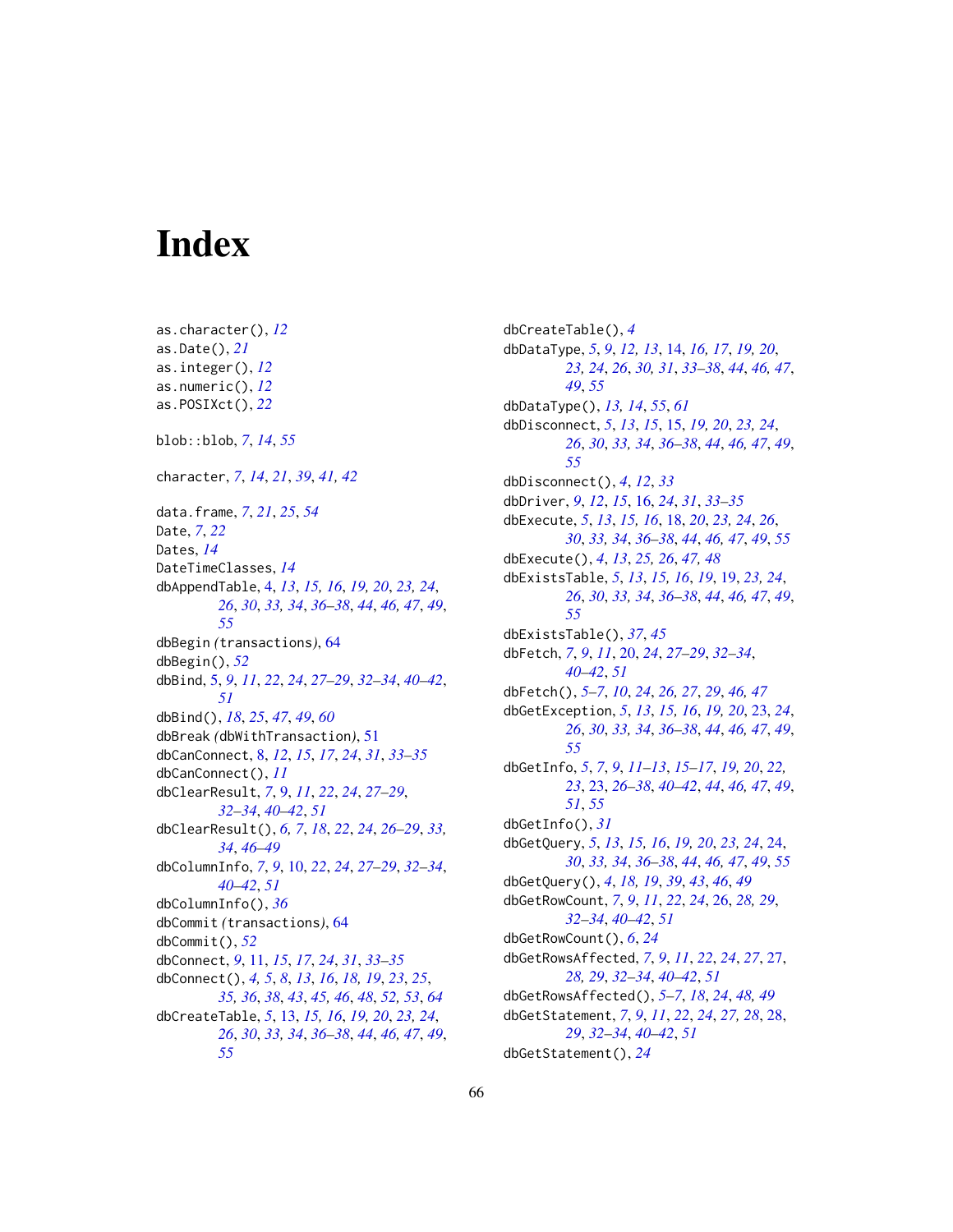# INDEX  $67$

dbHasCompleted, *[7](#page-6-0)*, *[9](#page-8-0)*, *[11](#page-10-0)*, *[22](#page-21-0)*, *[24](#page-23-0)*, *[27,](#page-26-0) [28](#page-27-0)*, [29,](#page-28-0) *[32](#page-31-0)[–34](#page-33-0)*, *[40](#page-39-0)[–42](#page-41-0)*, *[51](#page-50-0)* dbHasCompleted(), *[6](#page-5-0)*, *[24](#page-23-0)* DBI *(*DBI-package*)*, [3](#page-2-0) DBI-package, [3](#page-2-0) DBIConnection, *[3](#page-2-0)*, *[5](#page-4-0)*, *[8](#page-7-0)*, *[11](#page-10-0)*, *[13,](#page-12-0) [14](#page-13-0)*, *[16](#page-15-0)*, *[18,](#page-17-0) [19](#page-18-0)*, *[23](#page-22-0)*, *[25](#page-24-0)*, *[33](#page-32-0)*, *[35,](#page-34-0) [36](#page-35-0)*, *[38–](#page-37-0)[40](#page-39-0)*, *[42,](#page-41-0) [43](#page-42-0)*, *[45,](#page-44-0) [46](#page-45-0)*, *[48](#page-47-0)*, *[50](#page-49-0)*, *[52,](#page-51-0) [53](#page-52-0)*, *[64](#page-63-0)* DBIConnection-class, [30](#page-29-0) DBIDriver, *[3,](#page-2-0) [4](#page-3-0)*, *[8](#page-7-0)*, *[11](#page-10-0)*, *[14](#page-13-0)*, *[23](#page-22-0)*, *[33,](#page-32-0) [34](#page-33-0)* DBIDriver-class, [31](#page-30-0) DBIObject, *[23](#page-22-0)*, *[33](#page-32-0)* DBIObject-class, [31](#page-30-0) DBIResult, *[3](#page-2-0)*, *[5,](#page-4-0) [6](#page-5-0)*, *[9,](#page-8-0) [10](#page-9-0)*, *[21](#page-20-0)*, *[23](#page-22-0)*, *[26–](#page-25-0)[29](#page-28-0)*, *[33](#page-32-0)*, *[47](#page-46-0)*, *[49](#page-48-0)* DBIResult-class, [32](#page-31-0) dbIsReadOnly, *[5](#page-4-0)*, *[7](#page-6-0)*, *[9](#page-8-0)*, *[11–](#page-10-0)[13](#page-12-0)*, *[15–](#page-14-0)[17](#page-16-0)*, *[19,](#page-18-0) [20](#page-19-0)*, *[22](#page-21-0)[–24](#page-23-0)*, *[26](#page-25-0)[–32](#page-31-0)*, [32,](#page-31-0) *[34–](#page-33-0)[38](#page-37-0)*, *[40–](#page-39-0)[42](#page-41-0)*, *[44](#page-43-0)*, *[46,](#page-45-0) [47](#page-46-0)*, *[49](#page-48-0)*, *[51](#page-50-0)*, *[55](#page-54-0)* dbIsValid, *[5](#page-4-0)*, *[7](#page-6-0)*, *[9](#page-8-0)*, *[11](#page-10-0)[–13](#page-12-0)*, *[15–](#page-14-0)[17](#page-16-0)*, *[19,](#page-18-0) [20](#page-19-0)*, *[22](#page-21-0)[–24](#page-23-0)*, *[26](#page-25-0)[–33](#page-32-0)*, [33,](#page-32-0) *[35–](#page-34-0)[38](#page-37-0)*, *[40–](#page-39-0)[42](#page-41-0)*, *[44](#page-43-0)*, *[46,](#page-45-0) [47](#page-46-0)*, *[49](#page-48-0)*, *[51](#page-50-0)*, *[55](#page-54-0)* dbIsValid(), *[6](#page-5-0)* dbListConnections, *[9](#page-8-0)*, *[12](#page-11-0)*, *[15](#page-14-0)*, *[17](#page-16-0)*, *[24](#page-23-0)*, *[31](#page-30-0)*, *[33,](#page-32-0) [34](#page-33-0)*, [34](#page-33-0) dbListFields, *[5](#page-4-0)*, *[13](#page-12-0)*, *[15,](#page-14-0) [16](#page-15-0)*, *[19,](#page-18-0) [20](#page-19-0)*, *[23,](#page-22-0) [24](#page-23-0)*, *[26](#page-25-0)*, *[30](#page-29-0)*, *[33,](#page-32-0) [34](#page-33-0)*, [35,](#page-34-0) *[37,](#page-36-0) [38](#page-37-0)*, *[44](#page-43-0)*, *[46,](#page-45-0) [47](#page-46-0)*, *[49](#page-48-0)*, *[55](#page-54-0)* dbListObjects, *[5](#page-4-0)*, *[13](#page-12-0)*, *[15,](#page-14-0) [16](#page-15-0)*, *[19,](#page-18-0) [20](#page-19-0)*, *[23,](#page-22-0) [24](#page-23-0)*, *[26](#page-25-0)*, *[30](#page-29-0)*, *[33,](#page-32-0) [34](#page-33-0)*, *[36](#page-35-0)*, [36,](#page-35-0) *[38](#page-37-0)*, *[44](#page-43-0)*, *[46,](#page-45-0) [47](#page-46-0)*, *[49](#page-48-0)*, *[55](#page-54-0)* dbListObjects(), *[35](#page-34-0)* dbListResults, *[5](#page-4-0)*, *[13](#page-12-0)*, *[15,](#page-14-0) [16](#page-15-0)*, *[19,](#page-18-0) [20](#page-19-0)*, *[23,](#page-22-0) [24](#page-23-0)*, *[26](#page-25-0)*, *[30](#page-29-0)*, *[33,](#page-32-0) [34](#page-33-0)*, *[36,](#page-35-0) [37](#page-36-0)*, [37,](#page-36-0) *[38](#page-37-0)*, *[44](#page-43-0)*, *[46,](#page-45-0) [47](#page-46-0)*, *[49](#page-48-0)*, *[55](#page-54-0)* dbListTables, *[5](#page-4-0)*, *[13](#page-12-0)*, *[15,](#page-14-0) [16](#page-15-0)*, *[19,](#page-18-0) [20](#page-19-0)*, *[23,](#page-22-0) [24](#page-23-0)*, *[26](#page-25-0)*, *[30](#page-29-0)*, *[33,](#page-32-0) [34](#page-33-0)*, *[36–](#page-35-0)[38](#page-37-0)*, [38,](#page-37-0) *[44](#page-43-0)*, *[46,](#page-45-0) [47](#page-46-0)*, *[49](#page-48-0)*, *[55](#page-54-0)* dbListTables(), *[20](#page-19-0)*, *[36,](#page-35-0) [37](#page-36-0)*, *[45](#page-44-0)* dbQuoteIdentifier, *[7](#page-6-0)*, *[9](#page-8-0)*, *[11](#page-10-0)*, *[22](#page-21-0)*, *[24](#page-23-0)*, *[27–](#page-26-0)[29](#page-28-0)*, *[32](#page-31-0)[–34](#page-33-0)*, [39,](#page-38-0) *[41,](#page-40-0) [42](#page-41-0)*, *[51](#page-50-0)* dbQuoteIdentifier(), *[5](#page-4-0)*, *[13](#page-12-0)*, *[20](#page-19-0)*, *[35–](#page-34-0)[37](#page-36-0)*, *[43](#page-42-0)[–46](#page-45-0)*, *[50,](#page-49-0) [51](#page-50-0)*, *[53,](#page-52-0) [54](#page-53-0)*, *[56](#page-55-0)*, *[59–](#page-58-0)[61](#page-60-0)* dbQuoteLiteral, *[7](#page-6-0)*, *[9](#page-8-0)*, *[11](#page-10-0)*, *[22](#page-21-0)*, *[24](#page-23-0)*, *[27–](#page-26-0)[29](#page-28-0)*, *[32](#page-31-0)[–34](#page-33-0)*, *[40](#page-39-0)*, [40,](#page-39-0) *[42](#page-41-0)*, *[51](#page-50-0)* dbQuoteString, *[7](#page-6-0)*, *[9](#page-8-0)*, *[11](#page-10-0)*, *[22](#page-21-0)*, *[24](#page-23-0)*, *[27–](#page-26-0)[29](#page-28-0)*, *[32](#page-31-0)[–34](#page-33-0)*, *[40,](#page-39-0) [41](#page-40-0)*, [42,](#page-41-0) *[51](#page-50-0)* dbQuoteString(), *[56](#page-55-0)*, *[59,](#page-58-0) [60](#page-59-0)*, *[63](#page-62-0)*

dbReadTable, *[5](#page-4-0)*, *[13](#page-12-0)*, *[15,](#page-14-0) [16](#page-15-0)*, *[19,](#page-18-0) [20](#page-19-0)*, *[23,](#page-22-0) [24](#page-23-0)*, *[26](#page-25-0)*, *[30](#page-29-0)*, *[33,](#page-32-0) [34](#page-33-0)*, *[36](#page-35-0)[–38](#page-37-0)*, [43,](#page-42-0) *[46,](#page-45-0) [47](#page-46-0)*, *[49](#page-48-0)*, *[55](#page-54-0)* dbReadTable(), *[4](#page-3-0)*, *[54](#page-53-0)* dbRemoveTable, *[5](#page-4-0)*, *[13](#page-12-0)*, *[15,](#page-14-0) [16](#page-15-0)*, *[19,](#page-18-0) [20](#page-19-0)*, *[23,](#page-22-0) [24](#page-23-0)*, *[26](#page-25-0)*, *[30](#page-29-0)*, *[33,](#page-32-0) [34](#page-33-0)*, *[36](#page-35-0)[–38](#page-37-0)*, *[44](#page-43-0)*, [45,](#page-44-0) *[47](#page-46-0)*, *[49](#page-48-0)*, *[55](#page-54-0)* dbRollback *(*transactions*)*, [64](#page-63-0) dbRollback(), *[52](#page-51-0)* dbSendQuery, *[5](#page-4-0)*, *[13](#page-12-0)*, *[15,](#page-14-0) [16](#page-15-0)*, *[19,](#page-18-0) [20](#page-19-0)*, *[23,](#page-22-0) [24](#page-23-0)*, *[26](#page-25-0)*, *[30](#page-29-0)*, *[33,](#page-32-0) [34](#page-33-0)*, *[36](#page-35-0)[–38](#page-37-0)*, *[44](#page-43-0)*, *[46](#page-45-0)*, [46,](#page-45-0) *[49](#page-48-0)*, *[55](#page-54-0)* dbSendQuery(), *[5,](#page-4-0) [6](#page-5-0)*, *[9](#page-8-0)*, *[19](#page-18-0)*, *[21](#page-20-0)*, *[24](#page-23-0)*, *[26](#page-25-0)[–29](#page-28-0)*, *[33](#page-32-0)*, *[49](#page-48-0)* dbSendStatement, *[5](#page-4-0)*, *[13](#page-12-0)*, *[15,](#page-14-0) [16](#page-15-0)*, *[19,](#page-18-0) [20](#page-19-0)*, *[23,](#page-22-0) [24](#page-23-0)*, *[26](#page-25-0)*, *[30](#page-29-0)*, *[33,](#page-32-0) [34](#page-33-0)*, *[36](#page-35-0)[–38](#page-37-0)*, *[44](#page-43-0)*, *[46,](#page-45-0) [47](#page-46-0)*, [48,](#page-47-0) *[55](#page-54-0)* dbSendStatement(), *[5,](#page-4-0) [6](#page-5-0)*, *[9](#page-8-0)*, *[18](#page-17-0)*, *[21](#page-20-0)*, *[26](#page-25-0)[–29](#page-28-0)*, *[33](#page-32-0)*, *[47](#page-46-0)*, *[49](#page-48-0)* dbUnloadDriver *(*dbDriver*)*, [16](#page-15-0) dbUnquoteIdentifier, *[7](#page-6-0)*, *[9](#page-8-0)*, *[11](#page-10-0)*, *[22](#page-21-0)*, *[24](#page-23-0)*, *[27](#page-26-0)[–29](#page-28-0)*, *[32](#page-31-0)[–34](#page-33-0)*, *[40](#page-39-0)[–42](#page-41-0)*, [50](#page-49-0) dbUnquoteIdentifier(), *[36,](#page-35-0) [37](#page-36-0)*, *[39](#page-38-0)* dbWithTransaction, [51](#page-50-0) dbWithTransaction(), *[65](#page-64-0)* dbWriteTable, *[5](#page-4-0)*, *[13](#page-12-0)*, *[15,](#page-14-0) [16](#page-15-0)*, *[19,](#page-18-0) [20](#page-19-0)*, *[23,](#page-22-0) [24](#page-23-0)*, *[26](#page-25-0)*, *[30](#page-29-0)*, *[33,](#page-32-0) [34](#page-33-0)*, *[36](#page-35-0)[–38](#page-37-0)*, *[44](#page-43-0)*, *[46,](#page-45-0) [47](#page-46-0)*, *[49](#page-48-0)*, [53](#page-52-0) dbWriteTable(), *[4](#page-3-0)*, *[36](#page-35-0)*, *[38](#page-37-0)*, *[45](#page-44-0)* difftime, *[14](#page-13-0)*

factor, *[7](#page-6-0)*, *[15](#page-14-0)* fetch *(*dbFetch*)*, [20](#page-19-0) format(), *[11](#page-10-0)*

hms::as.hms(), *[21](#page-20-0)*

I(), *[14](#page-13-0)* Id, *[37](#page-36-0)*, *[39](#page-38-0)*, *[50](#page-49-0)* Id *(*Id-class*)*, [56](#page-55-0) Id-class, [56](#page-55-0) Inf, *[21](#page-20-0)*, *[25](#page-24-0)* integer, *[7](#page-6-0)*, *[14](#page-13-0)*, *[21](#page-20-0)* is.na(), *[41,](#page-40-0) [42](#page-41-0)* isSQLKeyword *(*make.db.names*)*, [56](#page-55-0)

logical, *[7](#page-6-0)*, *[14](#page-13-0)*, *[21](#page-20-0)*

make.db.names, [56](#page-55-0) make.db.names(), *[58](#page-57-0)*

NA, *[7](#page-6-0)*, *[21](#page-20-0)*